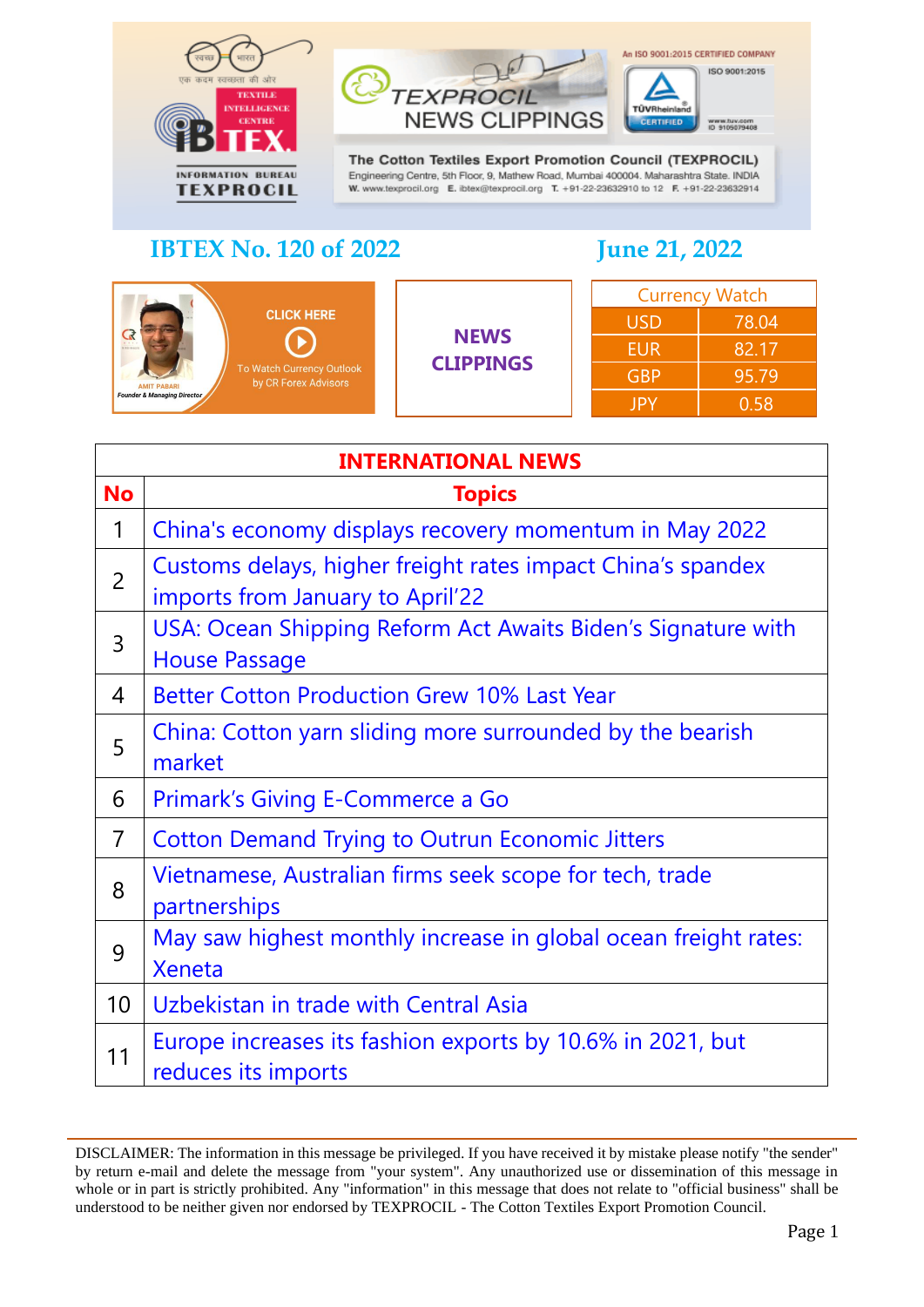*C***)**<br>TEXPROCIL

|    | Pakistan: Manufacturers, traders asked to benefit from GSP+<br>status |
|----|-----------------------------------------------------------------------|
|    | 13   Pakistan: Textile sector: removing structural inefficiencies     |
| 14 | Bangladesh: BGMEA to showcase Bangladesh's capabilities in<br>Germany |

| <b>NATIONAL NEWS</b> |                                                                                           |  |
|----------------------|-------------------------------------------------------------------------------------------|--|
| <b>No</b>            | <b>Topics</b>                                                                             |  |
| 1                    | India-EU FTA talks to resume next week after a gap of 9 years                             |  |
| $\overline{2}$       | Boris Johnson hails India-UK FTA as 'biggest of them all'                                 |  |
| $\overline{3}$       | Guided by PM Modi, India "batted on the forefront" during WTO<br>negotiations: Shri Goyal |  |
| $\overline{4}$       | Leather, sports goods, textiles to gain from FTA with EU: Piyush<br>Goyal                 |  |
| 5                    | India, EU trade pact to help open doors for several domestic<br>sectors                   |  |
| 6                    | Cotton prices set to come under pressure as demand weakens,<br>economy slows              |  |
| $\overline{7}$       | Pandemic induced supply chain disruption in the fashion world                             |  |
| 8                    | Garment exporters face potential loss of Rs 1,200 crore                                   |  |
| 9                    | Kharif cotton sowing in Gujarat likely to increase by 20 per cent                         |  |
| 10                   | Karnataka farmers eye more cotton, oilseeds, pulses this kharif<br>season                 |  |
| 11                   | 10% import freight cost rise to raise CPI by 0.21 pp: RBI article                         |  |
| 12                   | Pink bollworm surfaces in cotton early this year in Haryana,<br>Punjab                    |  |

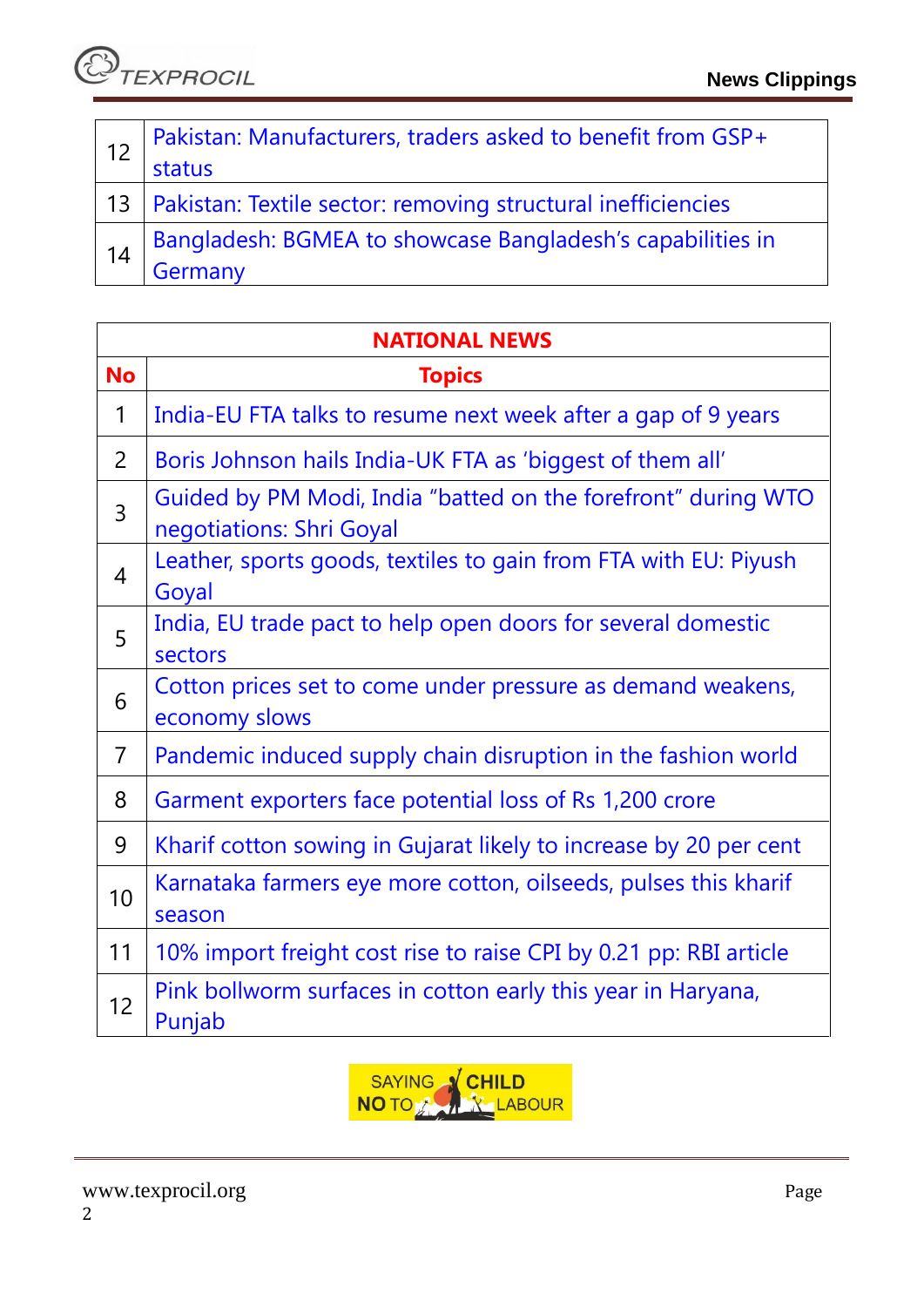# **INTERNATIONAL NEWS**

### <span id="page-2-0"></span>**China's economy displays recovery momentum in May 2022**

China's industrial production shifted from decrease to increase and the equipment manufacturing industry markedly rebounded in May this year. The fall in the index of services production slowed down and modern service industries sustained growth. Market sales picked up in the month and sale of goods for basic living and online retail sales continued to grow.

Investment in high-tech industries grew fast, growth of imports and exports of goods accelerated and trade structure continued to improve in the month, according to official statistics. Consumer price remained stable and growth of producer prices for industrial products continued to slow down.

In May, the total value added of the industrial enterprises above a designated size grew by 0.7 per cent year on year (YoY), while that in April it was down by 2.9 per cent. The month-on-month (MoM) growth was 5.61 per cent.

In May, the index of services production was down by 5.1 per cent YoY, 1 percentage point slower than the previous month.

The total retail sales of consumer goods reached 3,354.7 billion yuan in May, down by 6.7 per cent YoY, 4.4 percentage points slower than that in the previous month, or an MoM increase of 0.05 per cent.

In the first five months this year, the total retail sales of consumer goods were worth 17,168.9 billion yuan, down by 1.5 per cent YoY. Online retail sales totalled 4,960.4 billion yuan, up by 2.9 per cent. The online retail sales of physical goods were worth 4,271.8 billion yuan, up by 5.6 per cent, accounting for 24.9 per cent of the total retail sales of consumer goods.

In May, the total value of imports and exports of goods was 3,450.0 billion yuan, up by 9.6 per cent YoY—9.5 percentage points faster than that in the previous month. Specifically, the value of exports was 1,976.5 billion yuan, up by 15.3 per cent—13.4 percentage points faster than that in the previous month.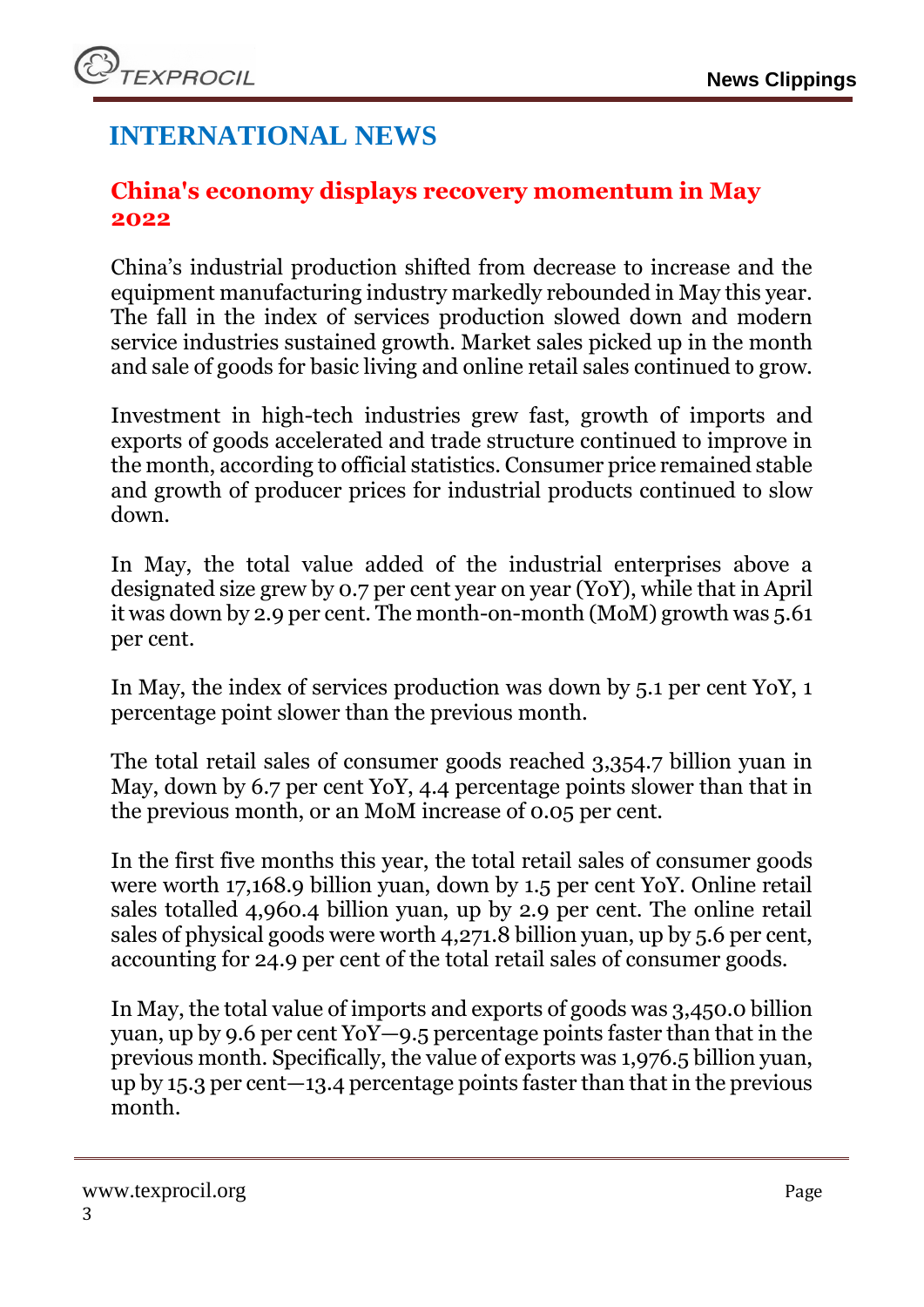**[HOME](#page-0-0)**

The value of imports was 1,473.6 billion yuan in May, up by 2.8 per cent YoY. The trade balance was 502.9 billion yuan in surplus.

In the first five months this year, the total value of imports and exports of goods was 16,037.4 billion yuan, up by 8.3 per cent YoY. Specifically, the value of exports was 8,943.7 billion yuan, up by 11.4 per cent; the value of imports was 7,093.7 billion yuan, up by 4.7 per cent.

In the first five months, the imports and exports of general trade accounted for 64 per cent of the total value of imports and exports.

Source: fibre2fashion.com– Jun 20, 2022

**\*\*\*\*\*\*\*\*\*\*\*\*\*\*\*\*\***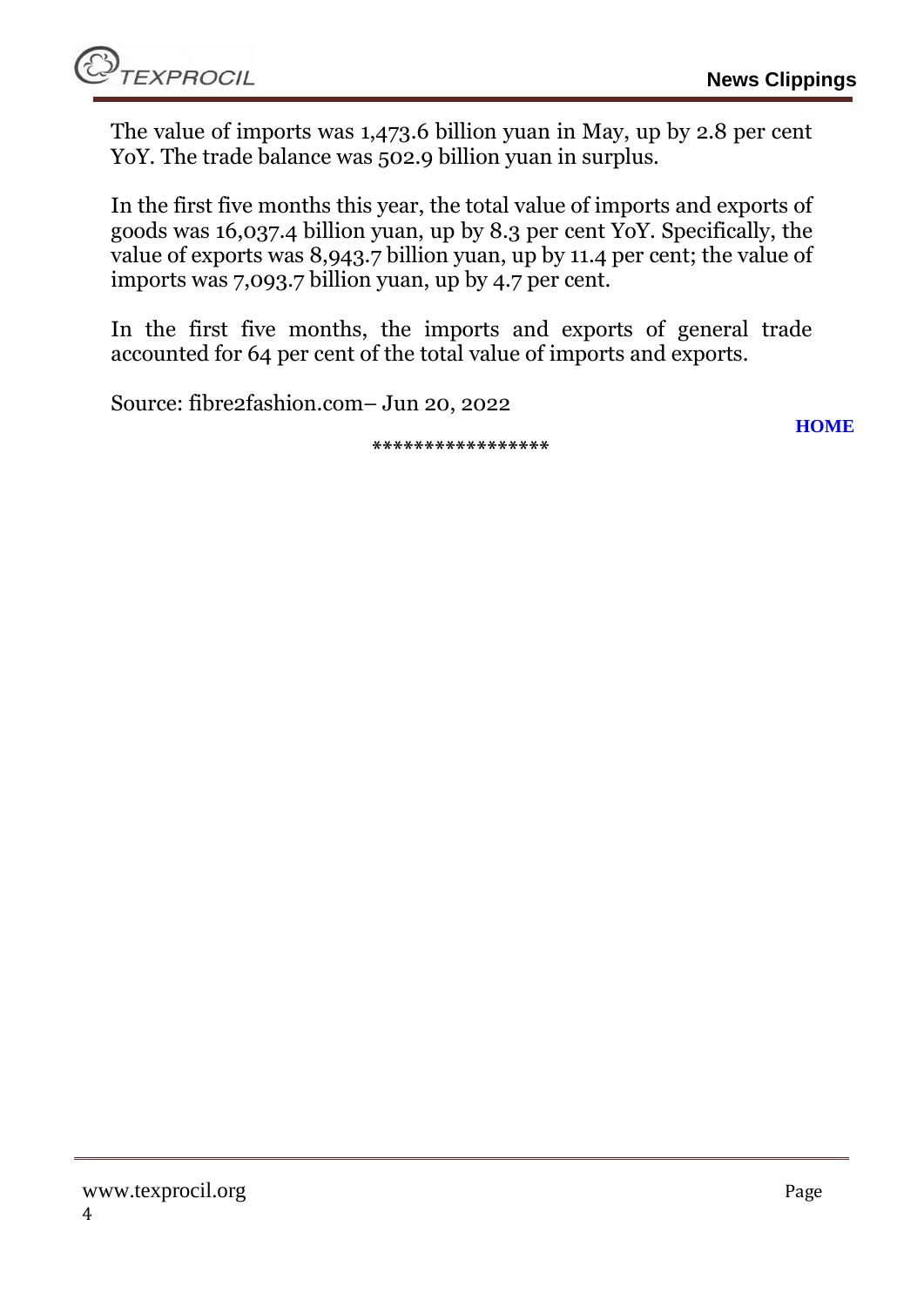### <span id="page-4-0"></span>**Customs delays, higher freight rates impact China's spandex imports from January to April'22**

Net data from China Customs shows, China reduced its spandex imports 20.7 per cent to 7,140 tons from January-April'22 while exports declined only 9.5 per cent to 29.6000 tons from January-April'22. China's net exports declined 5.1 per cent on annual basis and continued to fall month by month. Imports too remained low during the period.

Exports decline by 9.5%

During the January-April'22 period, China's spandex exports declined 9.5 per cent to 29.6000 tons. As per a CCF Group report, the average export unit price of spandex increased \$1.867/kg on the year.

Exports dropped gradually month-by-month as suppliers bagged lesser orders. Spandex was exported to five more nations taking total export destinations to 91 from January-April, 2022.

The biggest exports to Turkey followed by South Korea and Vietnam. Together, these three nations accounted for 50.5 per cent of China's total spandex exports. On the other hand, China's spandex exports to Bangladesh, Egypt, India and Taiwan declined 20-50 per cent over the same period of January-April,2022 last year.

Imports sees greater decline

China's spandex imports declined 1,883 tons during the period to 7,140 tons. The average import unit price increased \$2.446/kg Y-o-Y to \$10.872/kg. China's monthly spandex imports hit a four-year low as imports declined by 27.5 per cent M-o-M to 2,302 tons in April with import unit price averaging at \$9.793/kg.

Major spandex import destinations remained Vietnam, Singapore and South Korea accounting for 77.7 per cent of total.

China's spandex imports from Vietnam, Singapore, South Korea and Japan declined 23.6 per cent, 12.5 per cent, 8.1 per cent and 30.6 per cent Y-o-Y respectively during the January-April'22 period.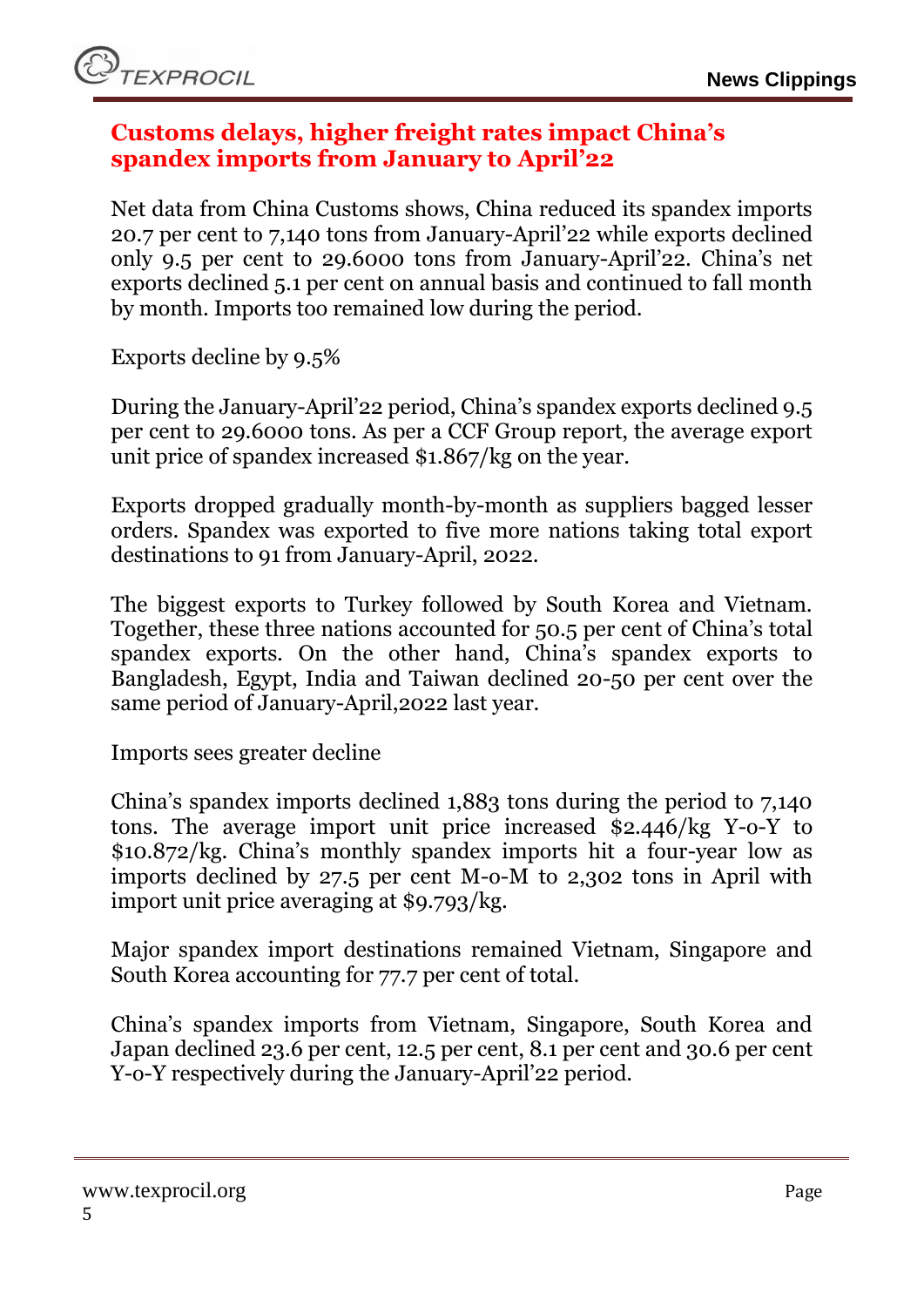

Companies shift focus to Southeast Asia as China market weakens

The weakening of China's spandex market led to many MNCs concentrating on other countries during this period. Demand for spandex also rose in other Southeast Asian countries as textile and apparel production resumed.

A few MNCs also reduced Spandex distribution in mainland China and focused on consuming the material locally. China's spandex imports also suffered owning stricter disinfection of imported goods, delayed customs clearance and high sea freight rates.

Source: fashionatingworld.com– Jun 20, 2022

**\*\*\*\*\*\*\*\*\*\*\*\*\*\*\*\*\***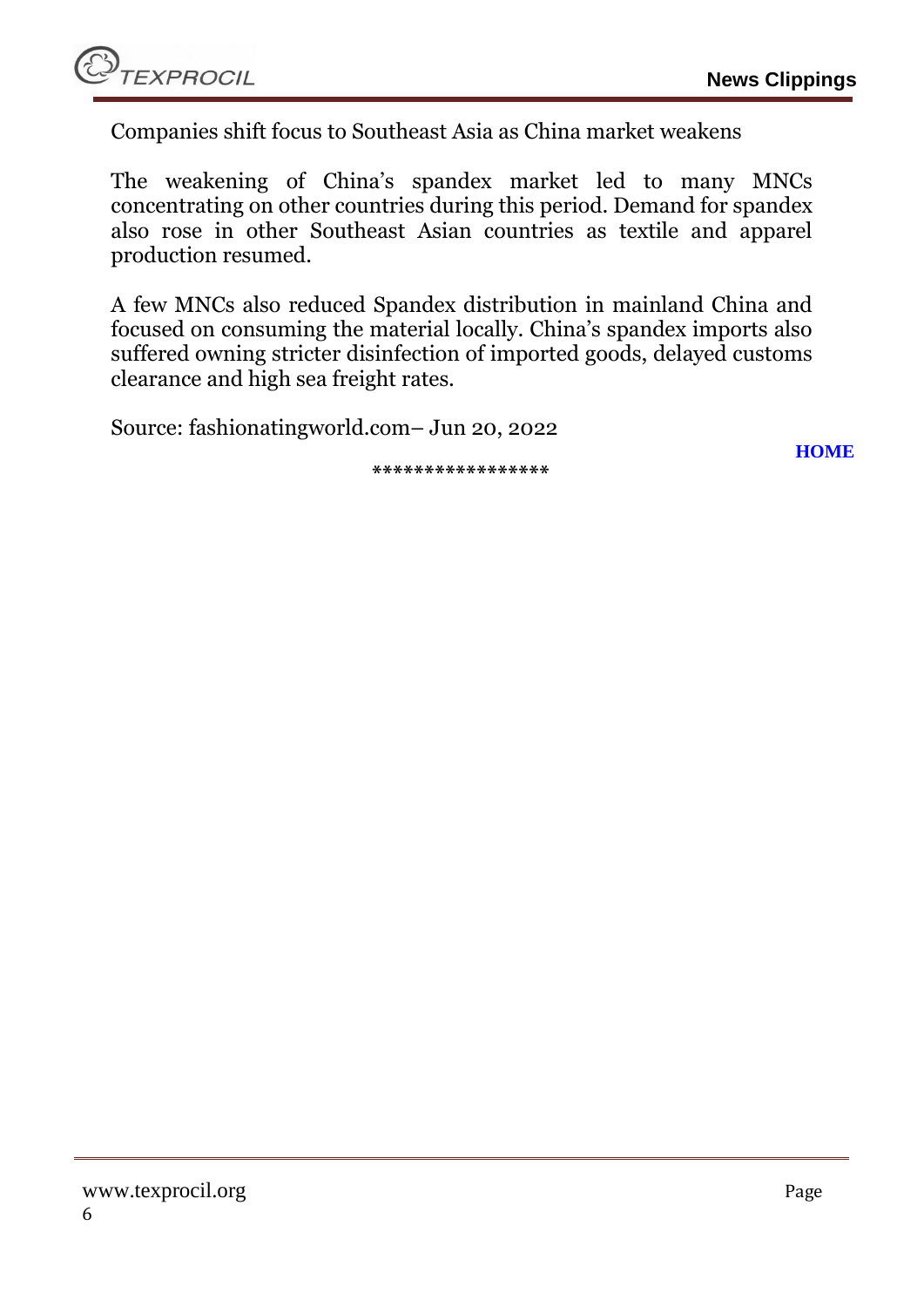### <span id="page-6-0"></span>**USA: Ocean Shipping Reform Act Awaits Biden's Signature with House Passage**

The House of Representatives approved the Ocean Shipping Reform Act, after one final push by President Biden last week calling on Congress to "crack down" on ocean carriers.

The House voted on the Ocean Shipping Reform Act of 2022 (OSRA22) Monday, passing the bill by a vote of 369-42. The legislation is the Senate version of a shipping reform bill the House passed in December and once again in February when it was packaged as part of the United States Innovation and Competition Act of 2021.

OSRA22 gives more oversight power to the Federal Maritime Commission (FMC) to ensure U.S. exporters are not unfairly bypassed for service by carriers. Carriers would be required to prove the accuracy of late fees, or detention and demurrage, with the proper citations on a shipper's invoice of information justifying the charge. Ocean liners would also be required to report quarterly to the FMC import and export load information.

"Nine multinational ocean shipping companies formed three consortiums to raise prices on American businesses and consumers by over 1,000 percent on goods coming from Asia. This allowed these foreign companies to make \$190 billion in profits last year—a sevenfold increase in one year," Congressman John Garamendi (D-Calif.) said in a statement Monday.

Garamendi, who introduced the House version of the bill last year, went on to say OSRA22 will "help crush inflation and protect American jobs."

President Biden, who was in Los Angeles last week for the Summit of the Americas, visited the San Pedro Bay ports complex to promote passage of OSRA22 on Friday, the same day the Labor Department reported the May consumer price index jumped 8.6 percent, for a historically high inflation rate.

"One of the key ways to fight inflation is by lowering the cost of moving goods through the supply chain," Biden said.

"Retailers and thousands of other businesses depend on the global maritime transportation system to move goods through the supply chain every day and continue to face significant challenges, including unfair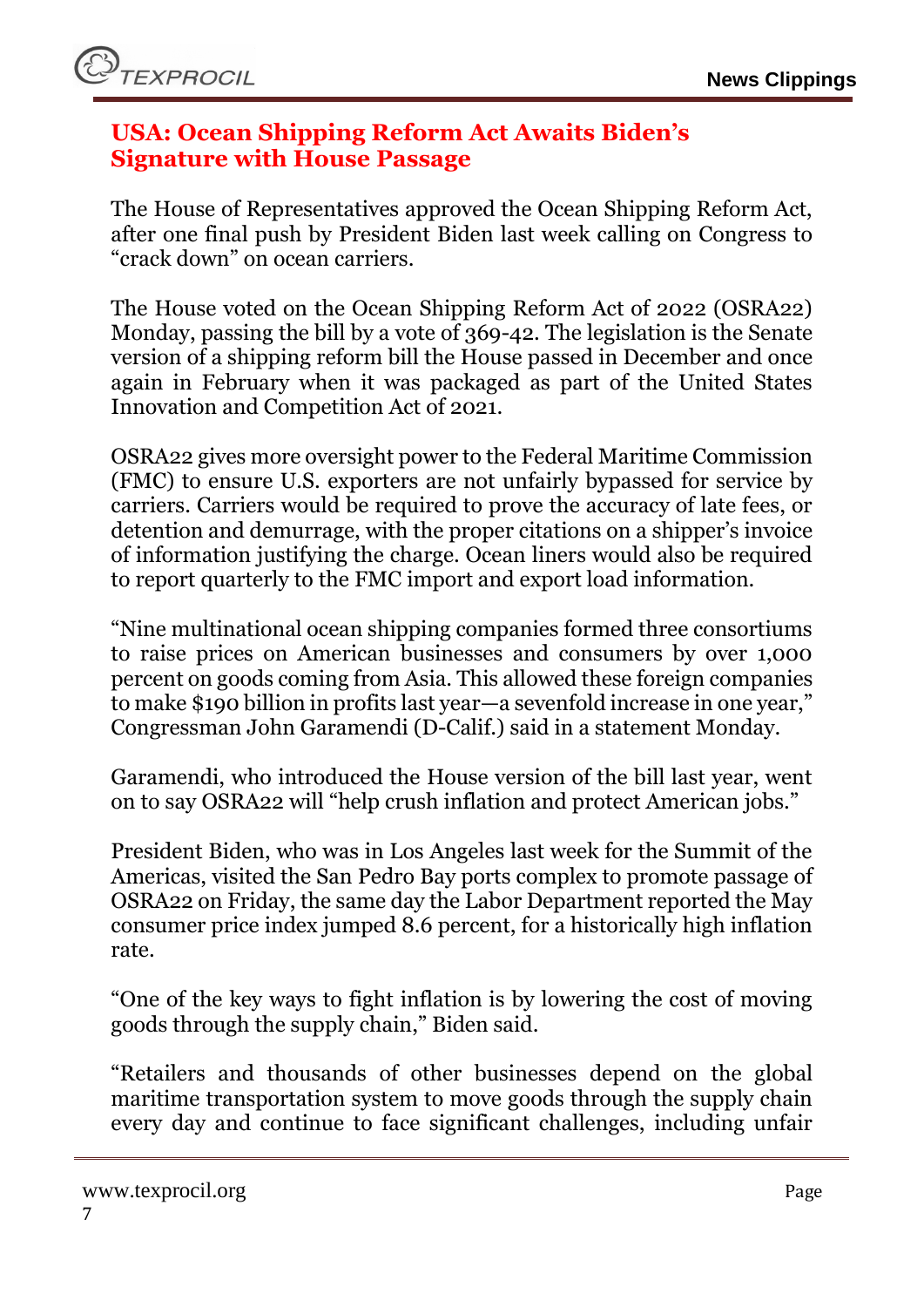business practices by ocean carriers," said David French, National Retail Federation senior vice president for government relations, on Monday following the House vote. "Making OSRA federal law helps address longstanding systemic supply chain and port disruption issues that existed well before the pandemic by providing the Federal Maritime Commission the additional authority it needs. Additionally, it provides critical updates to the international maritime transportation system, which has been severely impacted by COVID-19."

American Apparel & Footwear Association president and CEO Steve Lamar hailed OSRA22 as an "essential—and frankly long overdue—piece of legislation that will strengthen the resiliency of our supply chains."

"The supply chain crisis that began in 2021 and continues today, showed us how price gouging and non-competitive practices can impact American companies and American families," Lamar said in his statement released after Monday's vote.

The World Shipping Council, an organization representing ocean liners, has said the legislation does little to address the country's broader supply chain challenges. The group has called on lawmakers to instead focus on infrastructure spending.

Even with claims of anti-competitive behavior on the part of carriers fueling inflation, the FMC announced earlier this month the market for ocean freight is competitive and the high rates hitting shippers are the product of the surge in demand during the pandemic. The conclusion was part of a two-year investigation conducted by the FMC.

Source: sourcingjournal.com– Jun 20, 2022

**\*\*\*\*\*\*\*\*\*\*\*\*\*\*\*\*\***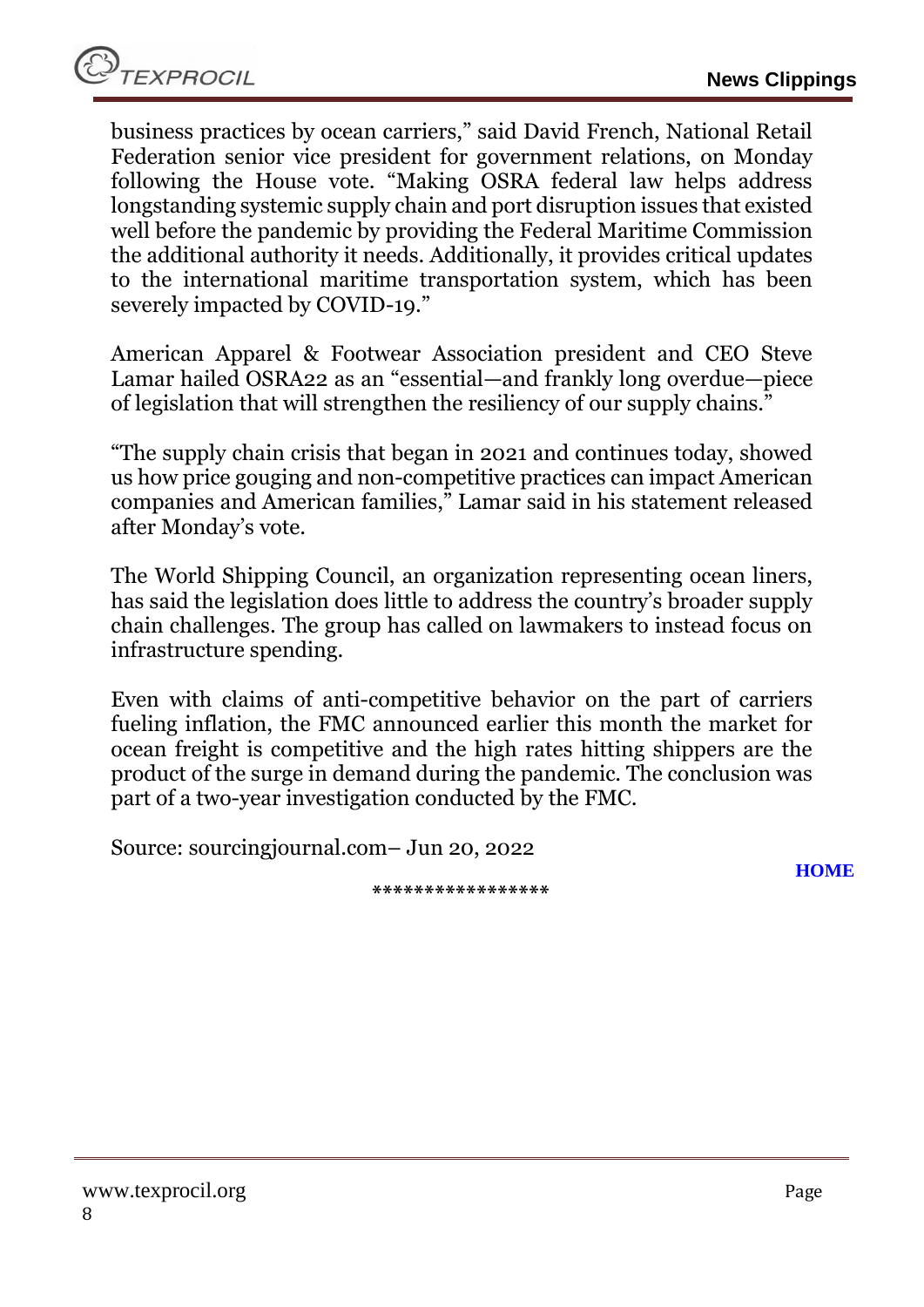# <span id="page-8-0"></span>**Better Cotton Production Grew 10% Last Year**

The Better Cotton 2021 annual report revealed that in the 2020-21 season, the program reached more than 2.9 million cotton farmers in 26 countries, growing 4.7 million tons of Better Cotton and accounting for 20 percent of global cotton production.

In 2021, Better Cotton's membership base surpassed 2,400 members in 63 countries, a 14 percent increase over 2020. These retailer and brand members, 55 percent of which now use the Better Cotton "on product" mark, sourced 2.5 million tons of Better Cotton, making up 10 percent of global cotton production, a 47 percent rise compared to 2020 sourcing volumes.

There was also a 35 percent increase in the number of non-member suppliers–including ginners, traders, spinners, fabric mills, garment and end-product manufacturers, and sourcing agents–using the Better Cotton Platform, taking the total number of suppliers in the wider network to nearly 10,000.

"We can all agree that 2021 was a challenging year, amid the Covid-19 pandemic, and growing climate and biodiversity challenges," said Alan McClay, Better Cotton CEO. "However, we remained steadfast in our commitment and purpose to promote more sustainable cotton production. Of the year's many highlights, I'm proud to share that the Better Cotton program continued to grow and deliver impact where it mattered most."

The report dives into the launch of Better Cotton's 2030 Strategy and key focus areas and priorities for Better Cotton in 2021. It notes that agriculture has a role to play in reducing emissions and the potential to store large quantities of atmospheric carbon in the soil. In 2021, Better Cotton introduced its climate mitigation target–by 2030, the program aims to reduce greenhouse gas emissions per ton of Better Cotton produced by 50 percent compared to a 2017 baseline.

Better Cotton is also developing a comprehensive four-year activity plan and detailed budget for introducing traceability into the Better Cotton network. Its top priority is to find ways to make this work deliver what consumers want in terms of traceability and what farmers need to achieve a thriving market.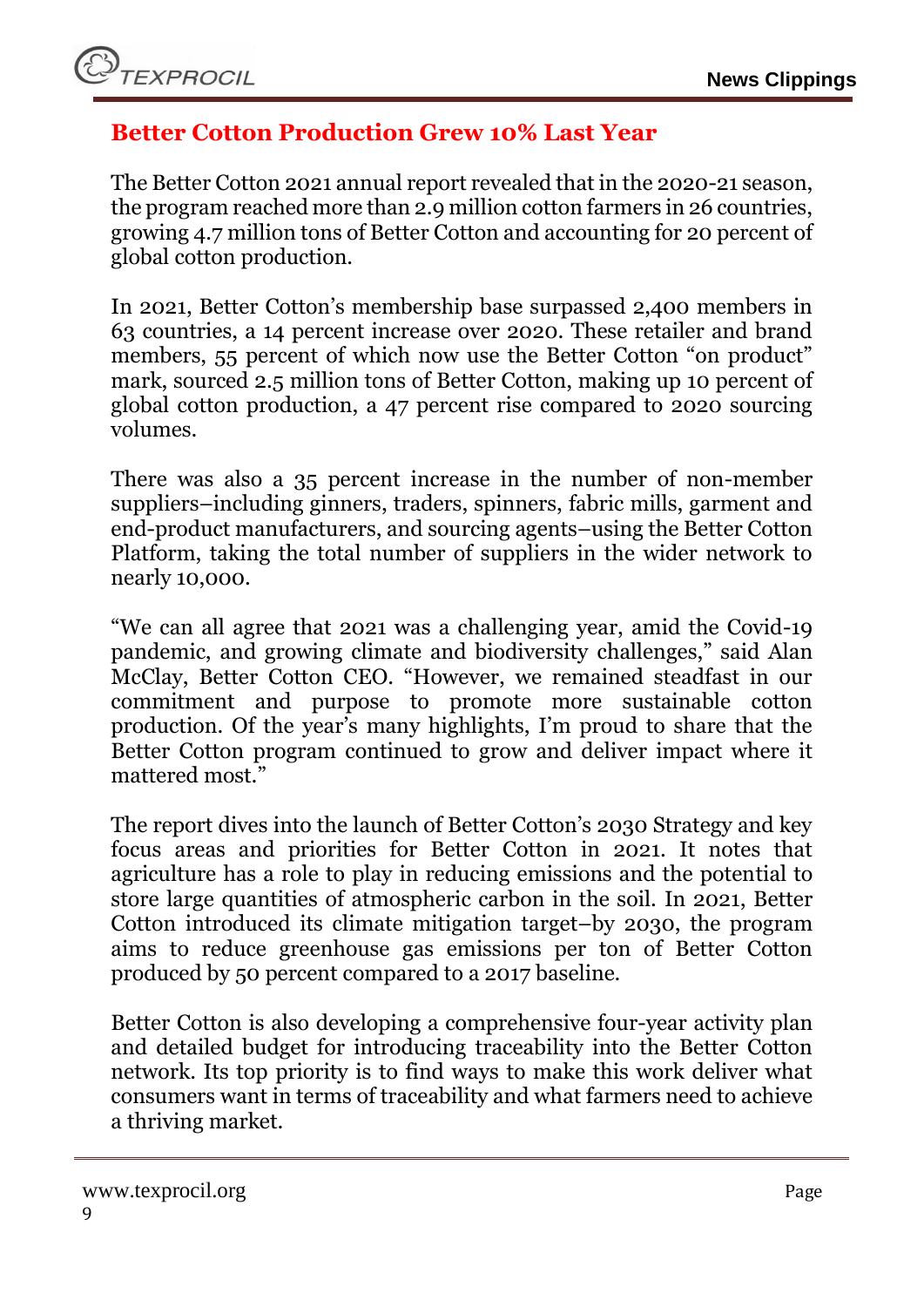In addition, last year Better Cotton invested time and resources into research to better understand what farmers need and want, whether Better Cotton is delivering on this, and how to further improve its offering for farmers and their communities.

Plus, a newly formed Traceability Panel invested over 1 million pounds (\$1.22 million) in supply chain innovations.

Last year also saw the first harvest of Better Cotton in Egypt, with 1,000 tons grown by 1,500 licensed farmers. In Greece, the first harvest of Better Cotton took place and 11 licensed farmers produced 23,000 tons of Better Cotton. The Israel Cotton Production and Marketing Board became a strategic partner following the successful benchmarking of its Israel Cotton Production Standard with the Better Cotton Standard System.

Source: sourcingjournal.com – Jun 20, 2022

**\*\*\*\*\*\*\*\*\*\*\*\*\*\*\*\*\***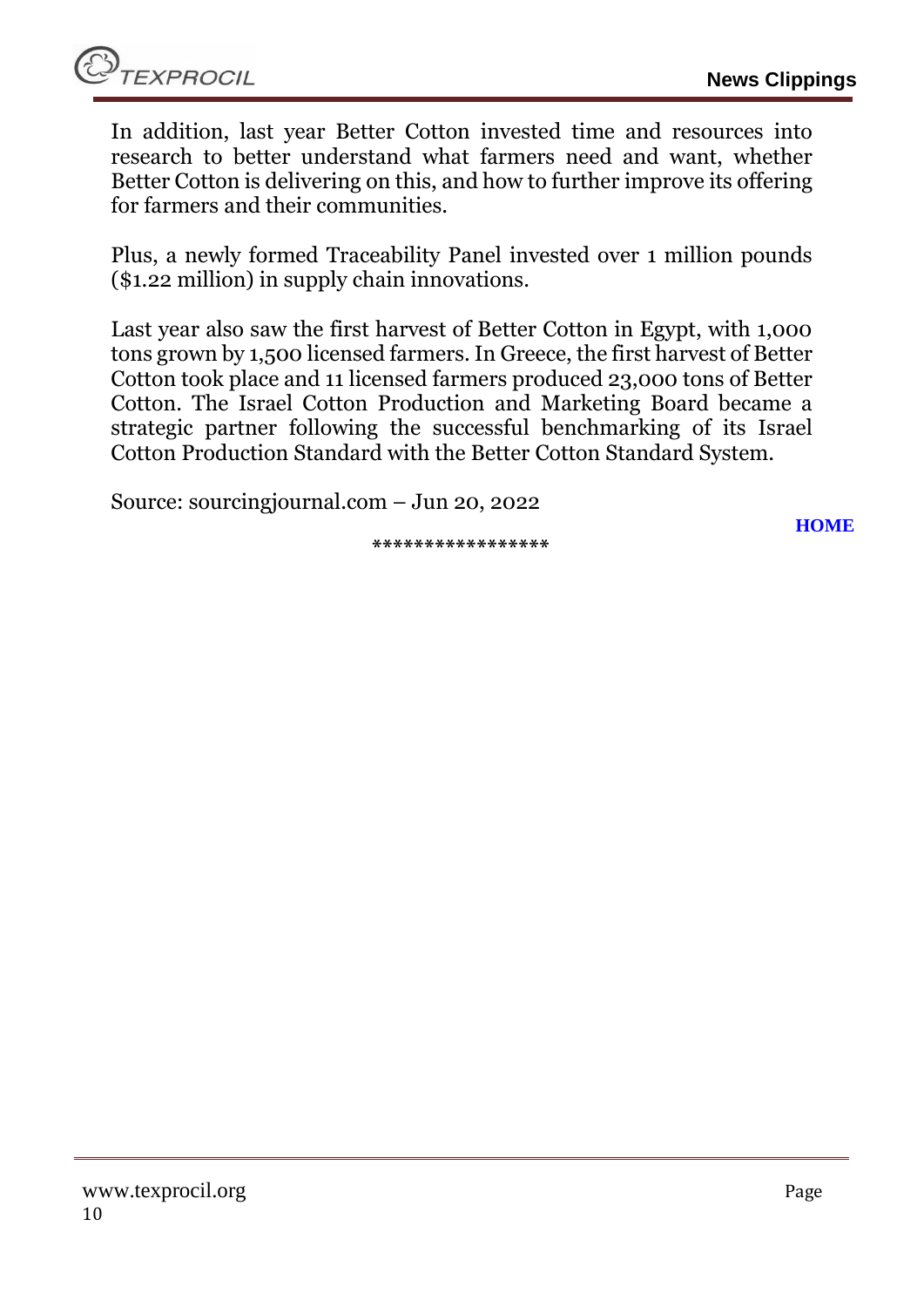

### <span id="page-10-0"></span>**China: Cotton yarn sliding more surrounded by the bearish market**

ZCE cotton futures nosedived recently and broke through the threshold of 20,000yuan/mt, which triggered the decline of cotton yarn in addition to weak downstream market.

Cotton yarn price stayed relatively firm in May, but cotton price fell evidently, as cotton yarn sales turned better in May than that in Apr, and cotton yarn mills were reluctant to lower prices under great losses. However, it was seen to drop intensively in the first half of May. The market moved into slack season from Jun and downstream demand faltered accordingly.

Furthermore, the continuous weakness of cotton slowed down the procurement of downstream weavers and traders, and cotton yarn inventory accumulated again. On the other hand, under the fall of cotton price, the profit of cotton yarn mills improved. Some varieties could achieved breakeven and the mills in Xinjiang also turned profitable. As a result, cotton yarn mills were more willing to destock amid pessimistic market sentiment.



Cotton yarn profit by variety

Among cotton yarn, open-end one stood out, and lower-count ones dropped less than high-count ones. Firstly, as raw materials of open-end cotton yarn, combed noil price increased over 2,000yuan/mt cumulatively, but open-end cotton yarn rose less due to soft downstream demand. Secondly, the supply of imported cotton yarn which was mainly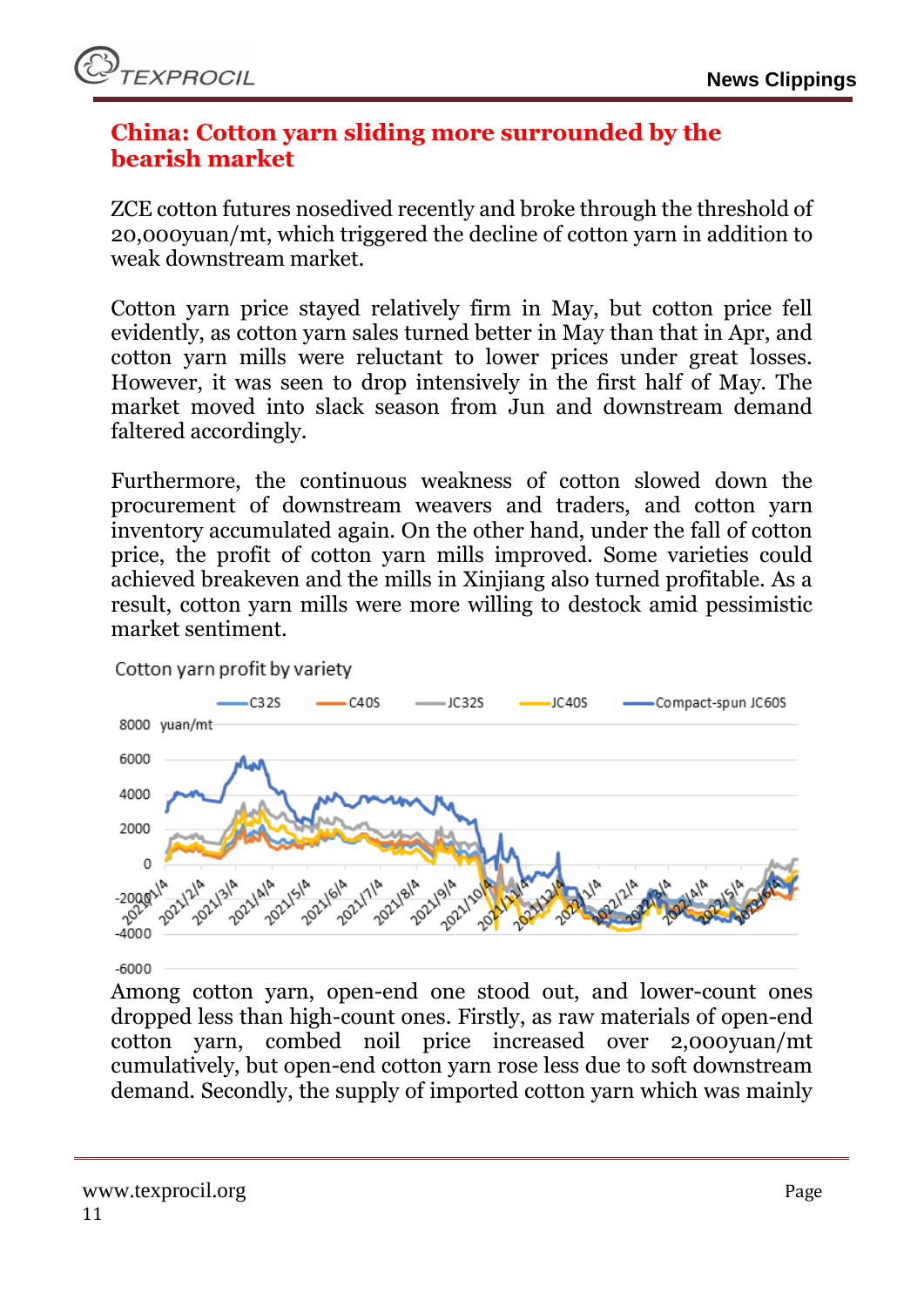low-count ones reduced. Since the beginning of 2022, forward imported cotton yarn price was higher than spot one.

The very scarce opportunities for placing orders reduced available spot cargos in China market gradually, so traders and downstream weavers switched to operate Chinese low-count cotton yarn. Thirdly, the restriction on Xinjiang cotton hindered the export of China increasingly.

US customs will start to launch gene detection from Jun 21. European Parliament approved the resolution on Xinjiang on Jun 9 and required the ban on Xinjiang-origin products. Europe and the US are major export destination of Chinese textile and apparel, so these actions hit the export of Chinese cotton products greatly, which also plays a significant role of stagnated sales of high-end or high-count products. At present, price spread of cotton yarn containing imported cotton and that made of Xinjiang cotton has widened to around 2,000yuan/mt, which was 1,500yuan/mt in the past years.

Price spread of forward imported cotton varn and spot one



Nevertheless, cotton products also perform badly in China local market.

In terms of retail sales, monthly retail sales of apparel, shoes, hat and knitted products performed worse on the year than that of social consumer goods. It decreased over 10% on the year in Mar-May, with over 20% in Apr, and 8.1% cumulatively in Jan-May. Currently, the government has introduced a series of incentives to stimulate domestic demand and later consumption may improve, but it still takes some time for local market to recover all around.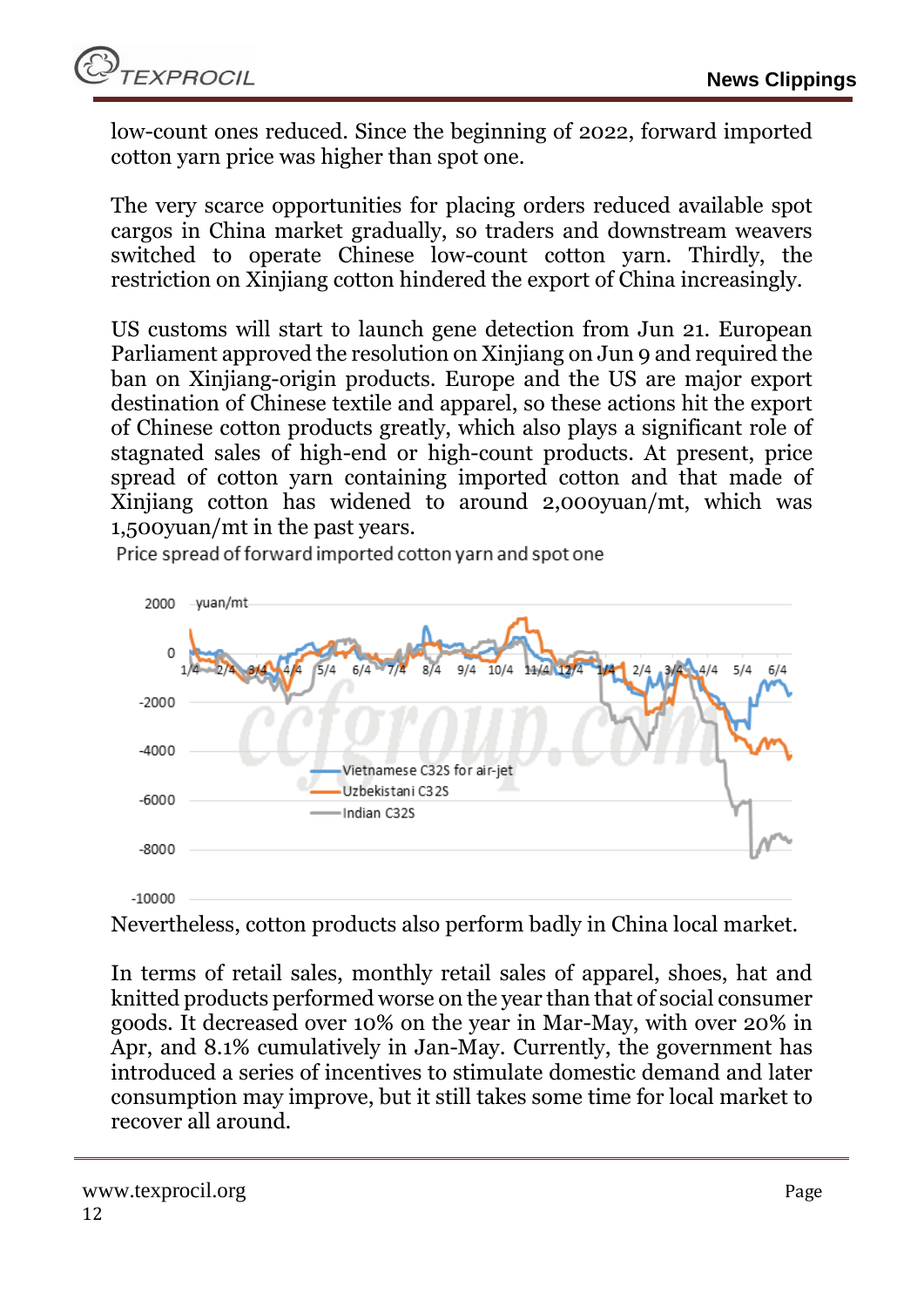Retail sales (y-o-y, %)



In short term, the demand is not expected to turn much better in traditional slack season in Jun-Jul. There are many uncertainties in the second half year which depends on China macro economy situation and the export situation under restriction on Xinjiang cotton. On the other hand, it is close to the end of cotton crop year, but the ginners still hold a large amount of cotton stocks in hand and they are also burdened with loan payment, so cotton market is likely to weaken, and accordingly, cotton yarn price will further fall back.

Source: ccfgroup.com – Jun 18, 2022

**\*\*\*\*\*\*\*\*\*\*\*\*\*\*\*\*\***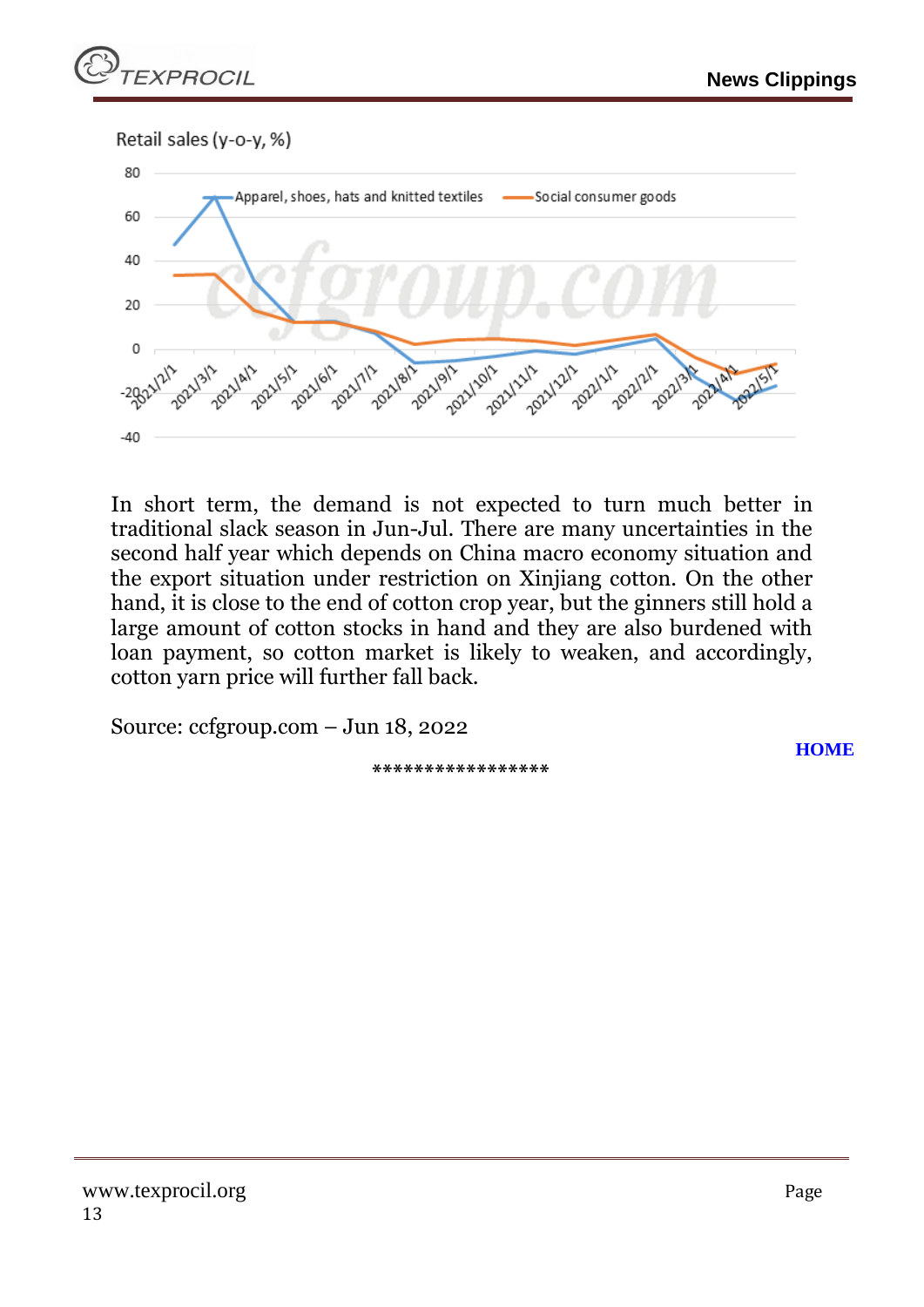# <span id="page-13-0"></span>**Primark's Giving E-Commerce a Go**

Primark will allow shoppers to collect items purchased online in one of roughly two dozen pilot stores trialing the new service in August.

The development comes as the Irish fast-fashion retailer saw traffic to its newly improved digital site climb 60 percent, with the average customer "viewing twice as many pages per session" and nearly 15 percent of browsers using the feature to see which products are in stock in store, Primark parent Associated British Foods (ABF) said on Monday.

Roughly 40 percent of the 2,000 apparel, accessories and home products available through the click and collect pilot launching in up to 25 Primark stores will be exclusive to the service. While it tests the offering, ABF said employees will manually pack click and collect orders at a dedicated distribution center and automate the process later when it's time to scale.

There's no charge to use click and collect or return items purchased through the service in store, it added.

Sales at the 403-store chain rebounded in the third quarter ended May 28, up 81 percent to 1.73 billion pounds (\$2.12 billion), with year-to-date sales up 69 percent to 5.27 billion pounds (\$6.45 billion). This was largely the result of all Primark stores being open in the period versus last year when some were subject to Covid-19 restrictions. Versus the same pre-Covid quarter, sales were up 4 percent.

Also encouraging is that higher prices didn't seem to scare shoppers away.

ABF said comparable sales in the U.K. and Ireland have improved, while remaining Covid restrictions are holding back some areas of the European continent. Still, ABF expects Primark to hit a 10 percent adjusted operating profit margin for the full year.

Primark apparel, footwear and accessories sales in the UK for the 12 weeks through May 1 were in line with their 2019 benchmarks on a bounce back in tourism and more people returning to their offices.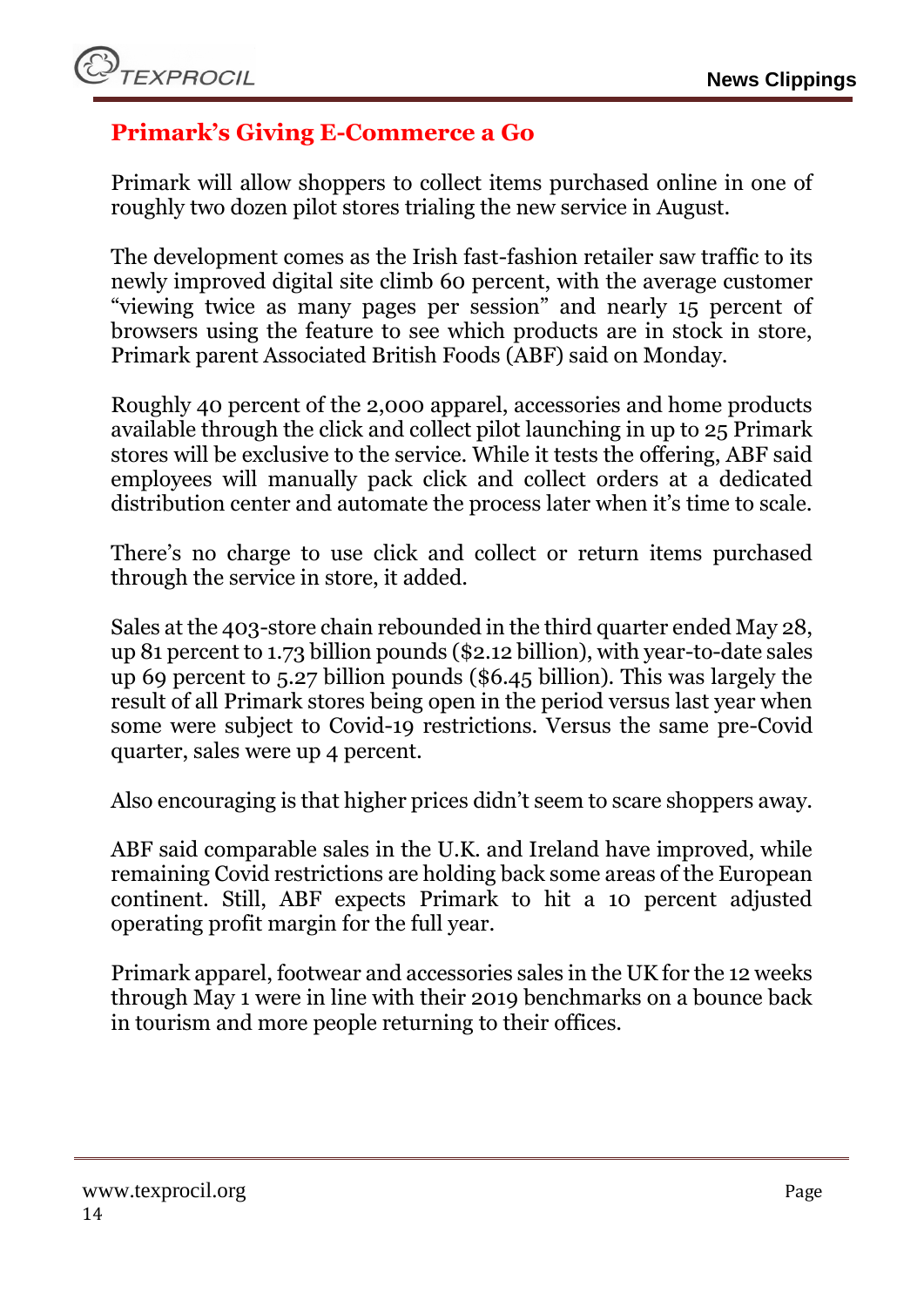Customers responded to dresses, heels and blouses in bright colors, according to ABF, which said swimwear, sliders and beach towel sales "strengthened over the quarter as customers looked to holiday travel and leisure activities."

Licensed product for the Lilo & Stitch and Stranger Things franchises drew an "exceptionally strong customer response," it added.

It plans to open stores in Chieti and Bologna in Italy, Brno in Czechia, Tallaght in Ireland and Jamaica Avenue, in Queens, N.Y. by the end of August.

"We are making good progress in developing a strong pipeline of new stores for the next financial year and to deliver our ambition to grow our store estate to some 530 stores by the end of our 2026 financial year," ABF said.

Though Primark is banking on click and click to drum up footfall, Springboard data suggests May's UK foot traffic could be slowing down versus where it was pre-Covid. The foot traffic tracking firm believes inflation could be keeping shoppers away from stores. However, the Platinum Jubilee celebration honoring Queen Elizabeth's 70-year-reign bolstered footfall at the start of June. And warmer temperatures encouraged foot traffic in the following weeks as "hot and sunny weather drew customers to outdoor environments," it said.

"The very hot weather was a dominant feature of last week, increasing footfall across UK retail destinations, but making high streets the choice for consumers until Friday," said Diane Wehrle, Springboard's insights director. "Inevitably, once the rain hit on Saturday it was the enclosed environments of shopping centres that became more appealing."

Source: sourcingjournal.com – Jun 20, 2022

**\*\*\*\*\*\*\*\*\*\*\*\*\*\*\*\*\***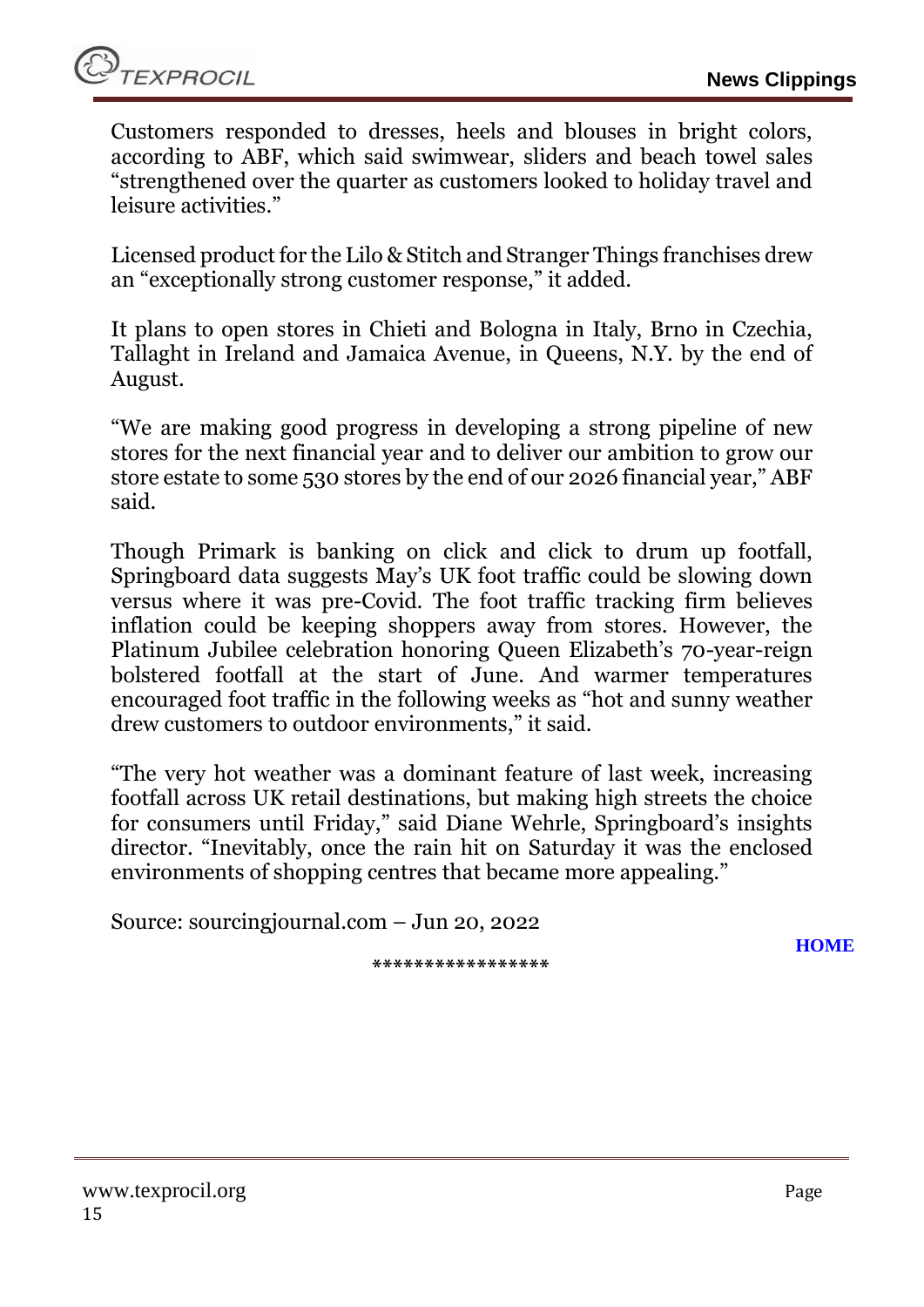# <span id="page-15-0"></span>**Cotton Demand Trying to Outrun Economic Jitters**

Comes another first notice day (FND) for the cotton world this week! Either the October futures contract must jump higher to reconcile with the July contract…or the July futures contract will go off the board with the big growl of a bear and end cotton's day in the 140s, at least for now.

July futures have fought to hold 145 cents, and, based on remaining oncall sales, it appears July will go into FND still trying to move higher. Likely there are still some one million bales of on-call sales that must be fixed this week. December will likely climb back to the mid-120s with its sights on the 130-cent level.

While it never gets too hot for cotton (remembering it is a desert plant), the heat wave sweeping through the Southwest and across to the Southeast is draining moisture almost faster than the cotton plant's root system can pull moisture from the soil. This gives rise to increasing concerns regarding yields across much of the U.S.

Too, both China and India are facing a combination of heat and some drought problems. Further, the world's five largest cotton producing countries are all facing some level of uncertainly about a drought/heat reduced cotton crop. Those concerns will continue to provide price support to the December contract and should help ensure that the contract maintains its challenge of the mid-120s and keeps the door wide open for a run to 130 cents.

Demand is under pressure, but that pressure has been associated more with prices being in the 140s as opposed to December contract prices between 115 and 125 cents. With the October contract set to become the spot contract, one should expect to see more appealing news regarding good to very good demand for cotton.

Yet, inflation continues to rise, as does the near certainty of a recession. Thus, that is a bridge cotton demand will have to conquer. The Fed took a giant step toward controlling the inflation it and Congress created with its combined easy/free money policies. The overnight interest rate was raised 75 points. The economy needs more of the same.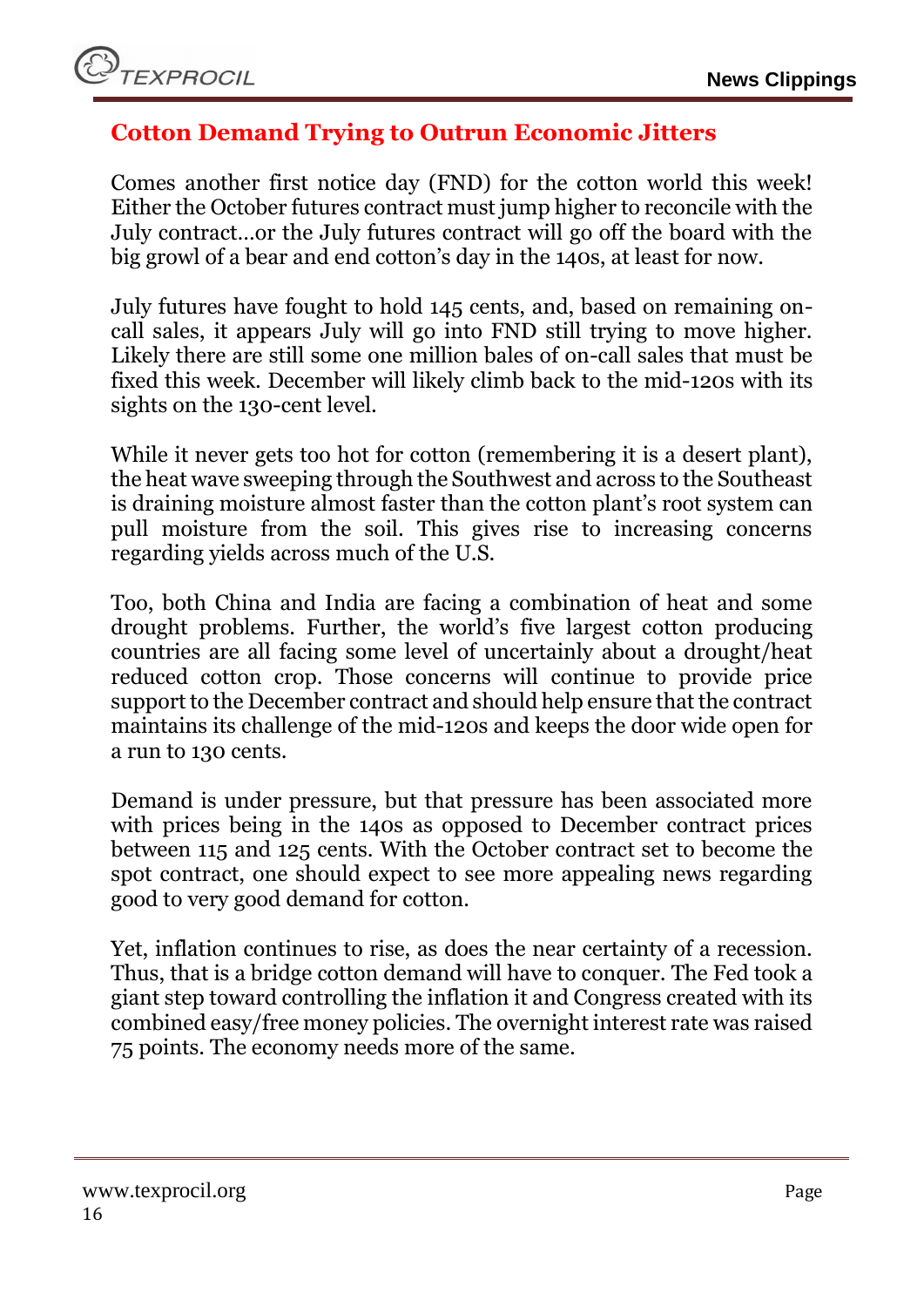The more economic pain the economy endures in the short run, the less pain and the shorter duration of the pain in the intermediate term. Thus, it was pleasing to see the Fed take such a stance. I commented here weeks ago that I did not think they were brave enough to increase the rate 75 points. Their action – and if they follow it with another or even larger rate increase – will make for stronger cotton demand and consumer spending.

Net export sales were excellent on the week. Upland sales totaled 406,800 bales of current and new crop along with another 1,400 bales of Pima. China purchased 371,000 bales, mostly for the 2022/23 marketing year. Shipments were good, totaling 342,500 bales between upland and Pima.

Ideally, it would be better if the U.S. could average another 50,000 bales shipped weekly. However, the fact that China booked nearly 400,000 bales for next year suggests demand is stronger than we are giving it credit for – or that the Chinese crop is suffering more than thought. Yet, likely most if not, all the sales were bought on-call.

Also, somewhat in the bull's camp is that total export sales for 2022-2023 add up to about 3.7 million bales, compared to only 2.1 million bales a year ago this week. Thus, while I remain very squeamish on the economy, cotton demand is attempting to outdistance the current forecasts.

Certainly, the cotton market is liking the higher interest rates as cotton and other commodity prices had a positive response to the rate hike. Any new bullish sentiment for cotton will prove to have an especially strong speculative pocketbook to boost prices higher. Yet, textile mills will likely see demand soften if December cotton futures move above 135 cents. December should explore new price territory.

Source: cottongrower.com – Jun 20, 2022

**\*\*\*\*\*\*\*\*\*\*\*\*\*\*\*\*\***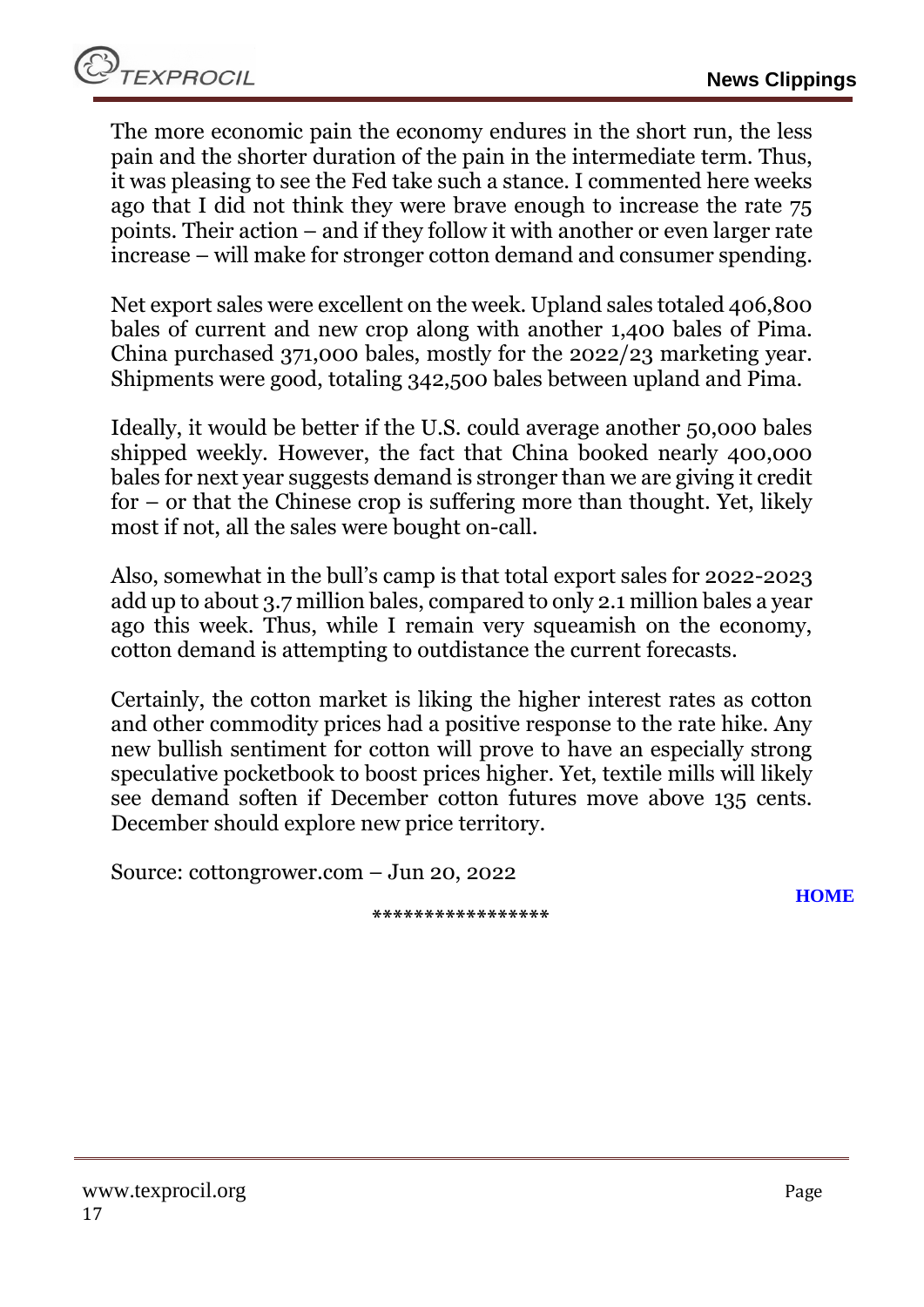### <span id="page-17-0"></span>**Vietnamese, Australian firms seek scope for tech, trade partnerships**

Vietnamese and Australian enterprises recently sought partnership opportunities in technology and trade during a forum jointly organised in Ho Chi Minh City by the Vietnamese ministry of science and technology (MoST), the Saigon Innovation Hub, Australia's department of foreign affairs and trade, and the University of Technology Sydney (UTS).

The event aimed at supporting the business communities on both sides to cooperate in the transfer of solutions and technologies in the fields of clean energy, high-tech agriculture and digital transformation.

Australia is willing to invite Vietnamese firms to the country to explore new opportunities in clean energy as well as chances to collaborate with Australian partners in technology transfer, Australian consul general in HCM City Sarah Hooper was quoted as saying by a news agency.

Citing a survey on the demands for technology renovation in Vietnam's industrial sector, Prof. Eryk Dutkiewicz from the University of Technology Sydney said most enterprises in Vietnam want to explore and access new technologies to raise productivity and engage more deeply in the global supply chain, providing products and services with higher economic value.

However, he said, the firms need further support during the process of accessing information and advanced technologies.

Source: fibre2fashion.com – Jun 20, 2022

**\*\*\*\*\*\*\*\*\*\*\*\*\*\*\*\*\***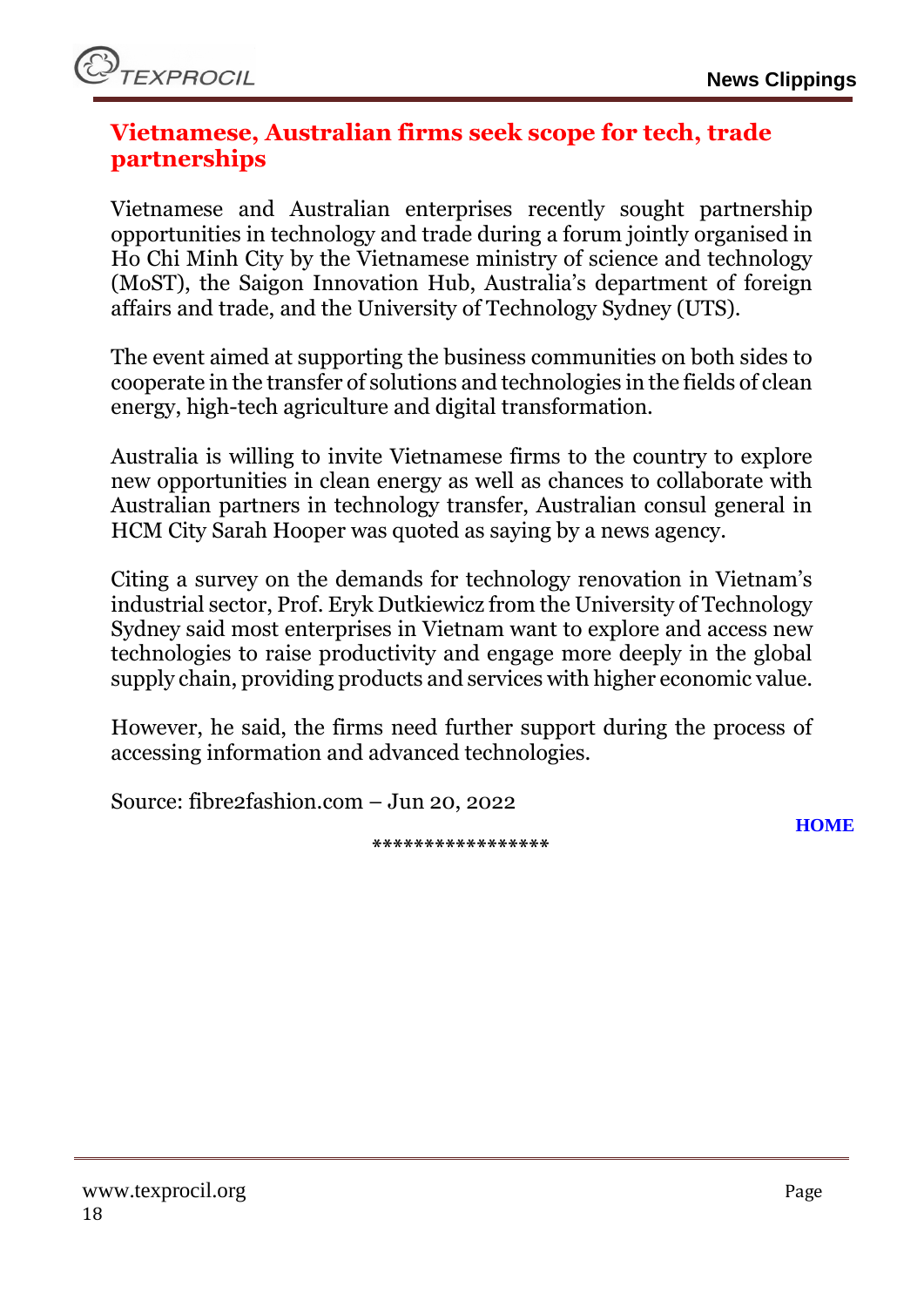### <span id="page-18-0"></span>**May saw highest monthly increase in global ocean freight rates: Xeneta**

May saw the highest ever monthly increase in long-term contracted ocean freight rates, as the cost of locking in container shipments soared by 30.1 per cent. The unprecedented hike, revealed in the latest Xeneta Shipping Index (XSI) Public Indices for the contract market, means that long-term rates are now 150.6 per cent up year-on-year. In 2022 alone, costs have climbed by 55 per cent.

In May, the most dramatic development was seen in US import costs, which jumped by 65.1 per cent to stand 205.4 per cent up year-on-year, as new long-term contracts (which usually run from the start of May to April) came into force. The XSI US export benchmark showed a less pronounced, but still strong, upwards move of 9.9 per cent.

European long-term rates rose by 11.3 per cent on the import index (122 per cent up year-on-year), while exports recorded their largest ever monthly jump of 27.6 per cent, an impressive 138.3 per cent increase on May 2021.

Far East import and export indices both raced upwards, with the former rising by 17.4 per cent and the latter soaring 35.4 per cent, the largest ever monthly rise for this measure. Seen from a year-on-year perspective, the respective benchmarks stand 57.1 per cent and 174.8 per cent up.

"This is a staggering development," commented Xeneta CEO Patrik Berglund. "Just last month we were looking at an 11 per cent rise and questioning how such continued gains were possible. Now we see a monthly increase of almost a third blowing the previous XSI records out of the water. The breath-taking gains reflect the sharp increase of the average of all valid long-term contracts, as older contracts, with lower rates, expire and are replaced by newer agreements with much higher rates. It's certainly a challenging time to be a shipper."

Oslo-based Xeneta's XSI is compiled from real-time data crowdsourced from leading shippers, delivering in-depth insights into key global trades.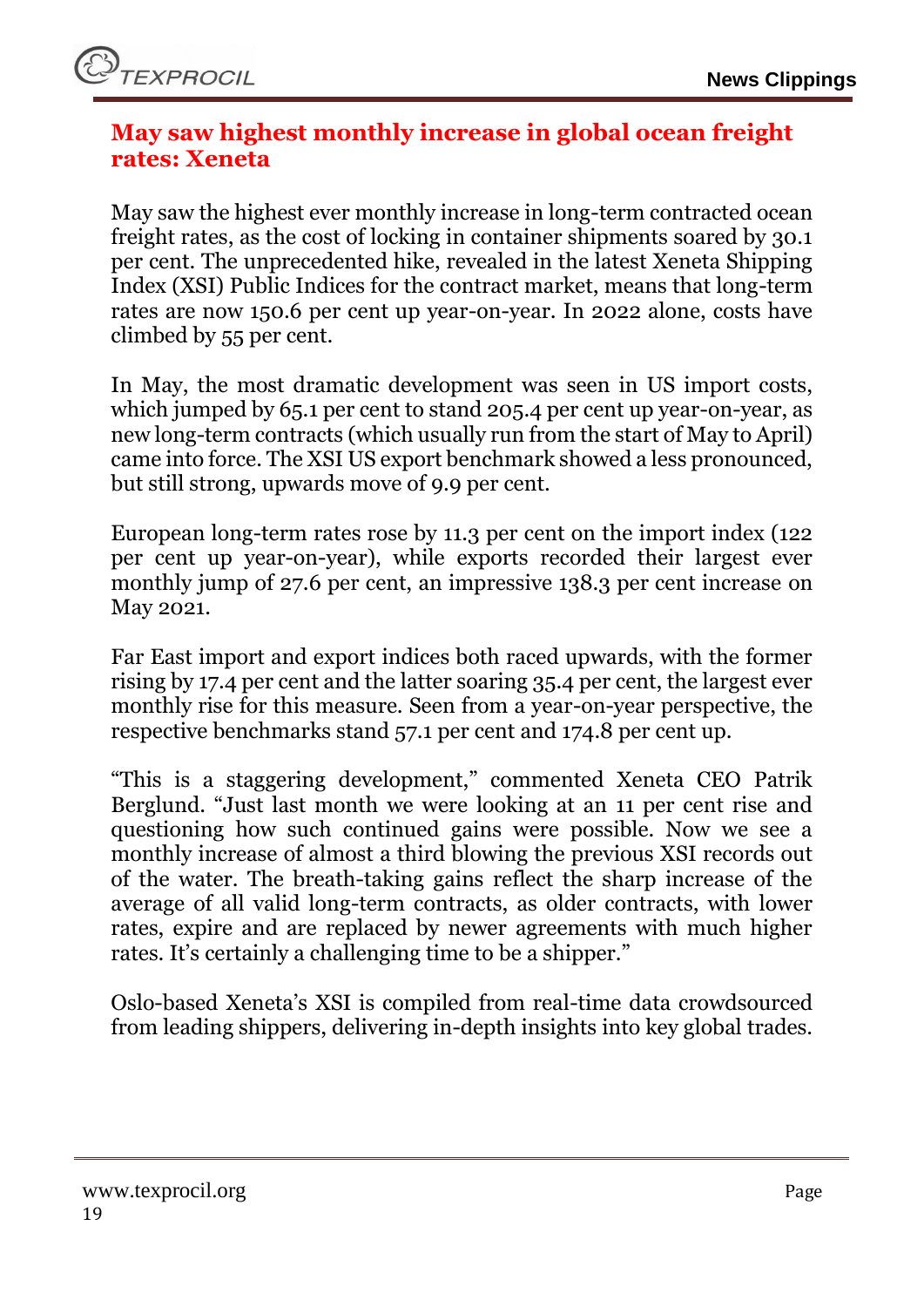**TEXPROCIL** 

Berglund further noted: "It goes without saying that the main carriers are achieving astronomical results at the moment. Last month we saw deeply impressive figures from OOCL and Maersk and now we have Zim posting a 113 per cent year-on-year revenue jump, with an EBITDA of \$2.5 billion. As a result, the management team has upgraded its full-year EBITDA to \$7.8-8.2 billion.

"Shippers, on the other hand, are being bled dry, while the lockdowns in China, allied to blanked sailings from the carriers to protect softening spot rates, have, and may continue to, impact upon the supply chain. Not as much cargo as anticipated has been moved over the last couple of months and, with the peak season approaching, that could cause added disruption. That leaves shippers in a position where they're paying through the nose for services that, to be diplomatic, may not always meet expectations. It's a very challenging time at present."

With the difficulty of predicting developments on even a month-to-month basis, Berglund said that mid- to long-term forecasts are 'nigh on impossible'. Continuing regulatory investigations into carrier practices could impact on business fortunes (although no evidence of collusion or unfair practices has been uncovered so far), while China's zero COVID policy may continue to hit industrial and manufacturing output. Exactly how these things progress, not to mention the ongoing ramifications of geopolitical upheaval, casts a shadow of uncertainty over those looking to tailor the best logistics solutions for long-term needs.

Source: fibre2fashion.com – Jun 20, 2022

**\*\*\*\*\*\*\*\*\*\*\*\*\*\*\*\*\***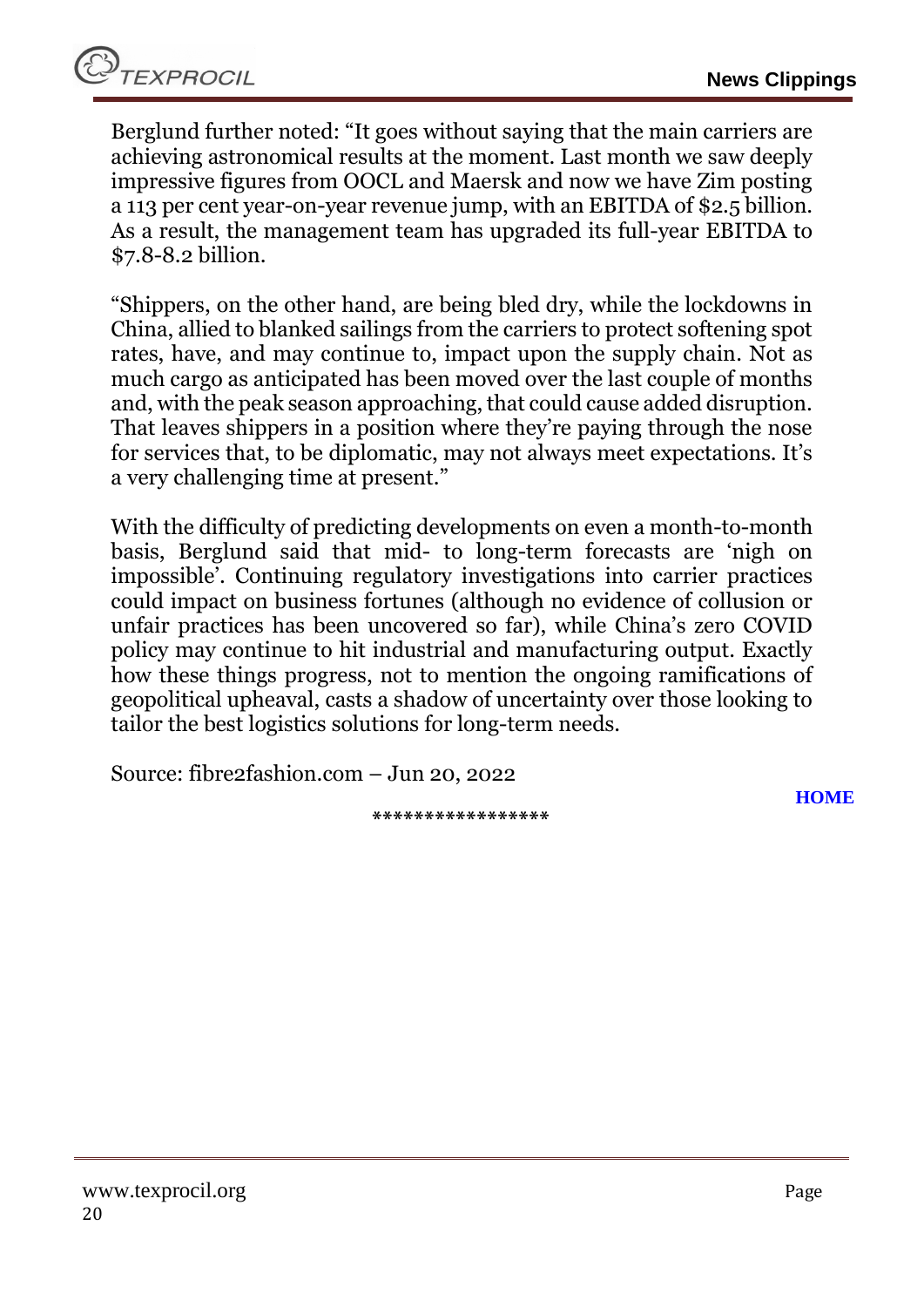# <span id="page-20-0"></span>**Uzbekistan in trade with Central Asia**

In Uzbekistan, since 2017, large-scale reforms have begun in all spheres of the life of the state and society. Significant changes affected the foreign trade policy, which allowed, even despite the pandemic, to increase the volume of Uzbekistan's foreign trade - writes Ruslan Abaturov

One of the most successful manifestations of reforms in this area is the change of the foreign policy vector to building mutually beneficial relations, first of all, with the nearest neighbours — the countries of Central Asia. Border crossing procedures were radically simplified people from border areas were able to communicate freely, the level of transport communication with Central Asian countries was increased at times, and in particular, bus service was restored.

Emphasis was also placed on the accelerated increase of mutually beneficial economic and trade ties. Trade procedures have been significantly simplified, and the movement of goods across the border has become liberated. The way has opened for mutual investments. All this made it possible to multiply the volume of trade between Uzbekistan and the countries in our region. This article will focus on how Uzbekistan's trade cooperation with the Central Asian states has increased, and what qualitative changes have occurred in the structure of Uzbekistan's trade with them.

Advanced trade growth

Over 5 years, Uzbekistan's trade with Central Asian countries increased 2.6 times, from \$ 2.5 billion in 2016 to \$6.3 billion in 2021. Uzbekistan's exports to Central Asian countries increased 2 times — from \$ 1.3 billion to \$2.7 billion, and imports 3.2 times  $-$  from \$ 1.2 billion. up to \$3.7 billion.

The volume of trade with Central Asian countries grew faster than the total volume of Uzbekistan's foreign trade with the rest of the world, which increased by 1.7 times during the period under review, exports by 1.4 times, imports by 2 times. The share of Central Asian countries in the total volume of Uzbekistan's foreign trade turnover increased from 10.2% to 15.1%, in exports — from 10.8% to 16%, and imports — from 9.6% to 14.5%.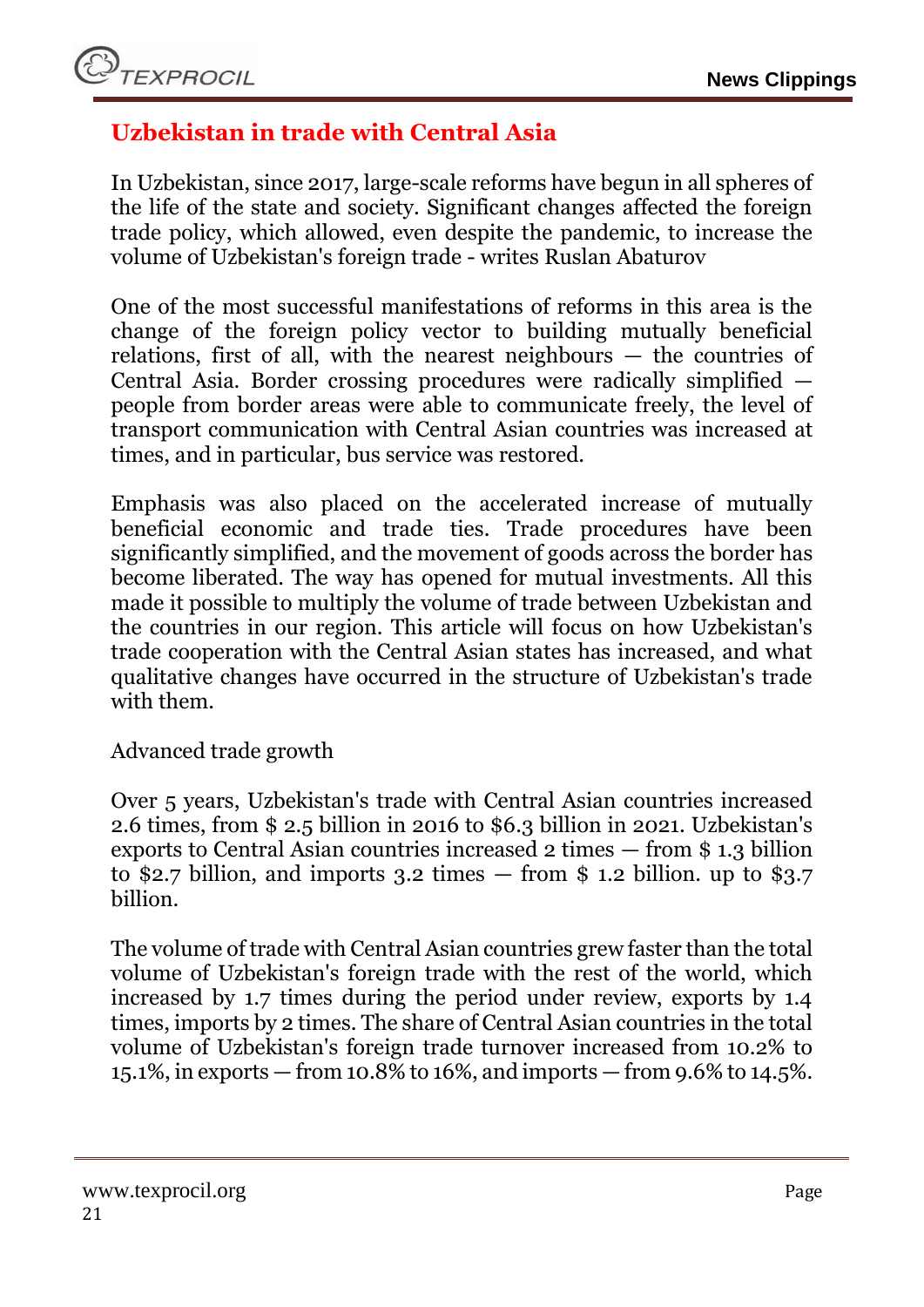In addition, 2021 has become a record year in terms of trade with each of the Central Asian countries separately. Over 5 years, the volume of trade has multiplied with all Central Asian countries: with Kazakhstan — by 2 times, up to  $$ 3.9$  billion, Kyrgyzstan  $-$  by 5.7 times, up to  $$ 952$  million, Tajikistan — by 3 times, up to  $$605$  million, Turkmenistan — by 4 times, up to \$ 882 million.

Country changes in the structure of trade

Kazakhstan remains Uzbekistan's main trading partner in Central Asia by the end of 2021, but during the period under review, there has been a trend toward a decrease in its share. If in 2016 Kazakhstan accounted for 77% of Uzbekistan's trade volume with Central Asian countries, so in 2021 its share decreased to 62%. At the same time, the weight of trade with other countries has increased. The share of Kyrgyzstan increased from 7% in 2016 to 15% in 2021, Tajikistan  $-$  from 8% to 9.5%, and Turkmenistan  $$ from 8.5% to 14%, respectively.

At the same time, structurally, Uzbekistan has significantly diversified its exports within the Central Asian region. If in 2016 Kazakhstan accounted for more than 70% of Uzbekistan's exports to Central Asian countries, then by the end of 2021, 44% were already sent to Kazakhstan. At the same time, the share of exports to Kyrgyzstan increased significantly — from 9.3% in 2016 to 30% in 2021. Accordingly, during the period under review, the share of Tajikistan in exports increased from 12.6% to 19%, Turkmenistan — from 6.1% to 7.2%.

Structural changes by country in imports are not characterized by such dynamism. The share of Kazakhstan in the total volume of imports to Central Asian countries decreased from 82% in 2016 to 74% in 2021, and Kyrgyzstan and Tajikistan remained virtually unchanged at 4% and 2.8%, respectively. Turkmenistan's role in imports has increased — from 11% to 19%.

Commodity changes in the structure of trade

As noted above, in recent years, the role of Central Asian countries in Uzbekistan's trade has increased and reached 15% of the total volume of foreign trade. Uzbekistan, being twice a remote country from the world ocean and limited in the use of all the advantages of maritime trade, strives to maximize the trade potential of the surrounding states.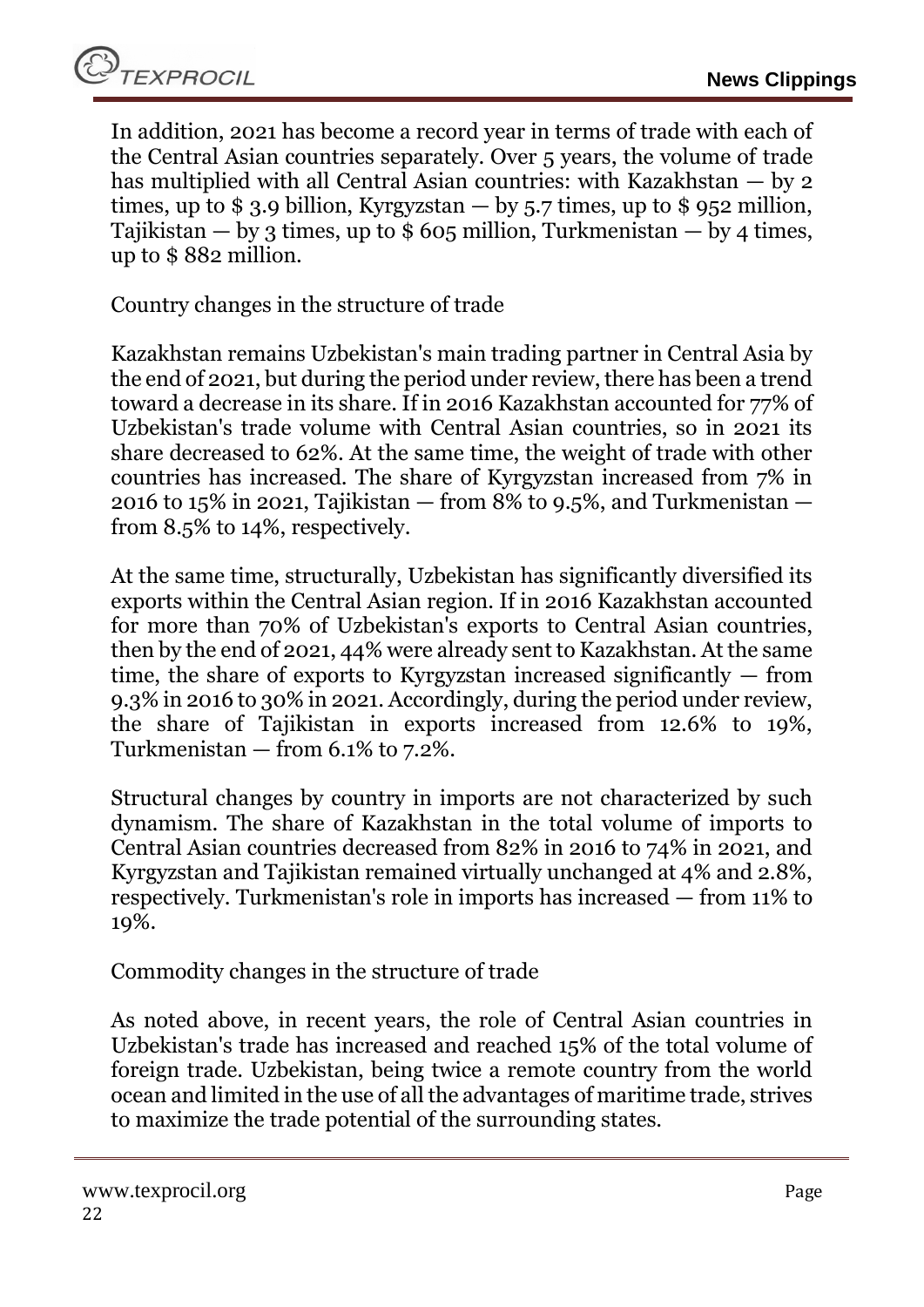In 2017, almost 75% of Uzbekistan's commodity exports to Central Asian countries accounted for three groups of goods  $-$  food (30.8%), mineral products (29.8%, mainly fuel and energy products) and chemical products (13.9%). And in 2021, they already accounted for less than half of exports — 40%. At the same time, textile and clothing products (22%) and machinery, equipment, and electrical products (21.4%) took the first roles in exports. The share of food in commodity exports decreased to 20%, mainly due to a decline in the volume of exports of fruits and nuts by almost 25% from the level of 2017 and more than 2 times compared to the level of 2019. The share of mineral products in exports decreased to 6.4%, mainly due to a decrease in natural gas exports.

The share of chemical products in Uzbekistan's exports to Central Asian countries in 2021 remained unchanged at 13.7%. In this group, the key export products are fertilizers, whose share in exports amounted to 5.9%, and polymers, whose share slightly decreased from 5.6% in 2018 to 4.9% in 2021.

Exports of textiles and clothing to Central Asian countries increased 4.4 times and amounted to \$ 490 million in 2021. The growth was mainly due to an increase in clothing exports by 5 times — from \$ 50 million in 2017 to \$ 250 million in 2021. It is also necessary to note the increase in exports of silk products to Central Asian countries during the period under review from 111 thousand dollars to 22 million dollars. In addition, the export of knitted fabrics increased by 16 times, home textiles by 9 times.

Also, the countries of Central Asia are the main market for Uzbek shoes. The export of footwear products in 2017-2021 increased 3.5 times, from 10 to 35 million dollars.

In the years under review, Uzbekistan has been actively increasing exports of motor vehicles to the market of Central Asian countries. In particular, the volume of car exports increased by 8.7 times, from \$30 to \$264 million, and the share of Uzbekistan's total exports to Central Asian countries increased from 1.2% in 2018 to 15% in 2021.

[Click here for more details](https://www.eureporter.co/world/uzbekistan/2022/06/20/uzbekistan-in-trade-with-central-asia/)

Source: eureporter.co– Jun 20, 2022

**\*\*\*\*\*\*\*\*\*\*\*\*\*\*\*\*\***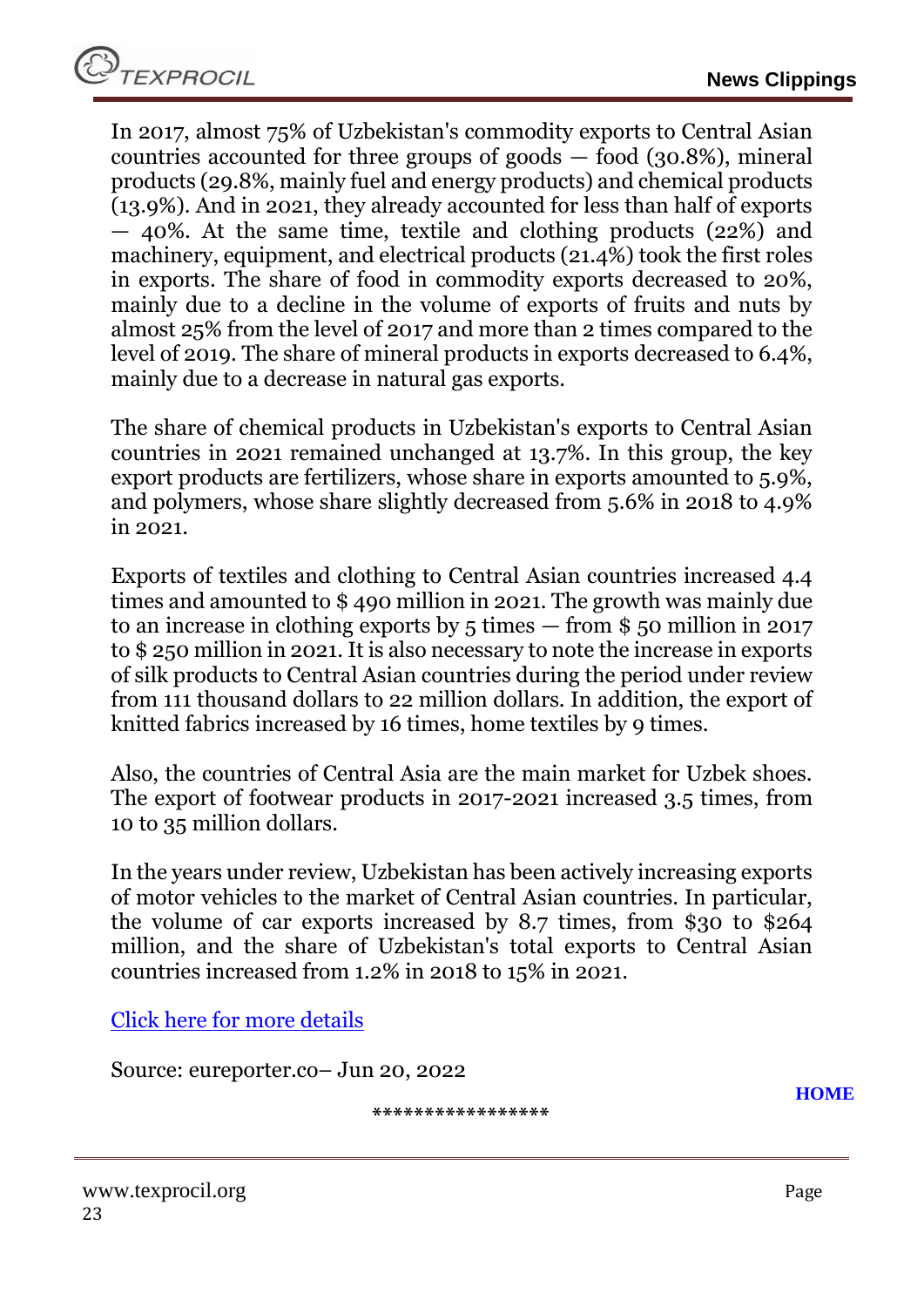### <span id="page-23-0"></span>**Europe increases its fashion exports by 10.6% in 2021, but reduces its imports**

Fashion foreign trade in Europe is recovering twice as fast. In 2021, European textile and clothing exports increased by 10.6%, while imports fell by 7.5%, according to the latest data collected by the European textile employer Euratex. The entity does not provide a comparison with 2019. Consequently, the trade deficit of the textile and clothing sector in Europe improved in 2021although it continues to be significant, of 48,000 million euros.

The rise in exports was motivated by the increase in demand from Switzerland, China and the United States. On the other hand, exports of textiles and clothing to the United Kingdom registered a decrease of 23%. Euratex attributes the drop to Brexit, customs delays and a shortage of truckers. Imports to the United Kingdom also decreased in the last year, with a decline of 48%, the equivalent of 3,000 million euros. European textile and clothing imports fell by 7.5% in 2021

For its part, textile and clothing purchases from China contracted 28% in 2021partly due to the high comparable base of 2020 derived from the demand for masks and medical devices. The employers also strongly condemned the war in Ukraine, and has offered its support to the Ukrainian textile industry. "Ukraine offers valuable sourcing opportunities for European textile and clothing companies, as part of the relocation trend," says the entity.

Last March, Euratex called on the European Union to control the rise in gas and oil prices, which shot up after the outbreak of the war in Ukraine. "Euratex supports the measures taken by the European Union in the Russian-Ukrainian conflictbut it asks the European Union and the member states to compensate for the situation through subsidies, or the elimination of taxes on the environment", argued the employers.

The textile and clothing industry in Europe is made up of around 154,000 companies employing 1.47 million workers. The sector exports goods worth 53,000 million euros.

Source: cuba.detailzero.com– Jun 20, 2022

**\*\*\*\*\*\*\*\*\*\*\*\*\*\*\*\*\***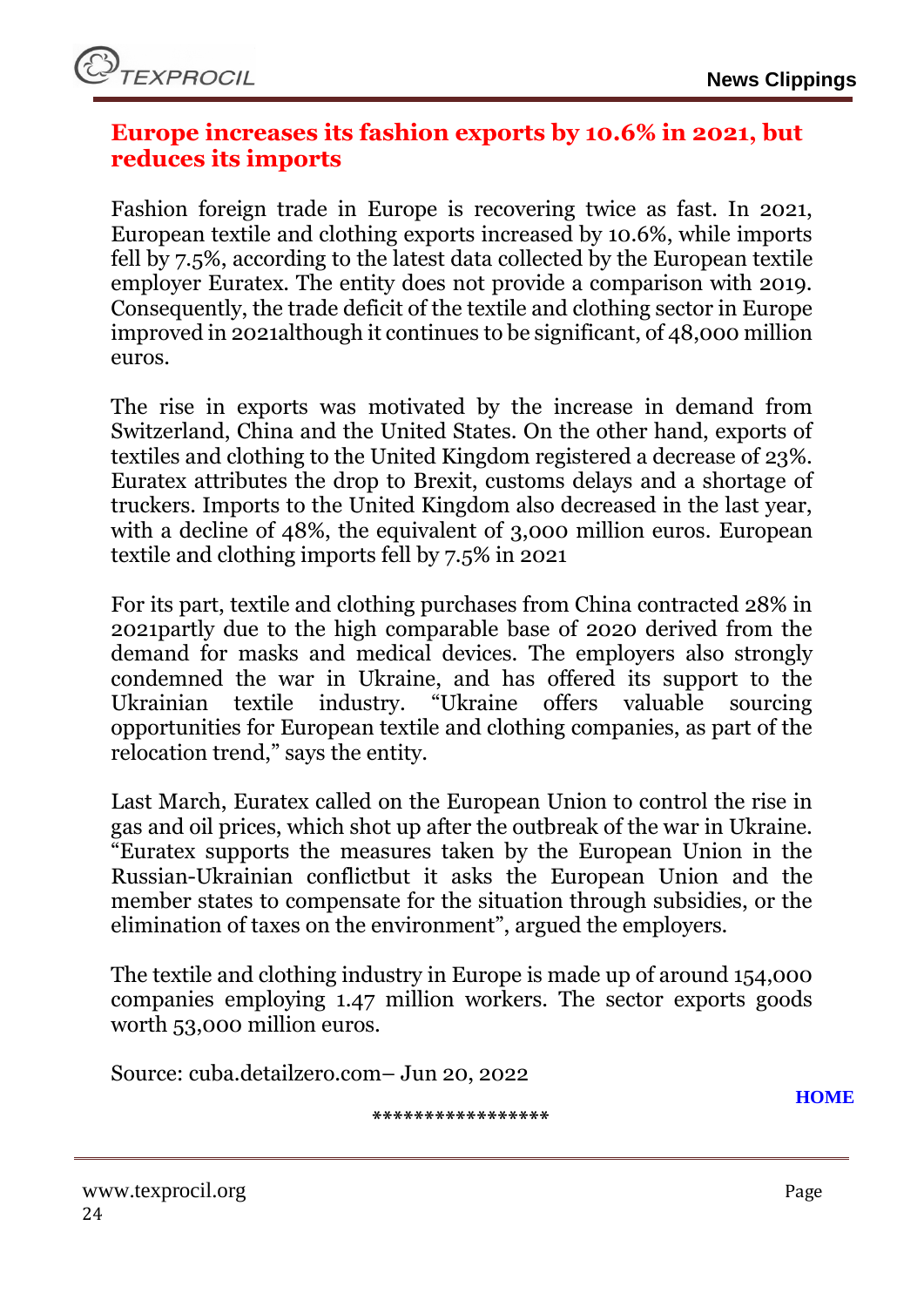### <span id="page-24-0"></span>**Pakistan: Manufacturers, traders asked to benefit from GSP+ status**

Speakers at a seminar here on Sunday urged the small-scale manufacturers and traders to take full benefit from the special EU scheme of GSP+ to enhance the country's exports and stabilise economy.

They said that the Generalised Scheme of Preferences Plus (GSP+) status granted by the European Union had allowed a duty-free access of Pakistani products to the EU markets to enhance the country's exports.

The seminar titled "EU and Pakistan's Small and Medium Enterprises (SMEs) – Engine of Development and Partners" was held under the auspices of EU-Pakistan Business Forum-2022 in Peshawar. Thomas Seiler, charge d'affaires of the European Union Delegation to Pakistan, was the chief guest on the occasion, according to a statement.

Sarhad Chamber of Commerce and Industry senior vice-president Imran Khan Mohmand represented the Khyber Pakhtunkhwa business community at the forum. Stakeholders, officials from government departments, exporters attached with precious and semi-precious stone sector, small-scale manufacturers, traders and others were also in attendance.

Appreciating the hosting of EU-Pakistan business forum -2022 in Peshawar, Mr Mohmand said that vast opportunities were available to boost exports and bilateral trade with EU countries. He said that along with textile and fabrics other important sectors of Pakistan should also enhance exports to the EU market under the scheme to help stabilise the local economy.

The SCCI office-bearer noted that export of Pakistani products to EU market had enhanced after the grant of GSP+ status, in which textile and fabrics had a major share. However, he stressed the need for taking full benefit from the GSP + status, allowing duty-free access of Pakistan's products to the EU market. Thomas Seiler on this occasion also asked the small traders and manufacturers to take full benefit from the EU scheme.

Source: dawn.com– Jun 20, 2022

**\*\*\*\*\*\*\*\*\*\*\*\*\*\*\*\*\***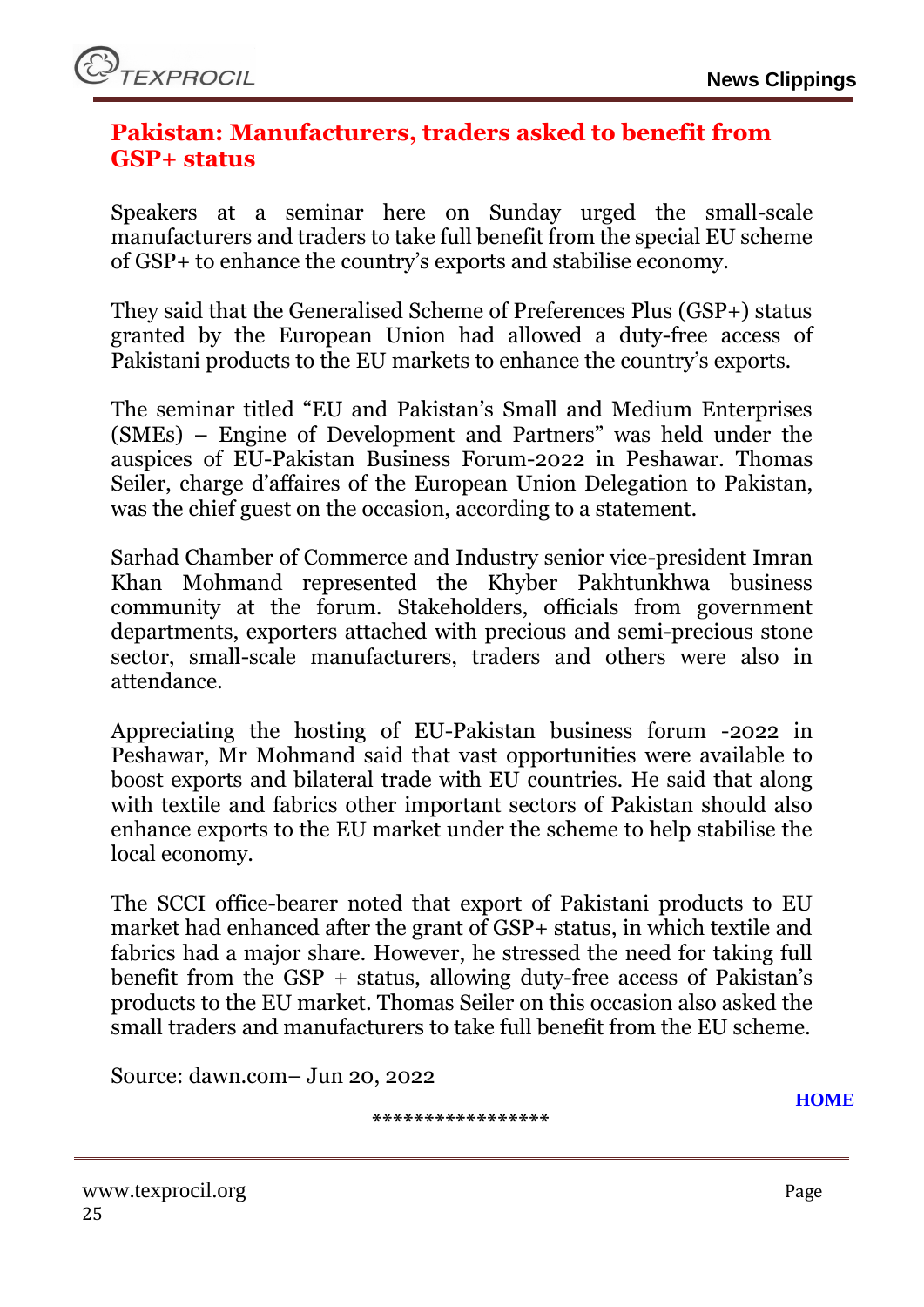# <span id="page-25-0"></span>**Pakistan: Textile sector: removing structural inefficiencies**

The textile sector continues to steer Pakistan's economy through difficult conditions, consistently outperforming other sectors and adding value. Textile and garment exports increased by 23 percent year on year to \$15.4 billion in 2020-21, and are expected to go up to \$20.5 billion by the end of FY22.

There has been particularly impressive growth in higher-value bedsheets, knitwear, and woven garment exports, coupled with a decrease in lowervalue exports. Seventy percent of textile exports were of items that had undergone extensive processing to make value-added products. This indicates a new paradigm of demand for higher value addition that has taken over textiles globally, and in which Pakistan is still playing catch-up.

Despite its immense potential, Pakistan is currently under-represented in the high value garments and fashion sector. There are several measures that need to be taken in order to accelerate the required paradigm shift. The current production of yarn and greige cloth that is not converted into higher value products can add \$12 billion per annum if converted into garments.

In order to take advantage of this opportunity, the textile industry needs to setup 1000 garment plants with each plant consisting of 500 stitching machines at an investment of \$7 million. Each plant would be able to produce garments for exports of \$20 million, while generating employment for 700 workers. The total investment would be US \$7 billion generating annual incremental exports of \$20 billion and providing employment to 700,000 workers. 1000 garment plants could be established near major textile producing cities — Lahore, Karachi, Sheikhupura, Faisalabad, Kasur, Multan, Sialkot, Rawalpindi and Peshawar.

However, enhanced exports rely heavily on continuous and uninterrupted supply of gas and electricity to the entire value chain at regionally competitive energy tariffs – which is the main reason why Pakistan's entry into these markets has been laggard. New projects and expansions have not been energized since November 2021 due to non-provision of energy. The 50% gas supply is completely insufficient to run the business normally, and as a result, 20 to 25% capacity is closed.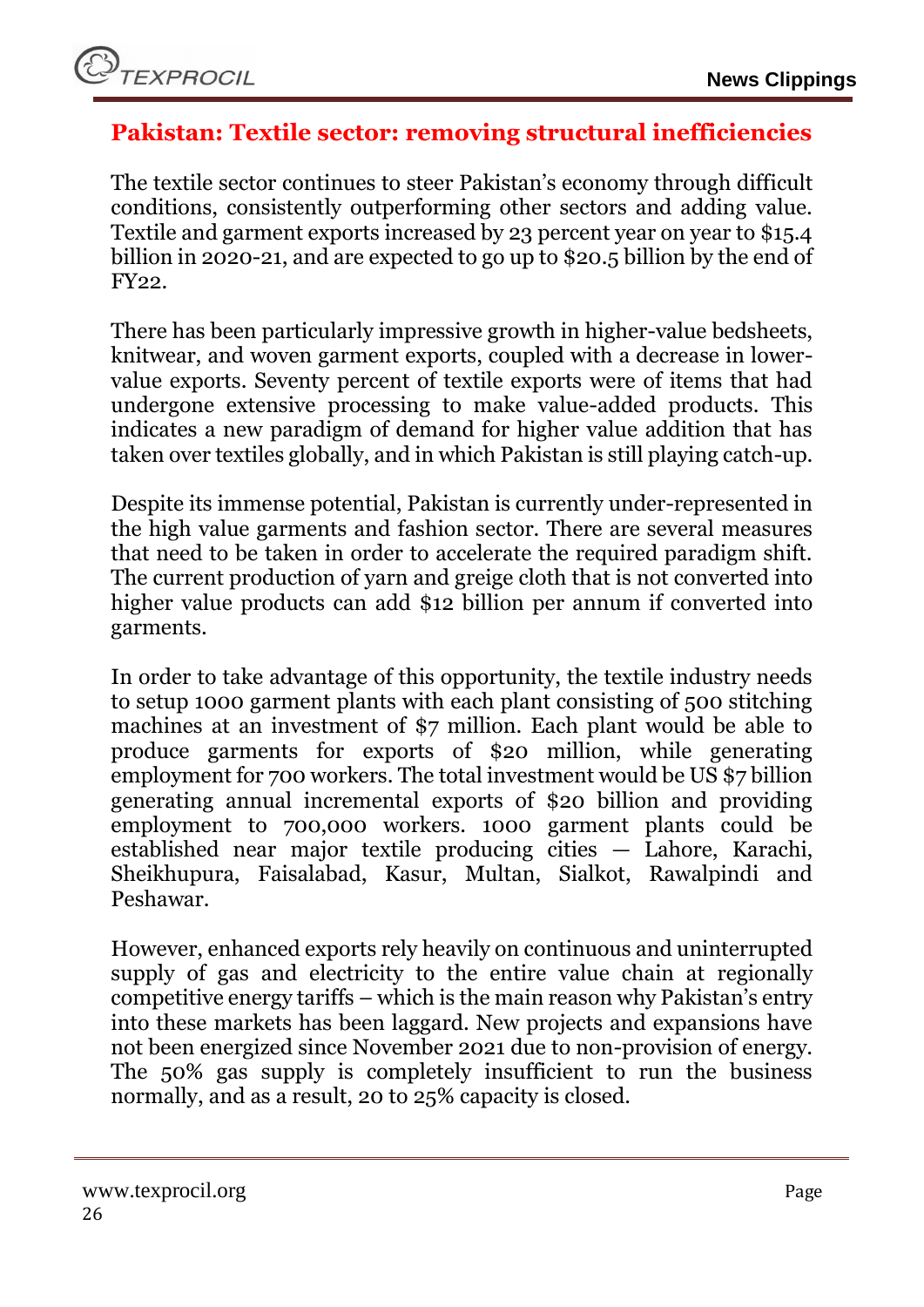Power supply quality to textile industry is largely compromised and a serious concern for the industry. Given that sophisticated machinery is involved in production, inordinate shutdowns, breakdowns, fluctuations and interruptions have wreaked havoc and resulted in huge losses to the industry and to the national exchequer. The output of textile units operating on electricity is therefore hovering at less than 80% of installed capacity.

It is essential for the government to ensure regionally competitive energy prices across Pakistan throughout the value chain, restore the priority of the textile sector in supply of gas and no-load shedding, and fast track the applications of pending industrial electricity connections.

This is not to say that things have not been improving — growth despite the absence of a supportive environment has actually been quite impressive. From 1947 to 2018, Pakistan could only achieve \$13 billion in textile exports, but in just the last four years, textile exports have doubled. By the end of FY23, we are hoping to achieve textile exports of at least \$ 25 billion.

The textile sector invested \$ 5 billion last year through TERF/LTFF, which has added to the export potential by at least \$5 billion per annum. As a result of this investment, additional capacity of 1.25 million spindles, 6000 air jet looms, and 3 million square meters was installed.

If the private sector is enabled to step in and take charge of the shift to higher value-addition, it will be a game changer for Pakistan. For this to materialize, intermediate products must be available at affordable and internationally competitive rates. The LTFF scheme would have to be extended to entire value chain since the whole value chain requires upgradation and modernization to meet export targets. Turnover tax must be reduced to 0.5 percent and turnover tax loss should be carried forward.

Furthermore, the implementation of the Textile Policy 2025 is absolutely essential to create the policy environment in which exports can thrive. The Textile Policy 2025 was developed through extensive consultations with the entire industry and provides a comprehensive framework for the sector to expand exports rapidly to enable a sustainable economy.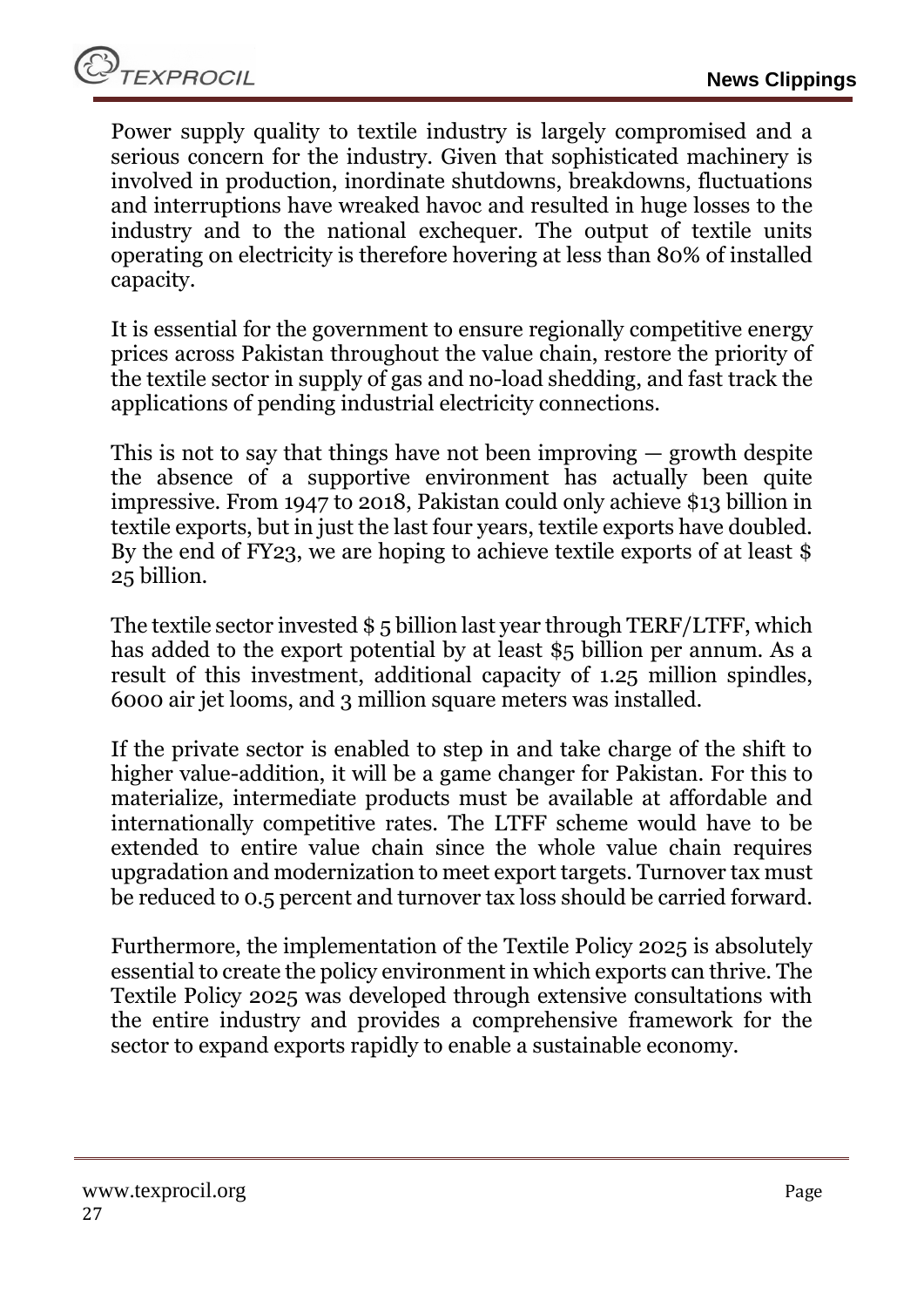Coming back to the ultimate goal of value-addition, it is important to emphasize that the international Man-Made Fiber (MMF) to cotton ratio is 70:30, while in Pakistan it has remained at 30:70 for the past several years, making it difficult to increase our share of international textile trade significantly.

We cannot dream of higher economic growth without moving into valueaddition, particularly in the highly productive textile sector, where the predominant focus is on cotton. Textile millers need to prioritize the use of specialized yarn and tap into the growing market for sportswear and athleisure. Relying on short staple fiber raw cotton is a myopic approach that essentially centers a shrinking market while neglecting the high demand for MMF products. Meanwhile, the MMF tariff regime prevents Pakistan from aligning its products in tandem with the rest of the world. The demand for MMF has grown exponentially owing to the convenience it affords as a cheap material used in the production of the ever-relevant active-wear trend.

However, the duty protection given to obsolete plants in Pakistan is denying the Pakistani industry any chance to compete in this booming market, internationally or domestically. This brings us to the issue of polyester staple fiber, a raw material of the industry upon which it would be unreasonable to apply any duties. Alarmingly, at present there is a 7% customs duty on the import of polyester staple fiber. This racks up the total import duties, which subsequently fall in the range of 20% including antidumping duty. This must be abolished if our industry is to have any chance of being competitive.

As the Anti-Dumping Duty (ADD) is now applicable on imports through DTRE, etc., the overall impact of the PSF duties is that our exports will be limited to cotton products only while the world now seeks high performance and innovative apparel which are only possible through the use of MMF material.

As for cotton, Pakistan has potential and capacity to produce 20 million bales annually. Under these circumstances, we are unable to understand that why we should be spending \$ 3-4 billion on import of cotton every year when this can be grown domestically. A focused high-powered commission on cotton must be established immediately.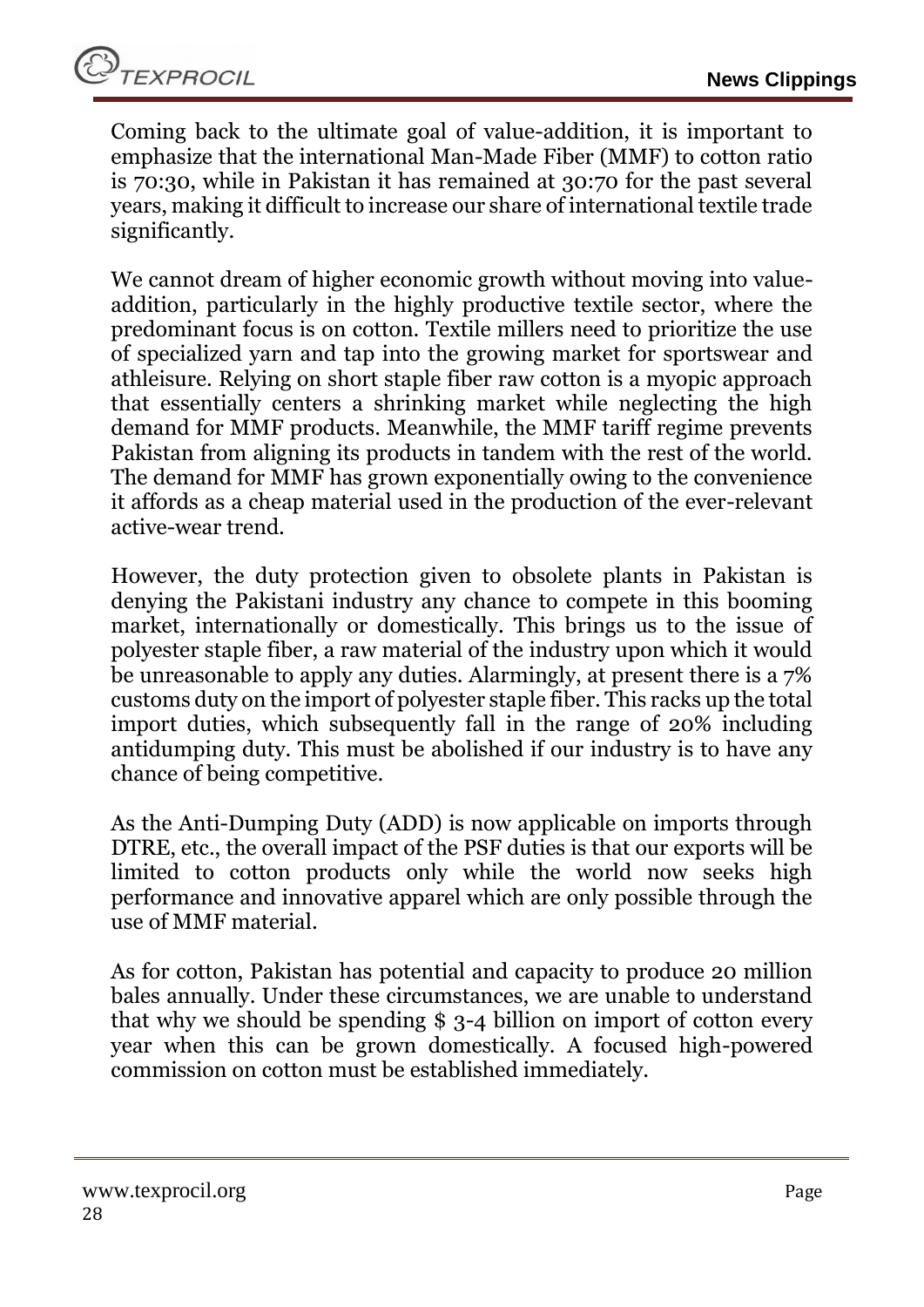The sector's zero-rating must be reinstated, given 80 to 90 percent of its products are exported, as the collecting and refunding costs are more than the sales tax yields. There is a total collection Rs 18 billion, while exporters suffer in the form of delayed, deferred and pending refunds. According to a recent IMF report, the cascading impact of GST has significantly harmed Pakistani exporters' competitiveness.

Export-oriented industries in Pakistan are 25 percent more productive than non-export oriented businesses, and their productivity increases with an increase in economic activity. However, structural inefficiencies cannot be exported, so it is essential to first mitigate them from all inputs. Since exports in Pakistan are labor-intensive, expansion in this industry is a surefire way to ensure large-scale job-creation, as well as an increase in foreign currency to pay for required imports.

The problem does not lie in a lack of policy development, but rather in the implementation of reforms. With a greater focus on implementation, there can be a tangible impact on sustainable development and economic growth, thereby greatly enhancing the position of the textile industry and Pakistan's exports by 2030.

Source: brecorder.com– Jun 21, 2022

**\*\*\*\*\*\*\*\*\*\*\*\*\*\*\*\*\***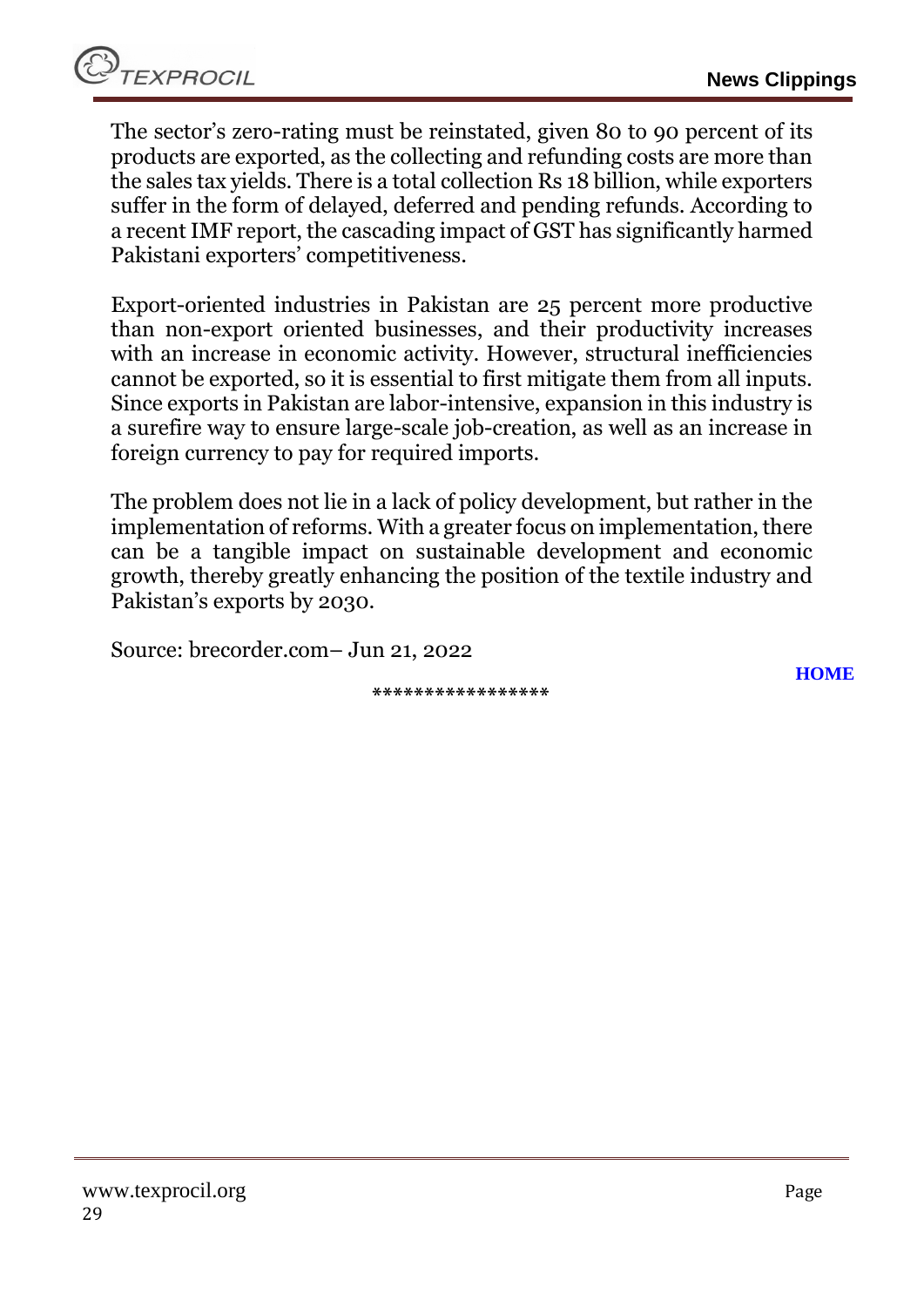### <span id="page-29-0"></span>**Bangladesh: BGMEA to showcase Bangladesh's capabilities in Germany**

For the first time, a delegation of the Bangladesh Garment Manufacturers and Exporters Association (BGMEA) comprising member factories specialised in manufacturing technical textiles-based garments will participate in an international trade exhibition - Techtextil - in Germany.

The leading international trade fair for technical textiles and nonwovens will begin today at Frankfurt in Germany.

International exhibitors will be showcasing a vast spectrum of technical textiles, functional apparel textiles and textile technologies at Techtextil organised by Messe Frankfurt from June 21 to June 24, said a press release.

Manufacturers from all over the world will be presenting their leading products and technologies for the apparel industry and other textile processing segments in the trade show, including textile products from high-tech fibres, functional apparel fabrics and smart textiles to composites and nonwovens.

The delegation, headed by BGMEA vice-president Shahiduallh Azim, will showcase the strengths of Bangladesh's RMG industry, especially its prioritised focus on man-made fibres (MMF) and growing capabilities in producing value-added apparels made from non-cotton and technical textiles.

The Export Promotion Bureau (EPB) is supporting the Bangladeshi delegation in participating in the exhibition.

The trade show will be a vast platform for Bangladesh's apparel industry to brand Bangladesh as a promising manufacturer of high-end non-cotton apparels.

The RMG industry of Bangladesh is increasingly focusing on apparels made from MMF to meet the rising demand in the global market where consumers are switching from cotton to blended fabrics.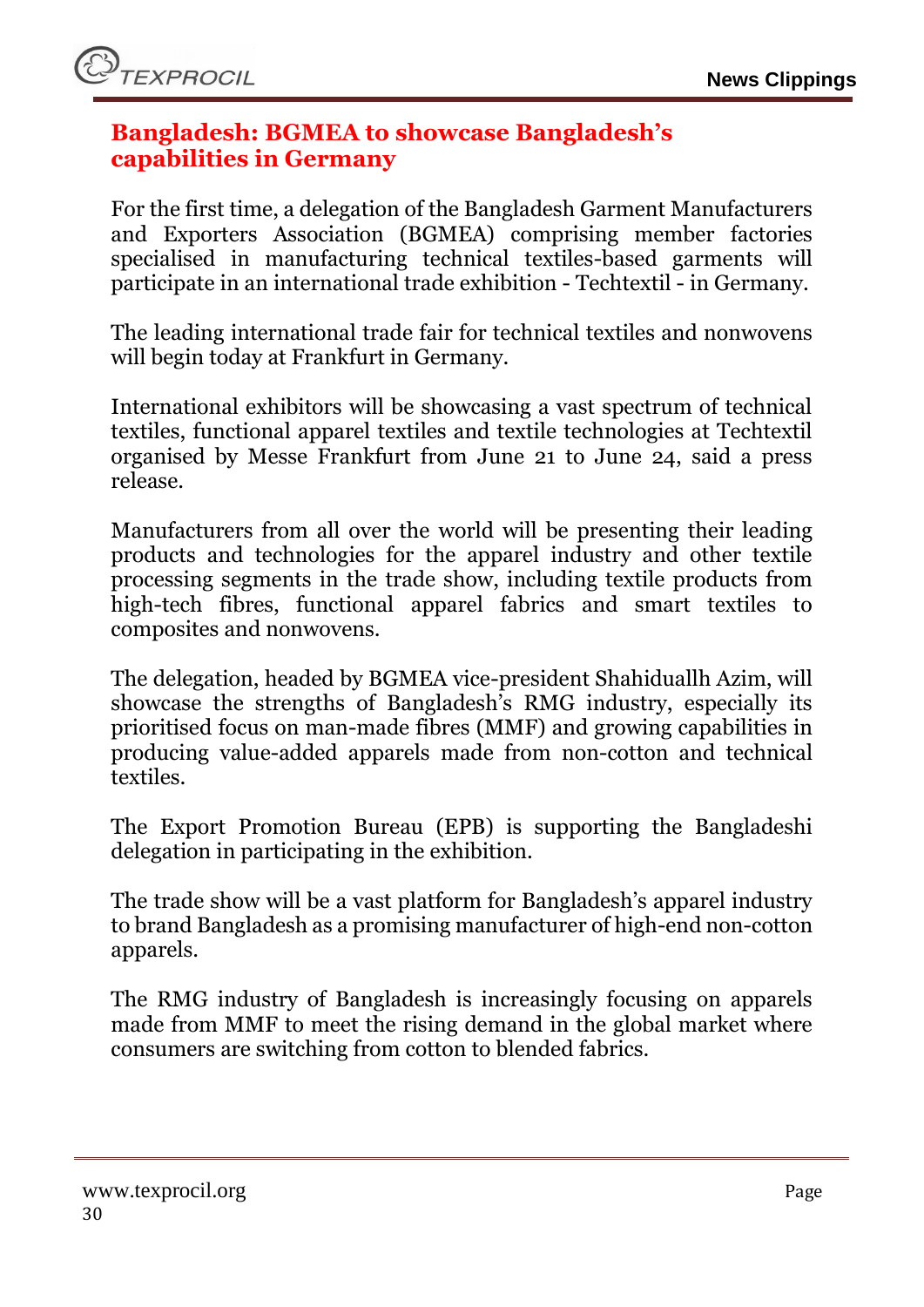About 75 per cent of the total global apparel consumption is non-cotton, whereas Bangladesh's exportable garment items are largely based on cotton, which is more than 74 per cent.

Hence there lies huge potential for Bangladesh to diversify its export basket to non-cotton items, including technical textiles ones.

Source: newagebd.net– Jun 20, 2022

**\*\*\*\*\*\*\*\*\*\*\*\*\*\*\*\*\***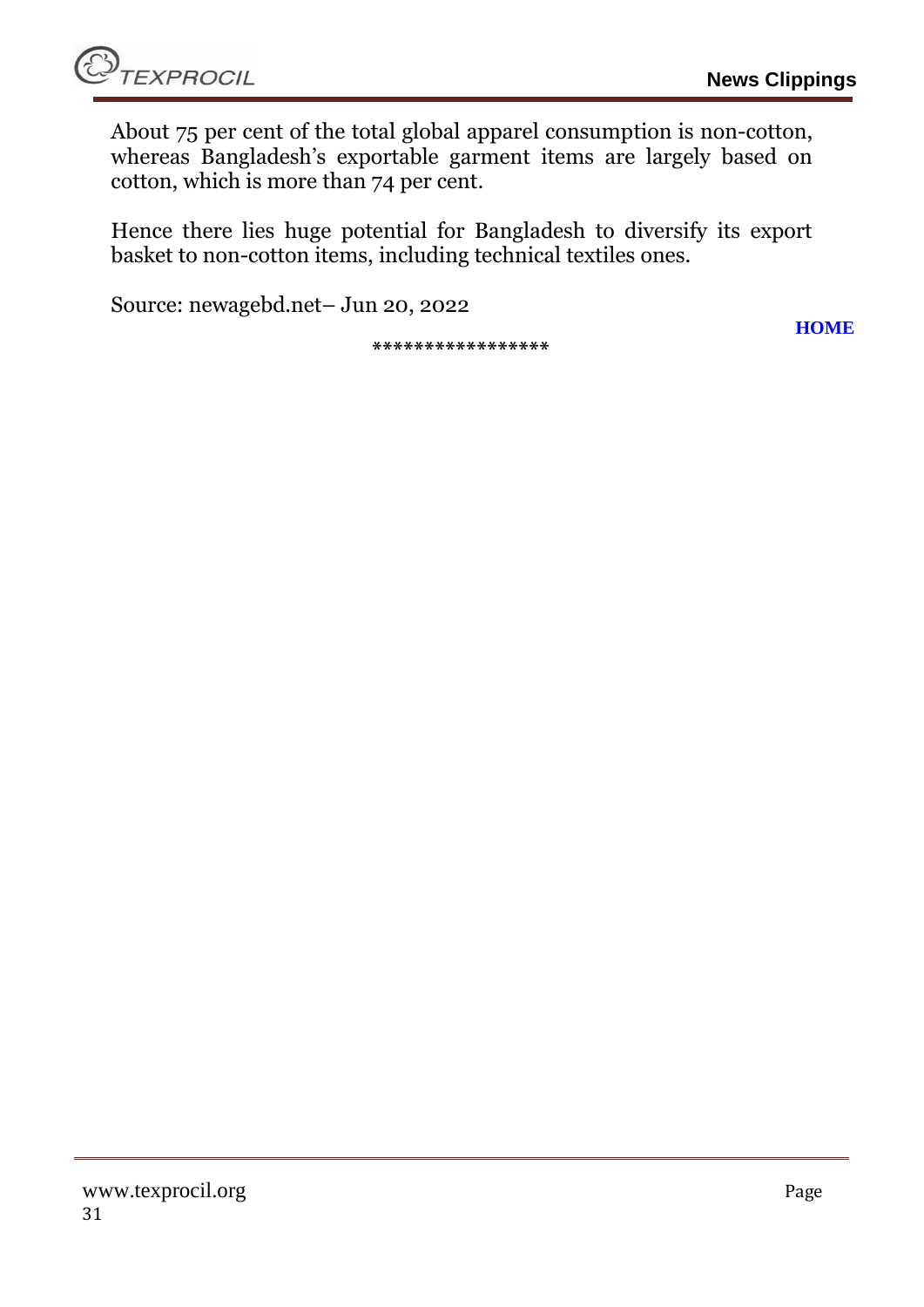# **NATIONAL NEWS**

# <span id="page-31-0"></span>**India-EU FTA talks to resume next week after a gap of 9 years**

India and the European Union (EU) will resume negotiations next week for a proposed free trade agreement after a gap of nine years. The talks are expected to result in a pact that will catalyse investments from the 27 EU countries into India, commerce and industry minister Piyush Goyal said on Monday. The proposed agreement will also give boosts to exports of pharmaceuticals, textiles, agricultural, leather and handloom products, Goyal said. "We will get access to high end technologies from 27 EU countries while our services sector will gain from this trade agreement," Goyal said.

The resumption of the negotiations, from June 27, were finalised in Brussels last week after a meeting between Goyal and European Commission's executive vice president Valdis Dombrovskis. Both the sides will launch a stand-alone Investment Protection Agreement (IPA) and the Geographical Indicators (GIs) Agreement.

IPA aims at providing a legal framework for cross-border investments to enhance the confidence of investors, while the GI pact is expected to provide a common regulatory environment in facilitating trade of GI tagged products, including agricultural, food and handicrafts.

In India, there are 417 registered GI products such as Darjeeling tea, Basmati rice, Kanchipuram silk etc, which possess qualities or a reputation due to their geographical origins.

Formal negotiations between the two sides for the FTA were stuck over stark differences after 16 rounds of talks between 2007 and 2013. The EU insisted that India scrap or slash hefty import duties on sensitive products such as automobiles, alcoholic beverages and dairy products, and open up legal services.

Similarly, India's demand included greater access to the EU market for its skilled professionals, among others. However, both sides have now decided to take the negotiations to a logical conclusion.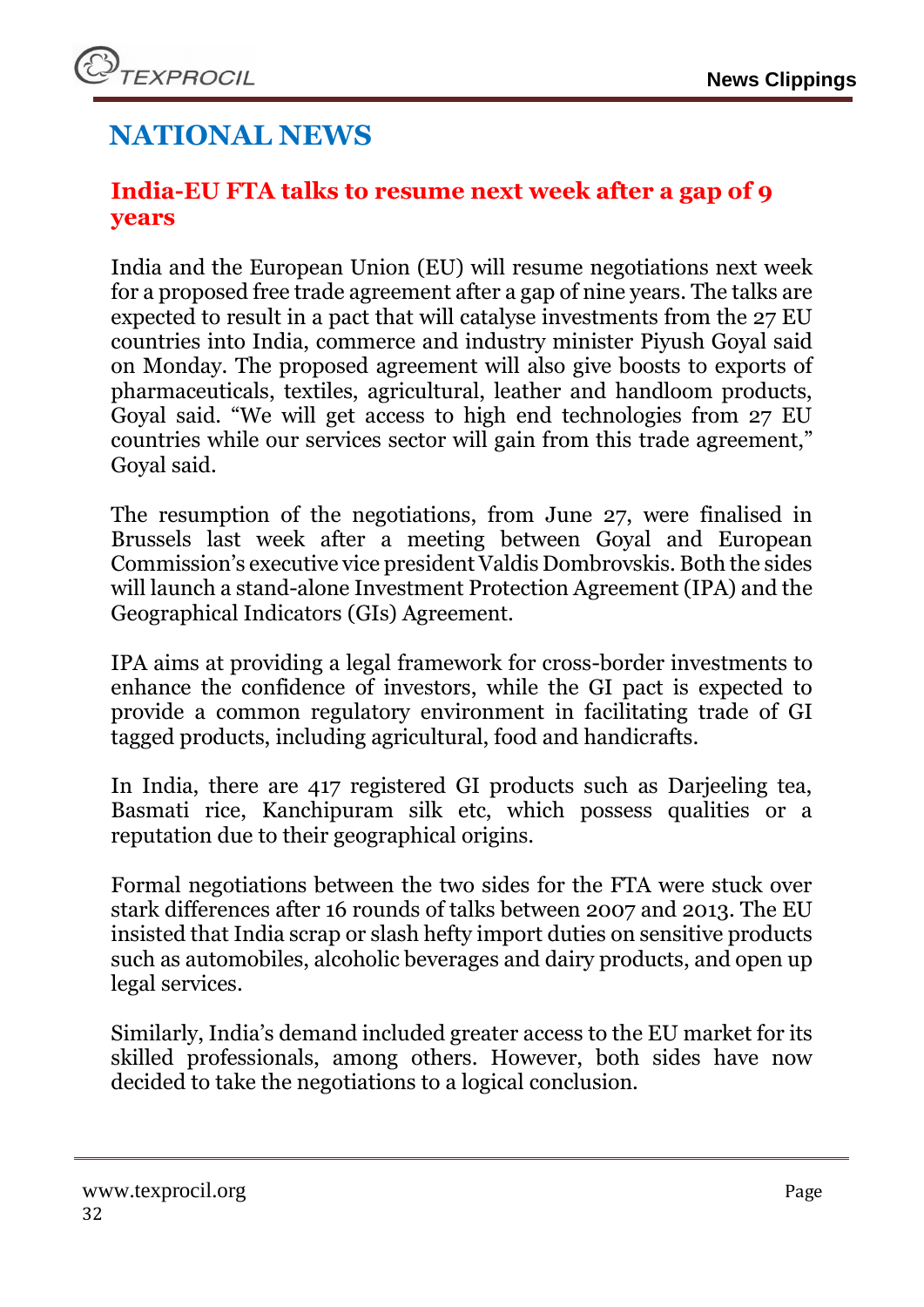The EU, even after Brexit, continued to be India's largest export destination (as a bloc) in FY22, although it has lost some appeal. The country's outbound shipments to the EU jumped 57% on-year in FY22 to \$65 billion, albeit on a contracted base. Similarly, its imports from the EU jumped 29.4% last fiscal to \$51.4 billion.

In April, India and the EU decided to set up a trade and technology council to boost bilateral ties, as the bloc's president Ursula von der Leyen met Prime Minister Narendra Modi here.

This move underscored growing co-operation between New Delhi and Brussels, as the US is the only other country that has a technical agreement with the EU, along the lines of the one signed with India now. The council is aimed at providing political-level oversight of the entire spectrum of the India-EU ties and to ensure closer coordination.

India signed an FTA with the UAE in February, New Delhi's first such pact with any economy in a decade, and sealed another trade deal with Australia in April. Currently, it is also negotiating FTAs with the UK and Canada. The Gulf Cooperation Council, too, has evinced to sign an FTA with India.

Source: financialexpress.com– Jun 21, 2022

**\*\*\*\*\*\*\*\*\*\*\*\*\*\*\*\*\***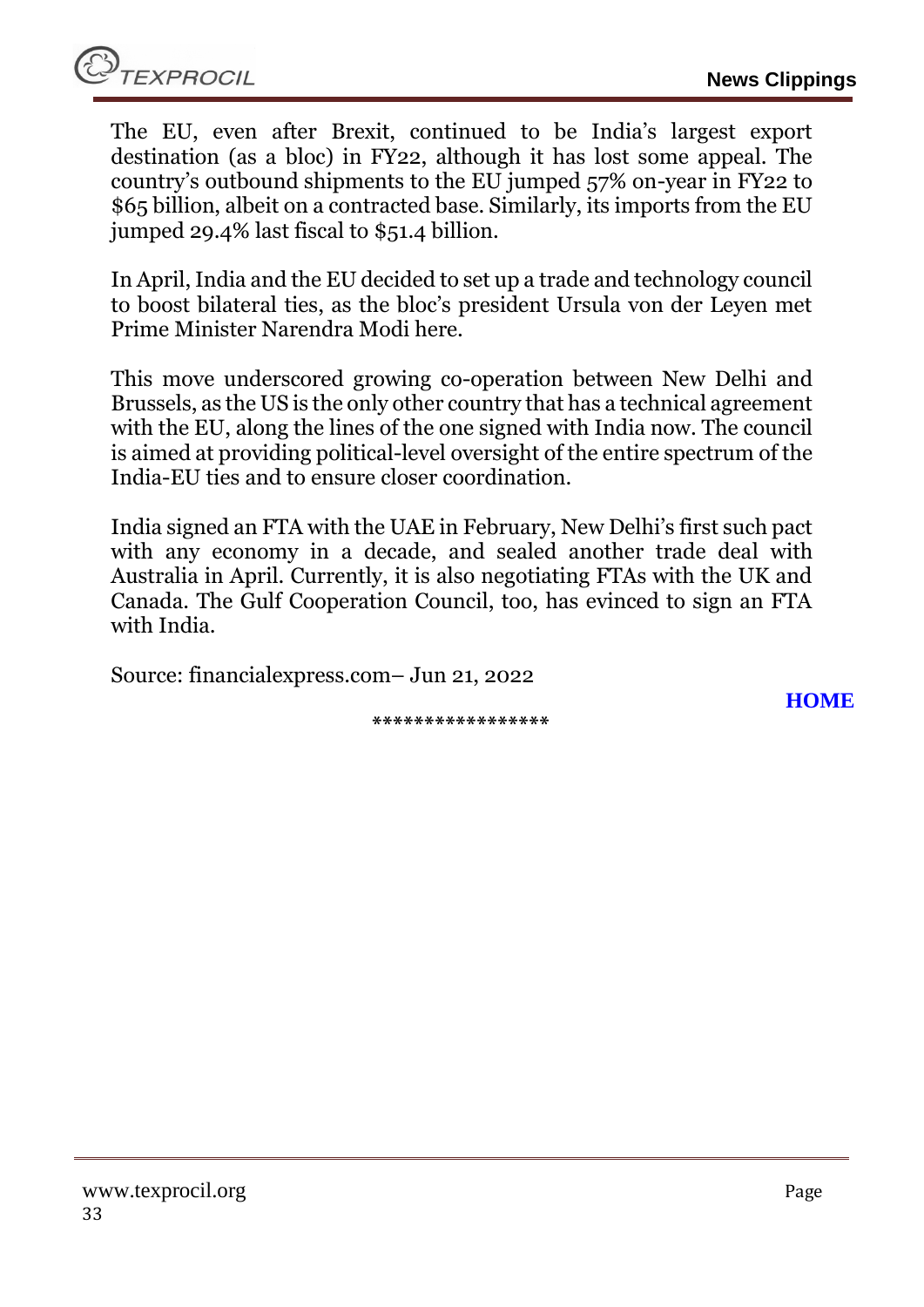

### <span id="page-33-0"></span>**Boris Johnson hails India-UK FTA as 'biggest of them all'**

British Prime Minister Boris Johnson on Monday reiterated the Diwali timeline for a draft India-UK free trade agreement (FTA), declaring that the proposed trade deal with New Delhi would be the biggest yet in the post-Brexit context.

In a statement to mark the start of the Commonwealth Heads of Government Meeting (CHOGM) in the Rwandan capital of Kigali on Monday, Johnson plugged for the "Commonwealth advantage" which added immense value to all 54-member countries of the organisation.

He pointed out how India, as the largest member of the grouping, will be at the same table as the smallest for CHOGM, indicating the diverse strengths of the Commonwealth.

"The Pacific archipelago of Tuvalu (population of 11,000) will be at the same table as India (population 1.3 billion). Yet for all the differences between us, we are joined by an invisible thread of shared values, history and institutions and of course the English language," Johnson writes in 'The Daily Telegraph' newspaper.

"All of this creates a unique opportunity for Britain whereby the Commonwealth—and only the Commonwealth— combines vast and rapidly growing markets with a real and quantified trading advantage. That is why we are mobilising the UK's regained sovereignty to sign free trade or economic partnership agreements with as many Commonwealth countries as possible. So far we've done 33, including Australia and New Zealand, and we're aiming for India, the biggest of them all, by Diwali in October," he said.

It was during his visit to India in April that Johnson and Prime Minister Narendra Modi had announced that the negotiating teams on both sides must work towards a Diwali timeline for the completion of a draft free trade agreement.

The teams are now in the midst of the fourth round of FTA talks, with the Commerce Secretary flying in from India for the ongoing negotiations in the UK.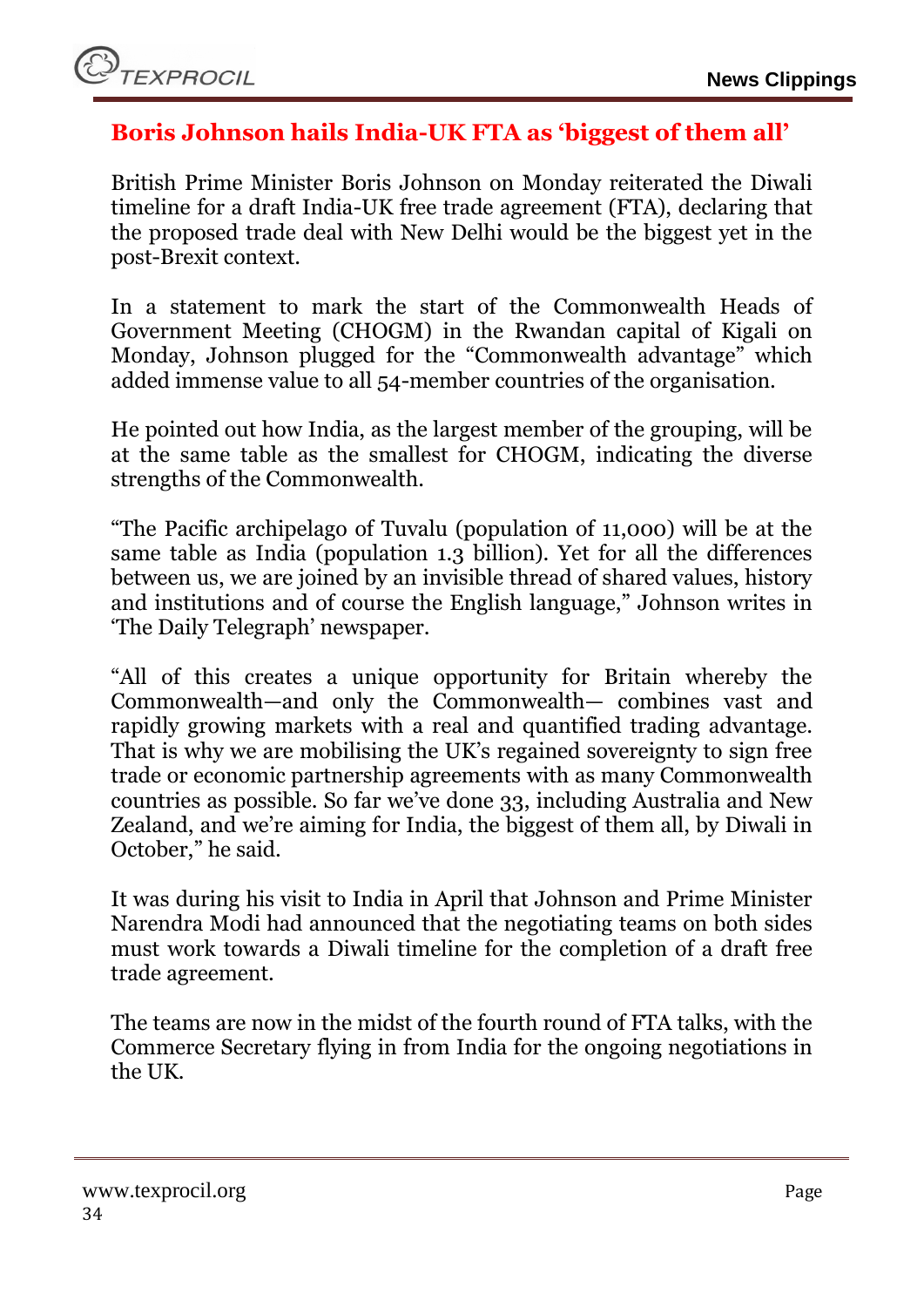"Things are going so well, we are completing chapters so rapidly and making progress on the other chapters yet to be completed," Indian High Commissioner to the UK Gaitri Issar Kumar told reporters at a farewell event organised for the outgoing envoy by the Indian Journalists' Association (IJA) in London on Friday.

"The interesting thing which I learnt is that our Ministry of Commerce has opened up so many more areas to the UK, more than the other countries, and I am really happy that is happening. As the envoy of my government in the UK, I would really like to see this to be the best FTA of India with any country because I just feel there are so many complementary strengths… just the fact that we are engaging so intensively is a very good sign," she said.

During a visit to the UK last month, Commerce and Industry Minister Piyush Goyal had also indicated good progress towards the Diwali deadline.

"With the UK, we had agreed to do an early harvest agreement—basically, to grab the low-hanging fruits and leave the more difficult elements for the next stage… But the way things are progressing, we'll actually land up doing a full FTA with the UK by Diwali," he said at the time.

The focus of the FTA negotiations is on reducing the barriers to trade, cutting tariffs, and supporting companies to export.

According to the Confederation of British Industry (CBI), an FTA with India is expected to nearly double UK exports to India.

A trade deal is also expected to boost Britain's total trade by as much as £28 billion a year by 2035 and increase wages across the UK regions by £3 billion, according to industry estimates.

"A free trade agreement with the world's fastest growing economy is now within touching distance, and to clinch that deal a focus on lowering barriers to trade is now essential," said CBI President Lord Karan Bilimoria, who recently launched the UK India Industry Taskforce as a joint commission to increase cross-industry collaboration on the FTA talks.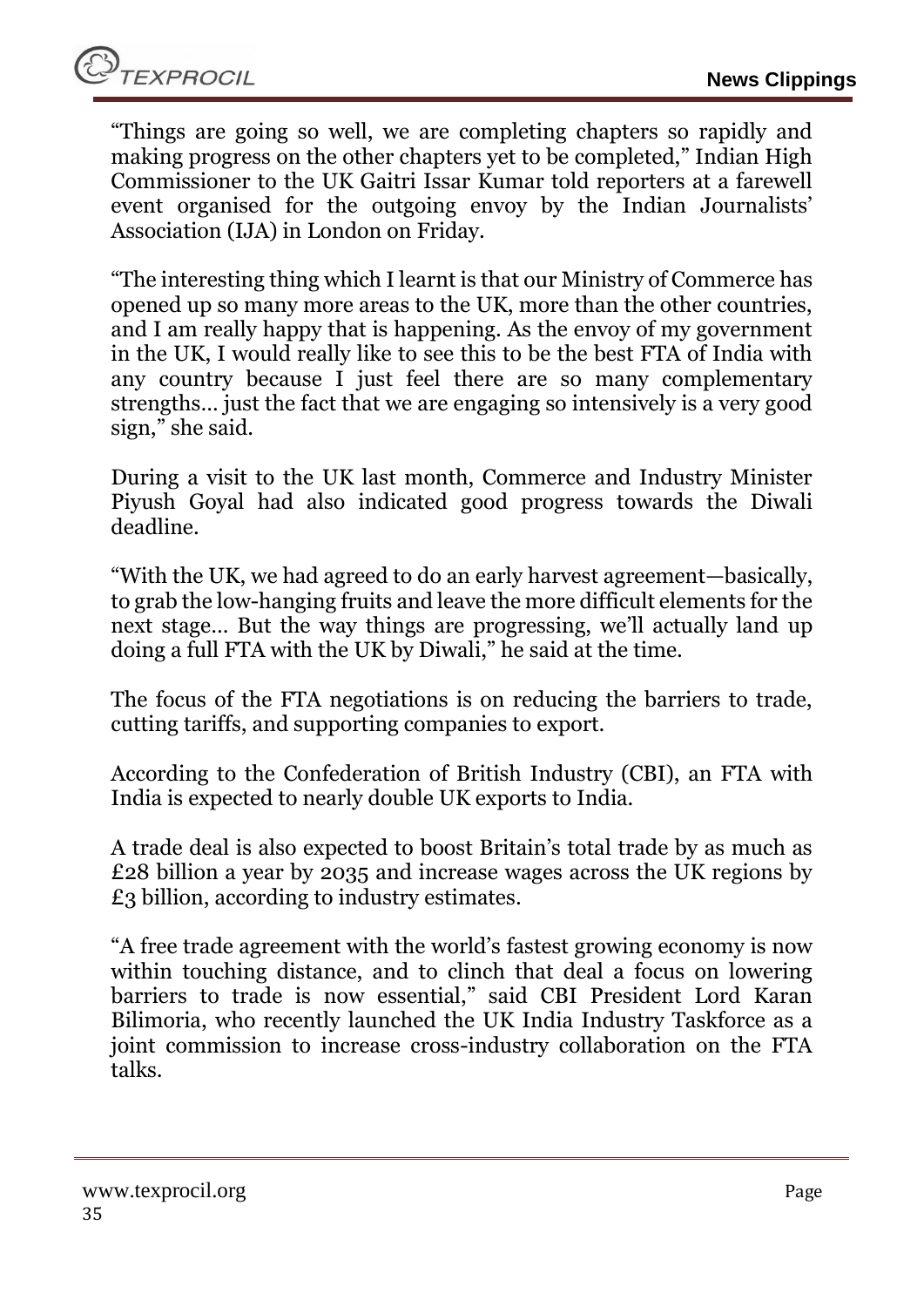According to the UK's Department for International Trade (DIT), India-UK bilateral trade currently stands at around £24 billion a year.

In May last year, Johnson and Modi clinched an enhanced trade partnership with the goal to at least double bilateral trade to £50 billion by 2030.

Industry experts hope this figure could be boosted further with the conclusion of the FTA.

Source: thehindubusinessline.com– Jun 20, 2022

**[HOME](#page-0-0)**

**\*\*\*\*\*\*\*\*\*\*\*\*\*\*\*\*\***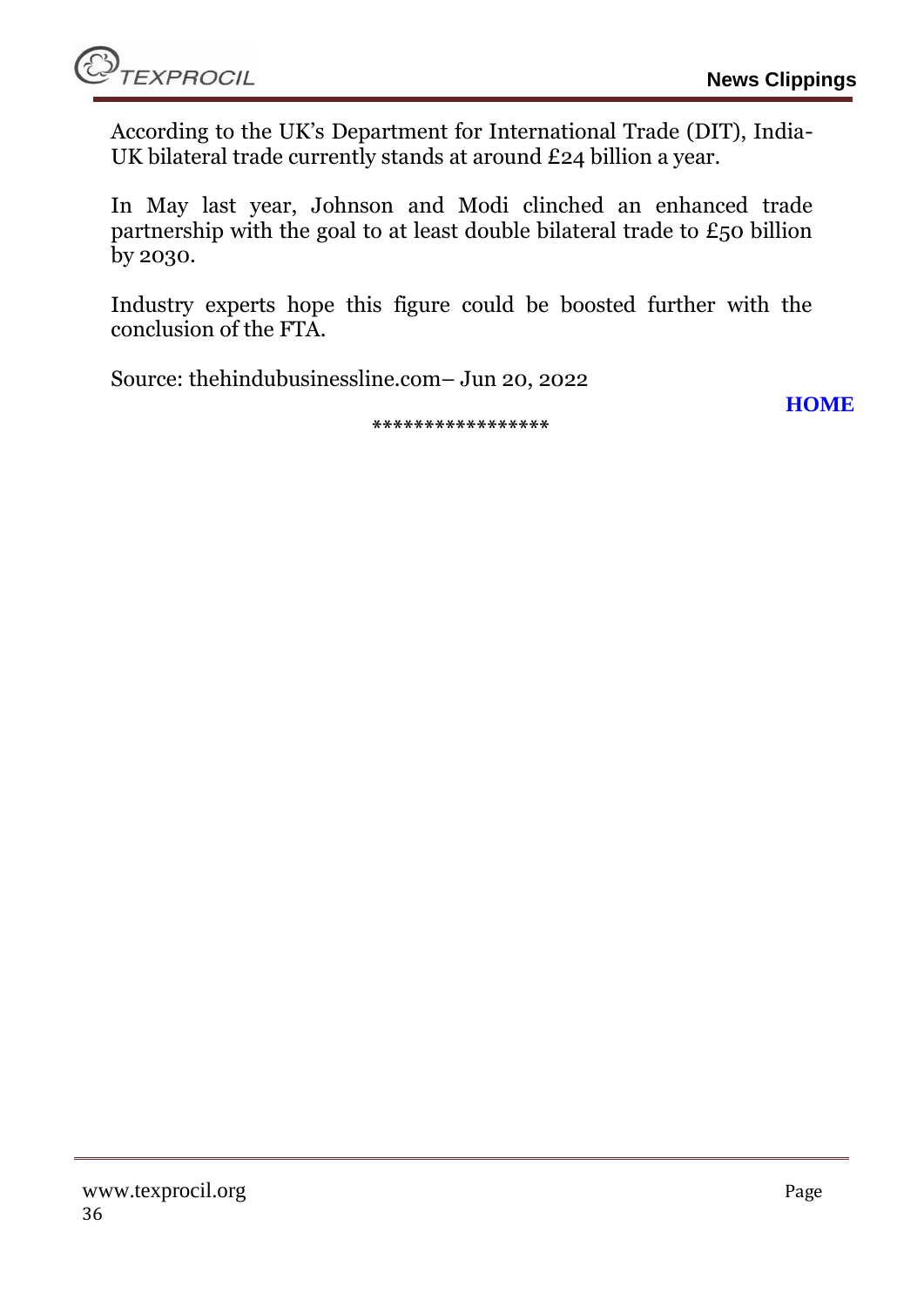### <span id="page-36-0"></span>**Guided by PM Modi, India "batted on the forefront" during WTO negotiations: Shri Goyal**

Union Minister of Commerce and Industry, Consumer Affairs, Food & Public Distribution and Textiles, Shri Piyush Goyal, today said India has emerged as the voice of the Developing and Least Developed Countries (LDCs) in the recently concluded 12th Ministerial Conference (MC12) of the WTO in Geneva.

Addressing a press conference here today after leading the Indian delegation to the MC12, Shri Goyal said several decisions have emerged from the MC12 after a long time. Guided by the vision of Prime Minister Shri Narendra Modi, India "batted on the forefront" during negotiations on various issues.

"In fact, a statement also has emerged out of WTO after seven years," said Shri Goyal, a day after returning from the Europe visit. "Almost every WTO decision bears India's signature, India is seen leading from the front and India's concerns are visible prominently in the outcome documents. We have been cent percent successful in stating our point of view, getting our agenda approved at the talks," he added.

Shri Goyal said there has been progress during the MC12 at the WTO on several issues, a slew of international agreements have been arrived at after a gap of several years. India not only secured the interests of its farmers, fishermen, MSME sector, poor people and all sections but also ensured their concerns are preserved in the future.

Shri Goyal said we neither came under any pressure, nor buckled under pressure at any time. Far from being initially projected as a 'Deal Breaker' by certain countries, India finally emerged as a 'Deal Maker' at the WTO talks, he said.

"In fact, few countries stated that India was not allowing any agreement. Reality was very different! The reality was that a few countries created hurdles towards agreement with the vain hope that they could rope in India later, make India hop the bandwagon and that India's voice is lost in the din," he said.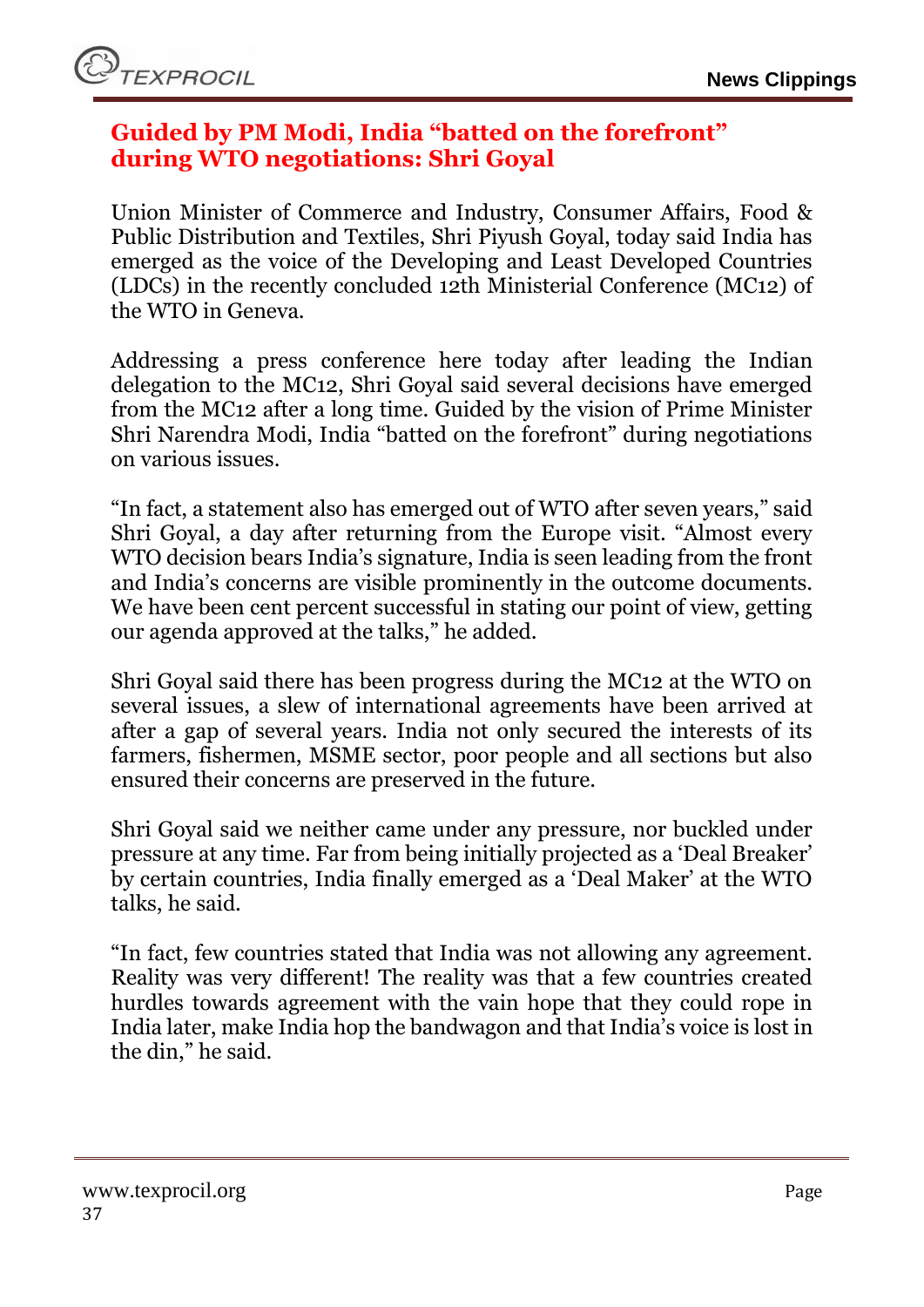Shri Goyal said before the MC12 everybody had written off multilateralism, stating that bilateralism is the way forward but the MC12 has been the most successful conference.

"No one expected agreements on an array of issues. We have come up with very important decisions. This WTO's success is largely because of India's leadership as we helped navigate everybody's view point," he said.

Shri Goyal said India's motto of 'Vasudhaiva Kutumbakam' (The World is One Family) echoed during the MC12 and India strongly put forth the cause of the poor and vulnerable sections.

"The world has recognized that India has a point, India's agenda has a strong reasoning, our arguments represent bare truth and there is sensitivity in our motive," he said.

Source: pib.gov.in– Jun 20, 2022

**\*\*\*\*\*\*\*\*\*\*\*\*\*\*\*\*\***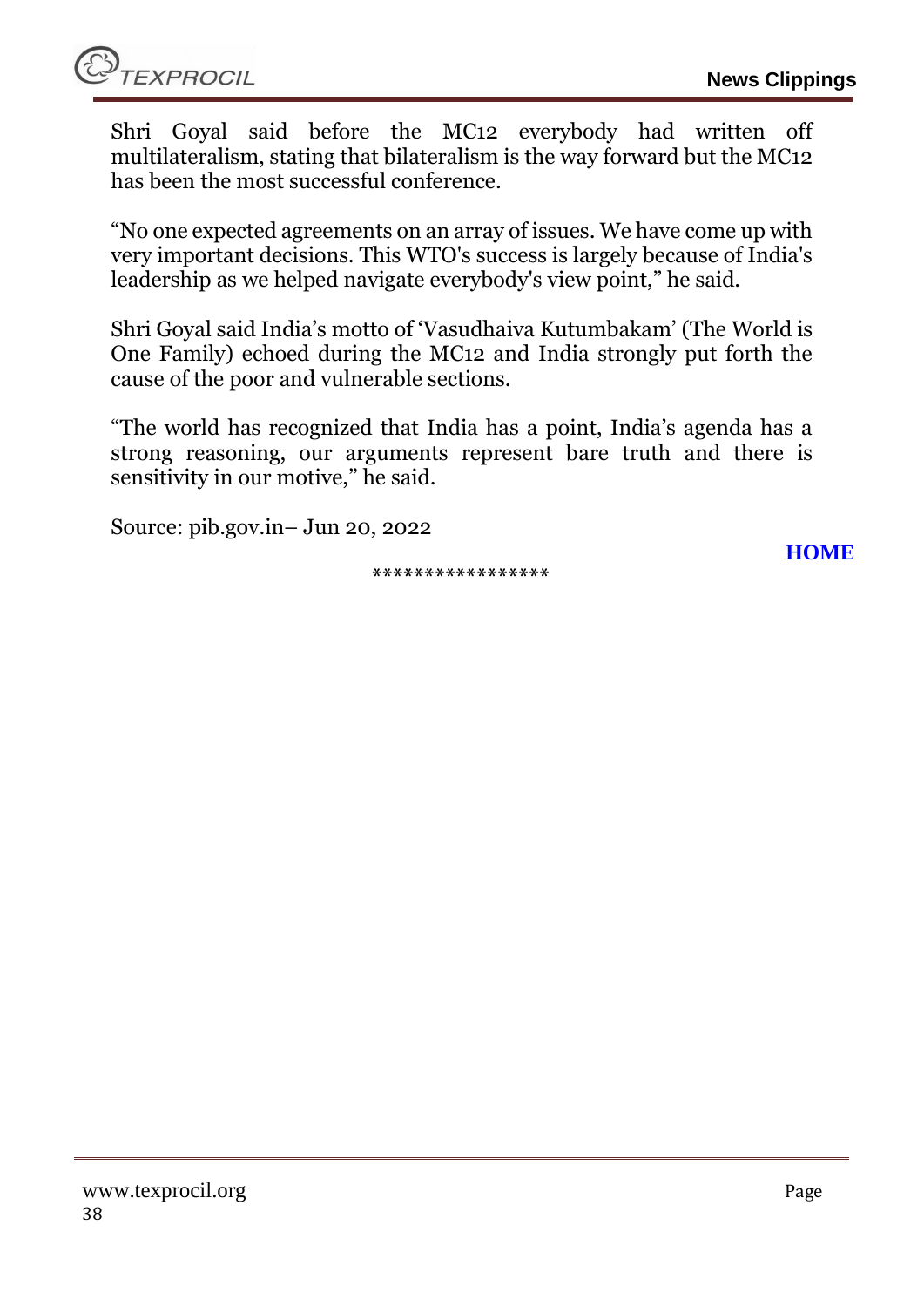# <span id="page-38-0"></span>**Leather, sports goods, textiles to gain from FTA with EU: Piyush Goyal**

Ahead of the next round of negotiations between India and the European Union on the proposed free trade agreement (FTA) at the end of this month, commerce and industry minister Piyush Goyal said on Monday that the pact will give greater market access for several domestic sectors such as textiles, leather and sports goods in the EU.

The two sides revived the talks on June 17 after a gap of more than eight years for agreements on trade, investments and geographical indications (GI). A GI is a sign used on products that have a specific geographical origin and possess qualities or a reputation that are due to that origin.

The next round of negotiations will take place from June 27-July 1 in New Delhi.

"It will open the doors, we believe, to our textiles, leather, pharma, sports goods, some agri products, handicrafts, handlooms. All this will get a bigger market. Our exports will increase," said Goyal.

India had started negotiations for a trade and investment pact, called the Bilateral Trade and Investment Agreement (BTIA), with the 27-country economic bloc in 2007 but the talks were stalled in 2013 as both sides failed to reach an agreement on key issues, including customs duties on automobiles and spirits, and the movement of professionals.

Goyal said that the EU has strength in modern technologies, high-end precision equipment and "we will get the benefit of their modern technologies".

Source: economictimes.com– Jun 21, 2022

**\*\*\*\*\*\*\*\*\*\*\*\*\*\*\*\*\***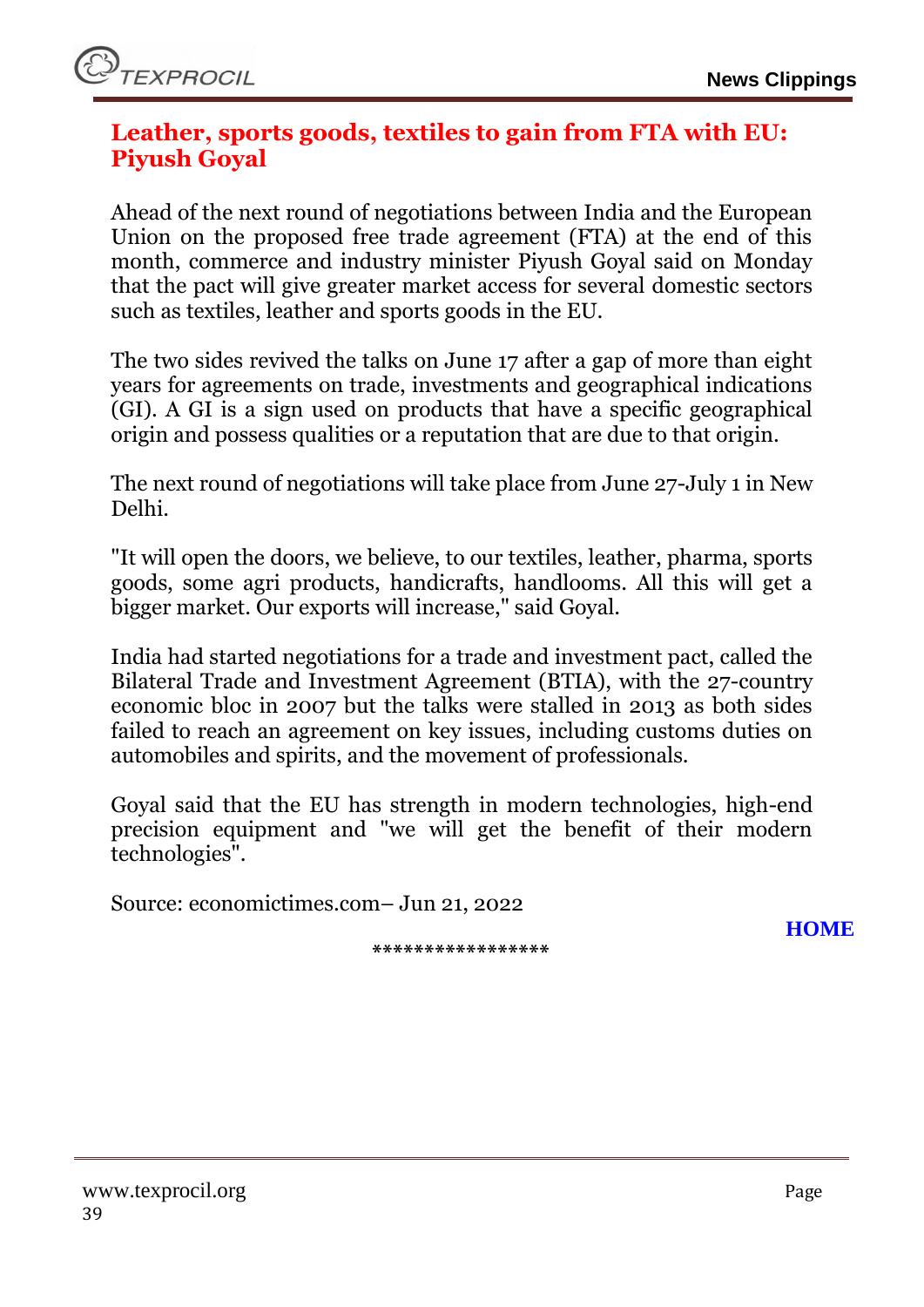### <span id="page-39-0"></span>**India, EU trade pact to help open doors for several domestic sectors**

The proposed free trade agreement with the European Union, when implemented, will provide greater market access for several domestic sectors such as textiles, leather and sports goods in the EU market, commerce and industry minister Piyush Goyal said on Monday.

After a gap of over eight years, India and the EU on June 17 formally resumed negotiations for agreements on trade, investments and Geographical Indications (GI). The next round of negotiations will take place from June 27 till July 1 here.

India had started negotiations for a trade pact, dubbed the Bilateral Trade and Investment Agreement (BTIA), with the 27-country economic bloc in 2007, but the talks stalled in 2013 as both sides failed to reach an agreement on key issues, including customs duties on automobiles and spirits, and the movement of professionals.

Goyal said that the EU is a large market with 27 countries which are prosperous. It is one of the largest trading blocs, having a big share of the world's market. "It will open the doors, we believe, to our textiles, leather, pharma, sports goods, some agri products, handicrafts, handlooms. All this will get a bigger market. Our exports will increase," he told reporters here.

EU, he said, has strength in modern technologies, high-end precision equipment and "we will get the benefit of their modern technologies". In the services sector also, both sides would get an opportunity to support each other and expand trade. "We will get a larger flow of investments from Europe. It will be a win-win for both the countries," he added.

India's merchandise exports to EU member countries stood at about USD 65 billion in 2021-22, while imports aggregated to USD 51.4 billion. A GI is primarily an agricultural, natural or a manufactured product (handicrafts and industrial goods) originating from a definite geographical territory.

Source: business-standard.com– Jun 20, 2022

**\*\*\*\*\*\*\*\*\*\*\*\*\*\*\*\*\***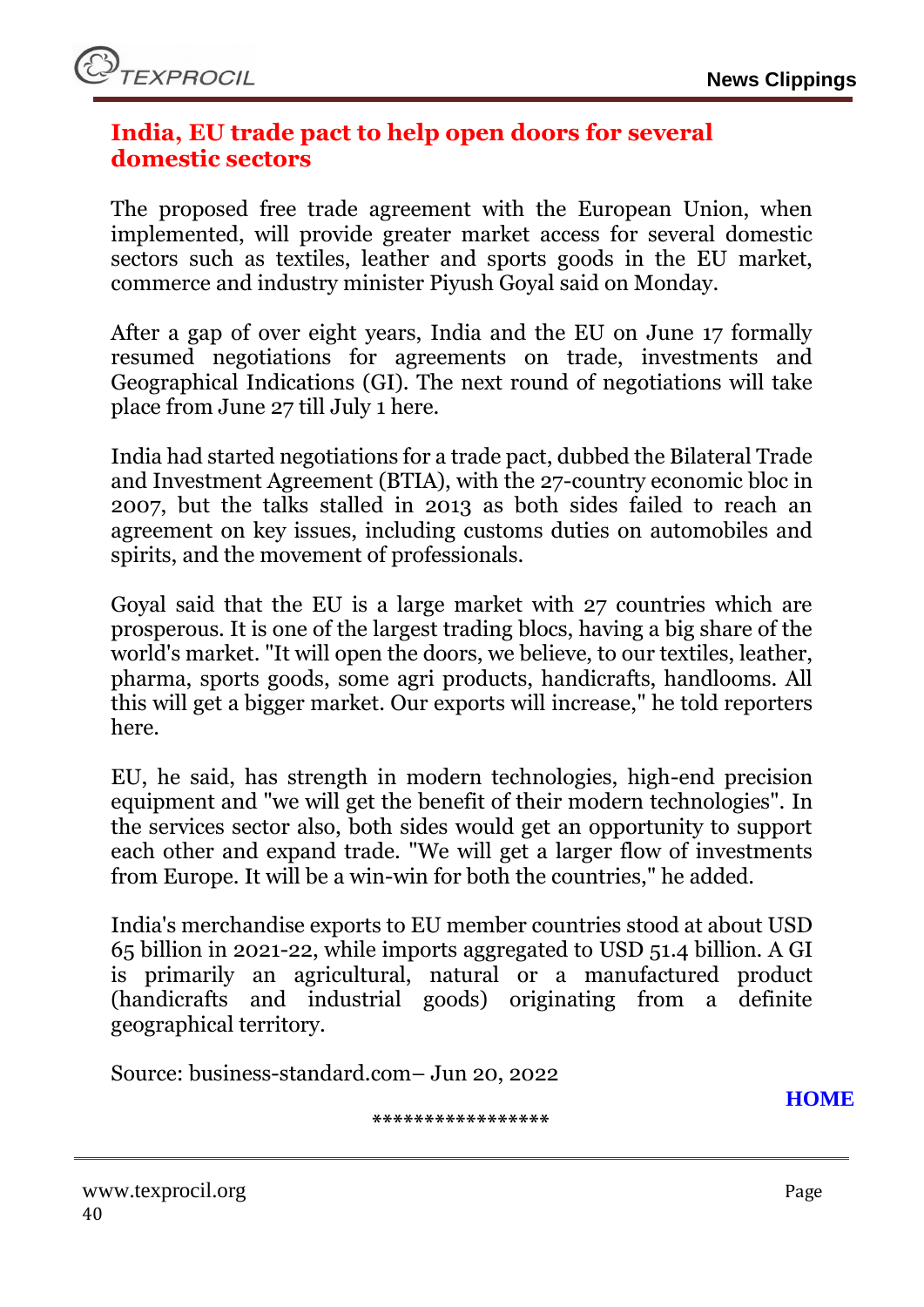### <span id="page-40-0"></span>**Cotton prices set to come under pressure as demand weakens, economy slows**

Growers likely to opt for higher acreage in view of elevated prices this season

With demand weakening amid a slowdown in the global economy, cotton prices in the global market are set to come under pressure, experts have said.

"There is no demand for yarn from spinning mills. They are losing about ₹30-40 a kg in yarn sales. But stocks are limited with them. This is stopping the price from falling at the pace it should have been," said Anand Poppat, a Rajkot-based trader in raw cotton, yarn and cotton wastes.

"A higher level of inventory with retails globally in the slowing demand environment has created a sluggish trend across the value chain in textile manufacturing," said Prabhu Dhamodharan, Convenor, Indian said Prabhu Dhamodharan, Convenor, Indian Texpreneurs Federation (ITF).

11-year peak

US-based research agency Fitch Solutions Country Risk and Industry Research (FSCRIR) said it believes global cotton prices have peaked as "demand starts to weaken amid a slowing global economy with rising risks, while increased plantings and better weather for the next season are set to increase production".

It said second-month cotton futures on the Intercontinental Exchange (ICE), New York, had increased from 111 US cents a pound at the start of the year to a peak of 155 cents on May 4 - the highest since 2011 when prices hit 203 cents. Prices are currently hovering around 125 cents. Fitch Solutions said it expects more weakness in the coming months, especially on increased production in India, the US, China, Pakistan and Brazil with the harvest season starting from August onwards.

Cotton futures on ICE for delivery in July are currently quoted at 143.45 cents ( $\overline{x}87,700$  a candy of 356 kg), while cotton is on cash available at 134.14 cents (₹82,000). October and December futures are quoted at 125.14 and 118.29 cents.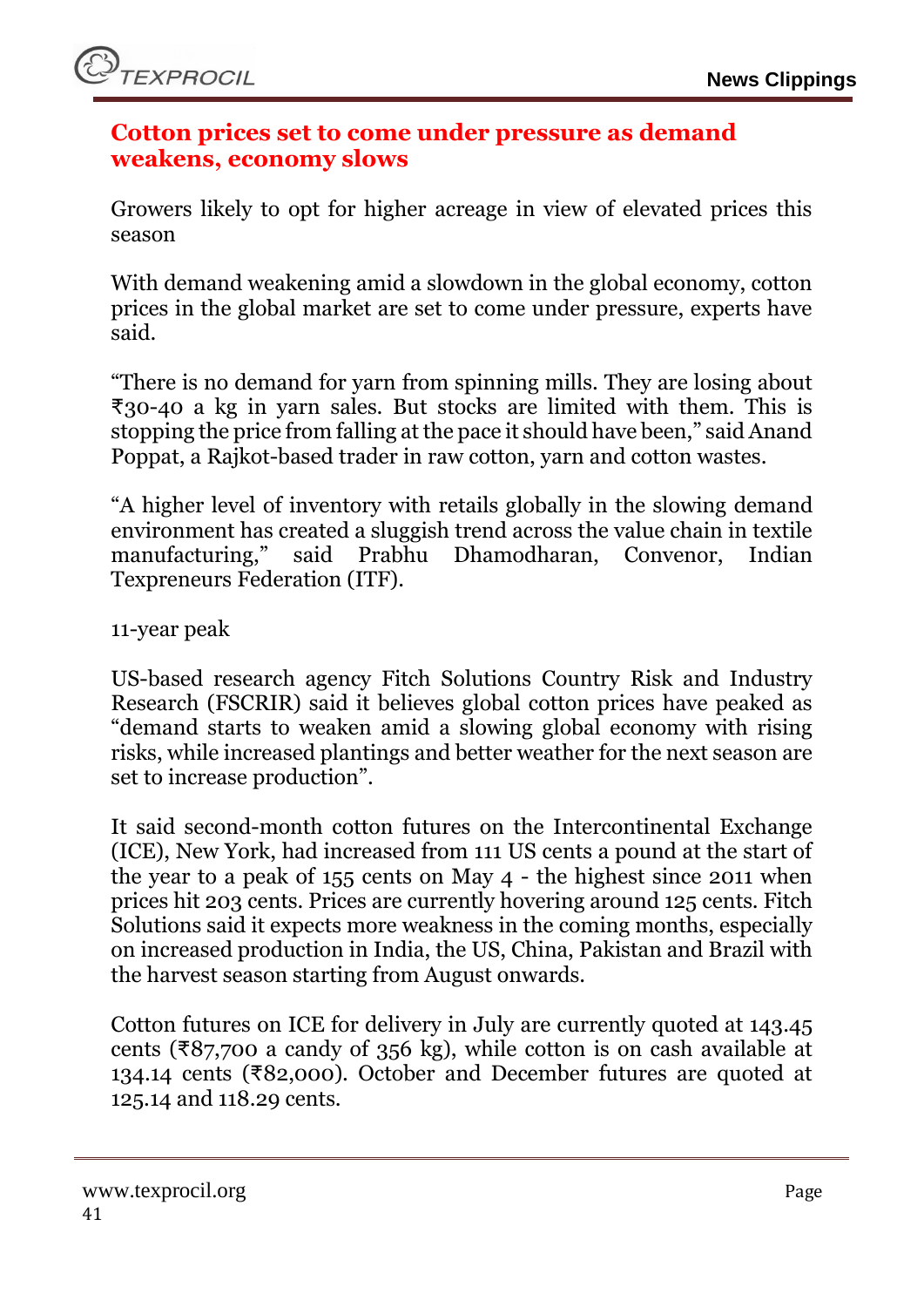On Zhengzhou Commodity Exchange, cotton for July delivery was quoted at 19,510 Chinese yuan a tonne (₹83,125 a candy), while September futures ruled at 19,555 and November at 19,285 yuan, respectively.

No buyers, sellers

In contrast, Indian Shankar-6 cotton, the benchmark for exports, is quoted at around ₹95,000. On the Multi-Commodity Exchange, the July contract is quoted at ₹46,330 a bale of 170 kg (₹97,020 a candy).

"There are neither buyers nor sellers at these prices," said Poppat.

Usually, Chinese cotton prices rule higher than Indian cotton rates. But now they are ruling lower than the Indian price. It is a fair indication of how things will pan out over the next few months, said the Rajkot-based trader.

"We are expecting 3-4 months of demand contraction which will only lead to the softening of prices and then trade will return to routine business with the exhaustion of inventories. We need to work in the normalised demand environment like the pre-Covid period in the subsequent quarters," said ITF's Dhamodharan.

Bull-whip effect

FSCRIR said the elevated price for cotton has increased producers' confidence, leading to higher cultivation globally. In China, government initiatives will also provide confidence to growers.

"We are confident of cotton prices correcting to normal levels in the upcoming cotton season," said Prabhu.

Poppat said the difference of 25 cents between July and December futures was high and prices of December could rise to 120 cents.

Prabhu said: "Even a 10-15 per cent drop in demand and 15-20 per cent higher production which is very much possible can create a bull-whip effect and bring down cotton prices to nominal levels in the upcoming cotton season."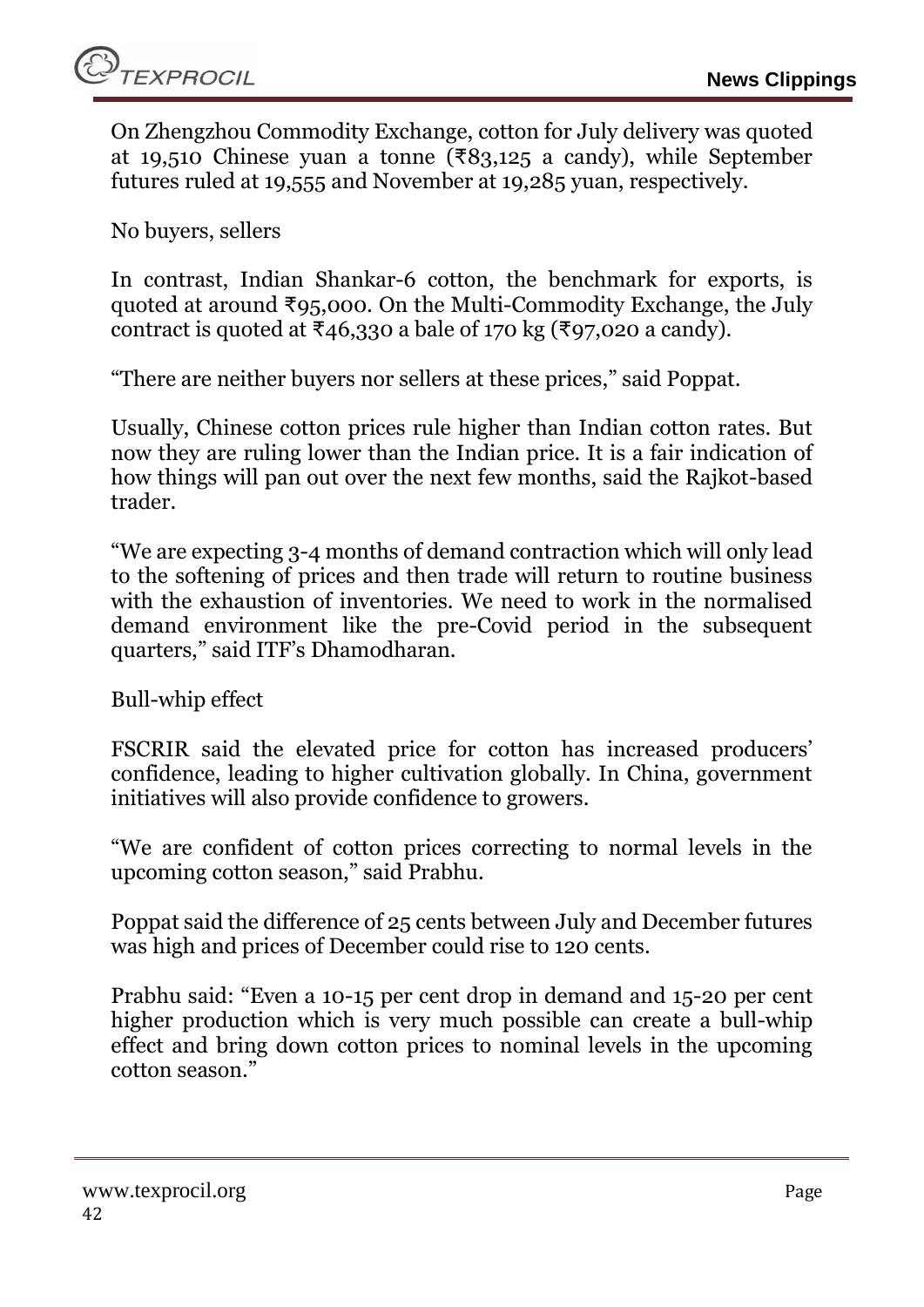On-call sales

The other factor that could impact prices is that nearly 121,015 US cotton bales, equivalent to 1.61 lakh Indian cotton bales, have been sold by traders in short positions. The feature of "on-call sales" is that a buyer purchases cotton from a seller or speculator without fixing the price and buyers usually look to settle the contract when prices rule low.

Meanwhile, 9.5 lakh tonnes of cotton have been imported till now. The Centre has allowed the import of cotton duty-free until September 30 to help the industry get quality cotton and tide over the supply issues.

Imports were also allowed to cool down domestic prices which had surged past a record ₹1,00,000 a candy in May this year. In particular, the textile industry had complained of a shortage of quality cotton.

Indian cotton's quality was affected by unseasonal rains during October-November last year. The rains also resulted in output estimated being lowered from 360.13 lakh bales in October to 315.32 lakh bales by the Cotton Association of India.

Cotton prices had surged to an 11-year high this year on lower global production and higher demand this year. But the Russia-Ukraine war and the resulting inflation due to a flare-up in energy prices have dampened demand and the textile sector's outlook.

Source: thehindubusinessline.com– Jun 20, 2022

**[HOME](#page-0-0)**

**\*\*\*\*\*\*\*\*\*\*\*\*\*\*\*\*\***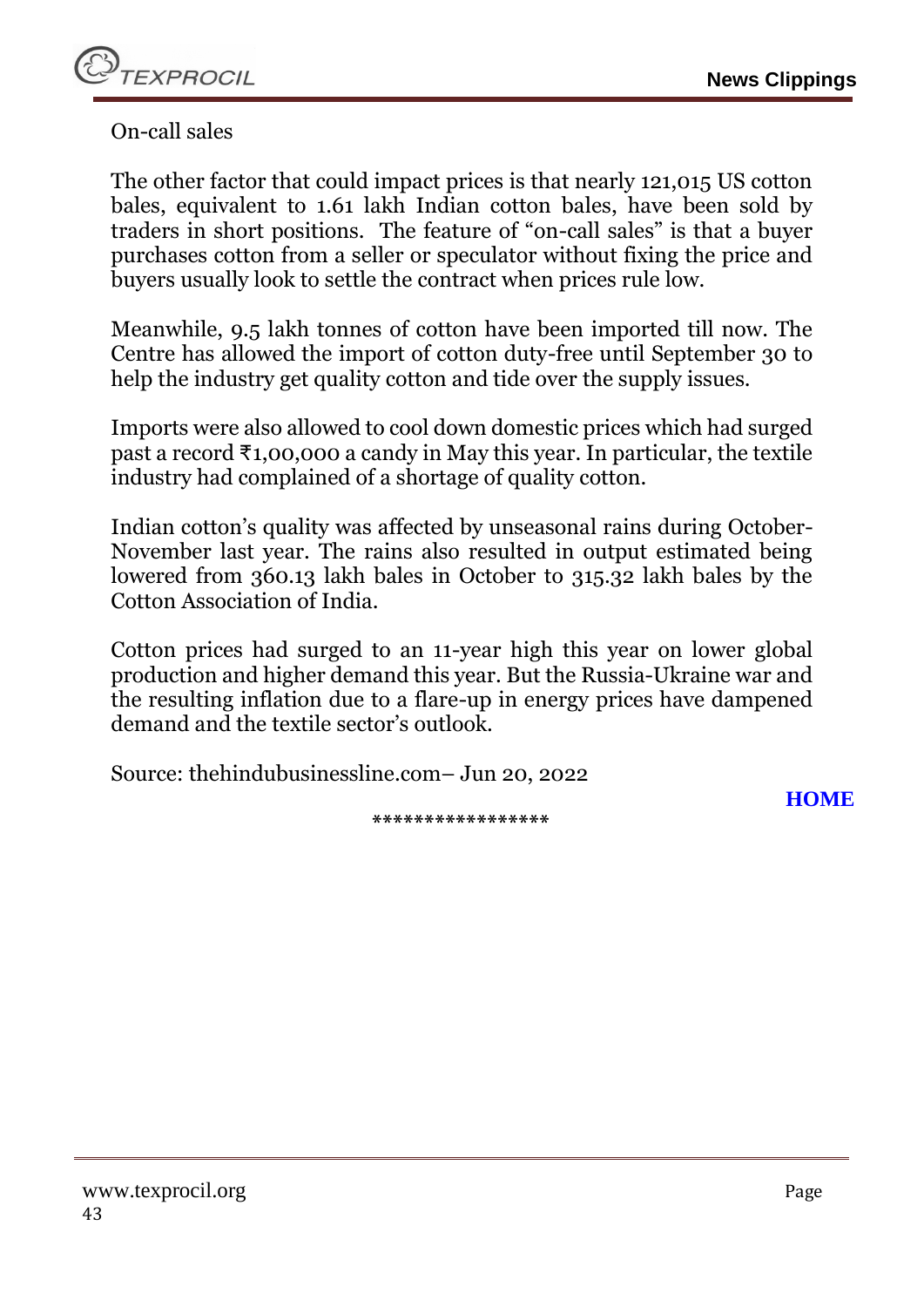# <span id="page-43-0"></span>**Pandemic induced supply chain disruption in the fashion world**

The greatest impact of the Covid 19 virus, undoubtedly, was on the health and wellbeing of people all over the world. The consequent lockdowns that were imposed had a rippling effect on every aspect of the social and economic fabric of communities. All sectors of the economy spiraled downwards like never before and are still recovering from the onslaught. The world has lost over 4 trillion dollars, and India, the second-largest hit country after China, has witnessed a loss of 52.6 lakh crore in GDP.

The fashion industry is one vertical that has never seen a dull day over the past several decades. The industry is so versatile and inclusive, running consistently with a hundred per cent market share, that it thrives no matter what. The first-ever experience of heading south was during the pandemic that jolted the fashion industry out of its complacency. Most other sectors have witnessed fluctuations of some sort or the other, but this perhaps was the first big setback for this industry.

The travel-tourism industry, as well as the logistics industry, were perhaps the worst hit in recent times. With logistics coming to a grinding halt, the fashion industry invariably buckled. The demand side of the business as well as the supply side of the apparel and accessories vertical took a huge beating.

Demand hit rock bottom with lockdowns which led to social distancing, closure of retail business outlets, customer thrift and saving, and prioritizing essentials, among other factors.

On the supply side, shut down of production, breakdown of logistics, import restrictions, non-availability of raw materials, and acute escalation in the price of raw materials and logistics, all of these had a consolidated impact on supply chain, affecting production. Break down in the supply chain

India makes up about 16 per cent of textile imports to the US and about 5 per cent of apparel and accessories, according to Peterson Institute for International Economics.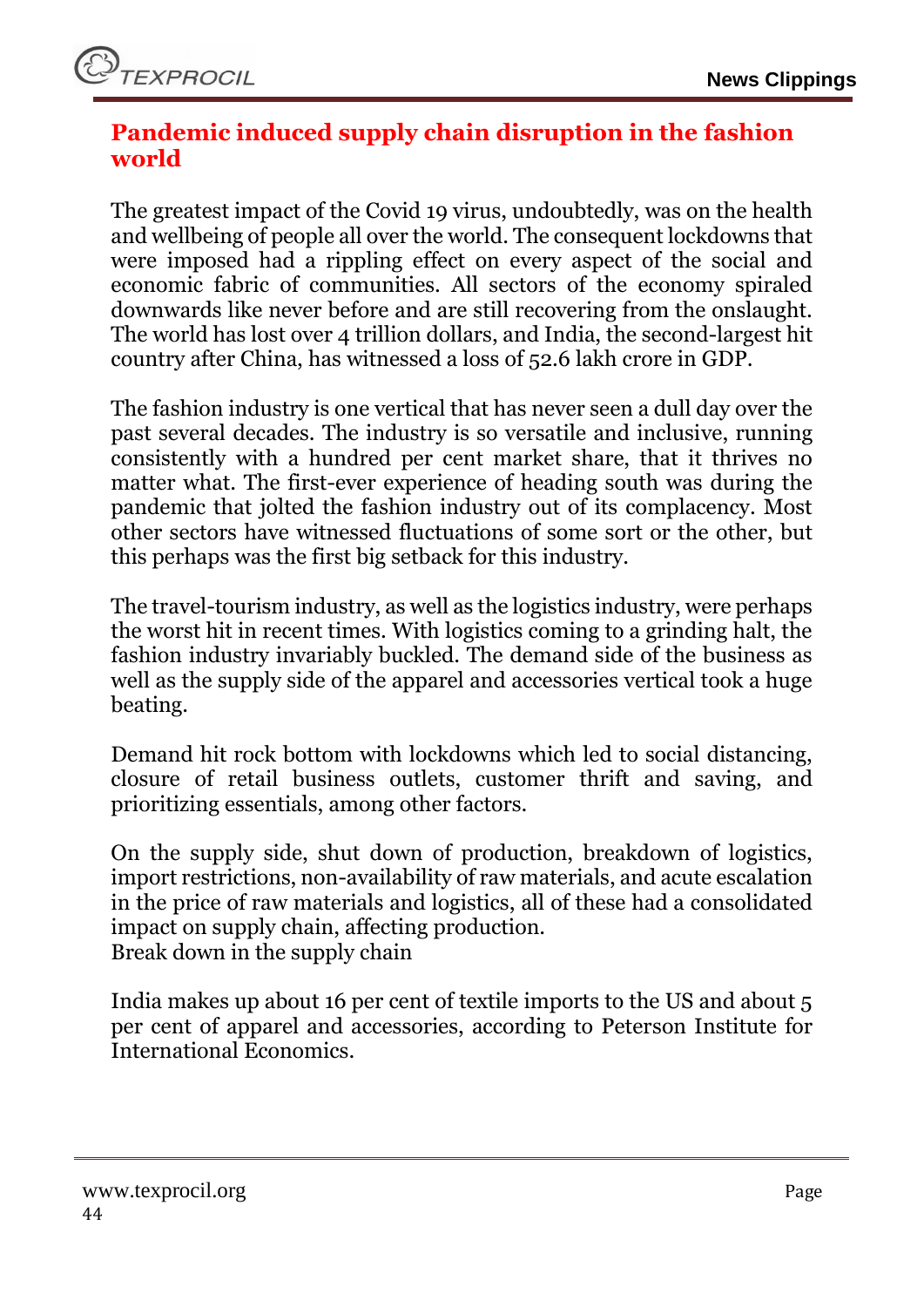India is the world's second-largest exporter of textiles and apparel with a massive raw material and manufacturing base. The textiles industry is a significant contributor to the economy, both in terms of its domestic share and exports. It contributes about 7 per cent to industrial output, 2 per cent to the GDP and 15 per cent to the country's total export earnings.

The pandemic affected a complete dissociation in the supply chain in this industry. The shutdown of China, a major exporter of raw material, followed by India, Bangladesh, Vietnam and Thailand left the global fashion industry in a lurch, particularly in the Western markets. Textile and apparel manufacturing units, the next link in the chain, too shut down. Of course, with cargo ships and airlines remaining anchored and hangered, international logistics was stalled. Domestic logistics, majorly trucks, remained stationary, hitting the local movement of raw material and finished products.

### Economic crisis

As a result, major apparel retailers and brands postponed or canceled orders worth billions of dollars, which included those that were already manufactured and stood ready to be shipped, in a scramble to minimize losses and keep shareholders happy.

The fashion industry is always in a state of flux. Trends change at a very rapid pace. Hence, design, procurement and production are executed several months before the finished product hits the retail market. Payment for the garments is not given until they have been shipped, which is standard practice.

The consequence of this present payment process places the suppliers and their workers in a highly perilous and vulnerable position. It is estimated that western brands, for instance, canceled around \$ 2.8 billion of existing orders in the wake of the pandemic.

Cotton, silk, and denim from India are highly popular abroad so are the raw gems, and Indian design talent has found success across fashion centres around the world. With the cancellation of orders by the western brands, the Indian fashion and apparel market thus incurred huge losses. While India constitutes a smaller fraction of imports as compared to China, it still plays a significant role in certain sectors, which makes it difficult to shift the supply chains outside the country.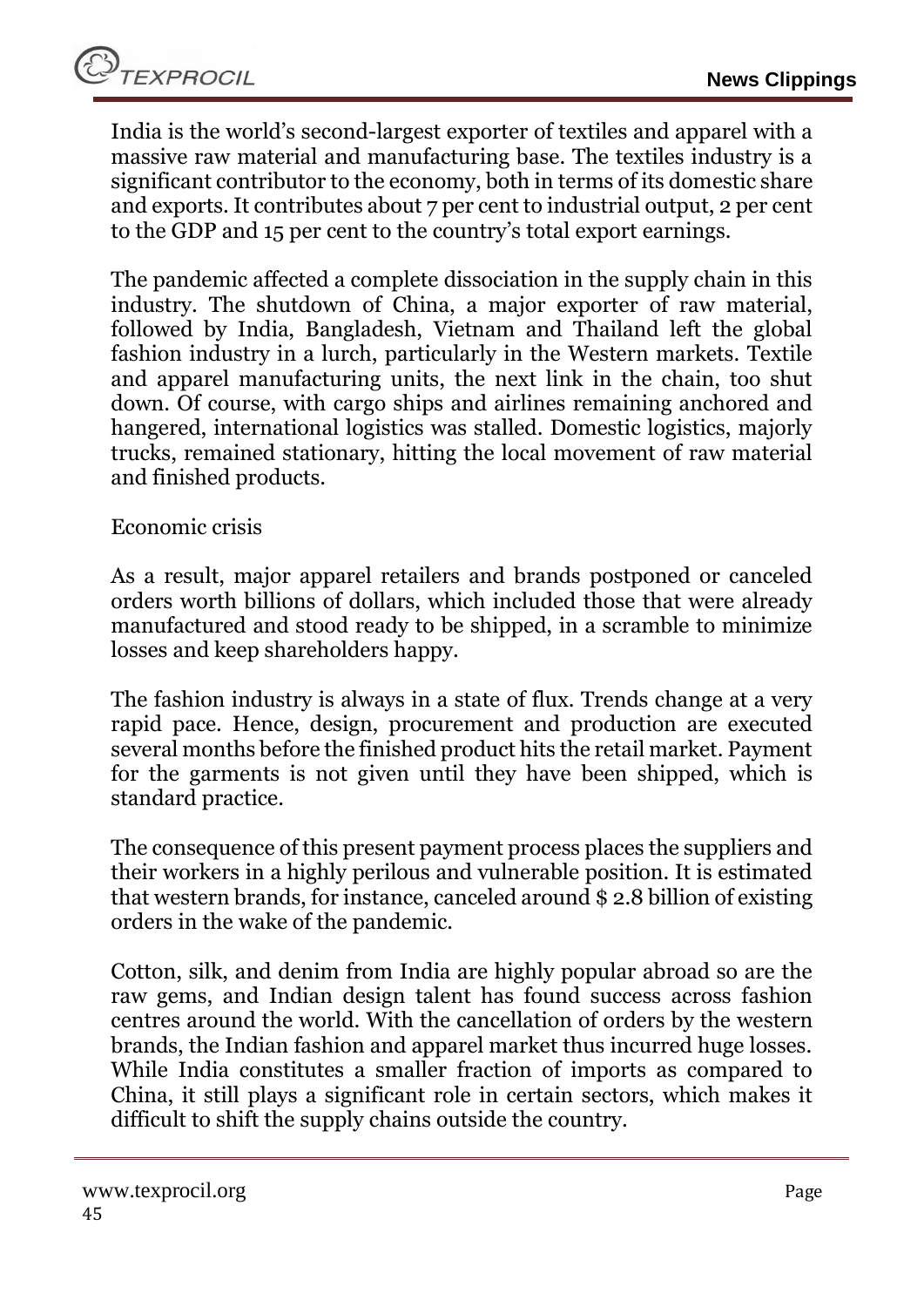

Loss of livelihood

This industry is one of the largest job creators in the country, employing about 45 million people directly. However, it was those at the bottom of the supply chain that was most affected, as the pandemic forced many suppliers to suspend or lay off millions of factory workers, often without severance and pay. They have pushed an already threatened group into hardships and greater poverty. Such an unfair system has been exposed during the pandemic.

At least 1.2 million garment workers in Bangladesh alone have been furloughed, as reported by the Bangladeshi and Garment Manufacturers Exporters Association (BGMEA). Manufacturing associations, exporters and labour groups were urging the brands to not cancel the orders to mitigate the devastating impact on the 60 million garment workers across the world.

The recovery path

Unlike other industries, a smooth and robust supply chain is essential for the fashion industry to survive and thrive. A rapidly metamorphosing industry, failure to cater to the demands and changing tastes of customers, is the surest route to backlash and setback. With the links of the supply chain being restored, business is slowly picking up. Policy modifications to protect the interest of the grassroots of the industry, in consonance with technology innovation and out of the box thinking will help restore the industry and bring livelihoods back to the deprived millions.

**\*\*\*\*\*\*\*\*\*\*\*\*\*\*\*\*\***

Source: financialexpress.com– Jun 20, 2022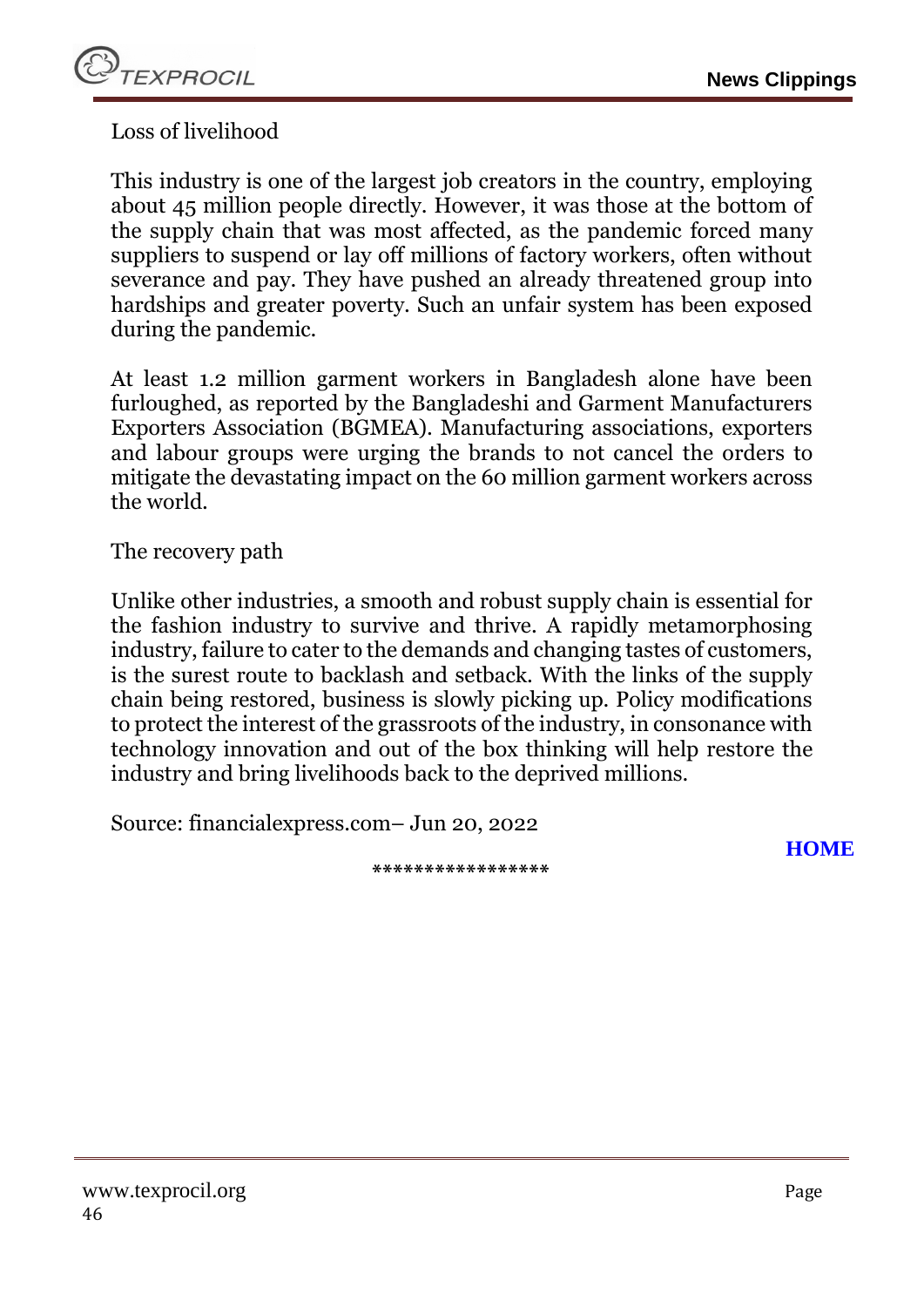### <span id="page-46-0"></span>**Garment exporters face potential loss of Rs 1,200 crore**

Garment exporters are staring at a potential loss of Rs 1,200 crore due to the new conditions imposed in the Rebate of State and Central Taxes and Levies (RoSCTL) scheme.

The scheme offers rebate against the taxes and levies already paid by exporters on the inputs. Now, this rebate has been converted into scrips that are tradeable. Exporters can sell the scrips to importers, who in turn can use the instrument as an alternative to cash to pay import duty.

The scrips trade at a discount, which has now gone up to 20% from 3% in December, industry insiders said, putting pressure on the margins of garment exporters at a time when they are facing challenges on account of rising cotton prices.

"This discounting of scrips benefits importers, who are taking undue advantage at the cost of exporters," said Vijay Jindal, a member of the Apparel Export Promotion Council (AEPC) and president of the Garment Exporters & Manufacturers Association (GEMA).

Garment exports at \$16 billion contribute 36% to the country's annual textile exports of \$44 billion. According to estimates, reimbursement under the RoSCTL scheme is equal to around 5% of the apparel exports, or roughly Rs 6,000 crore. At a broad level, a discount of 20% on this would mean a direct hit of around Rs 1,200 crore for the exporters.

"The textile industry wants the government to restart cash reimbursement instead of these tradeable scrips, as these scrips are trading at a 20% discount," Jindal said. "This is resulting in a substantial cash transfer from exporters to importers and is helping the importers."

The textile industry employs around 45 million workers and is expected to be worth more than \$209 billion by 2029. But if this anomaly continues, then the industry will rapidly lose its global competitiveness to countries like Bangladesh and Vietnam, where the labour cost is very low, say industry insiders.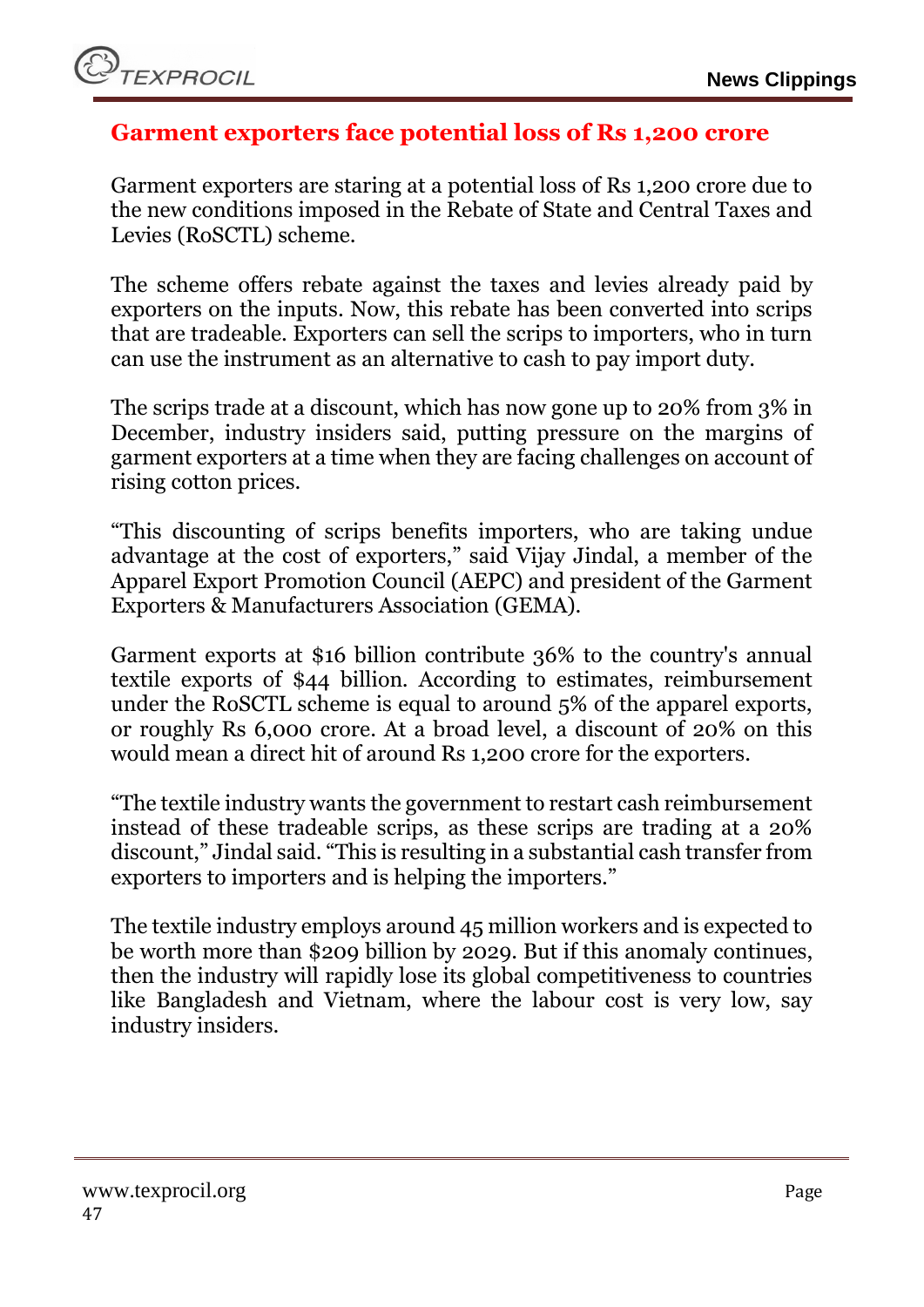Even though the scheme was launched with the intention of making India's textile industry competitive and bolstering exports, because of the discount in the market, it is acting against the government's intention of helping the exporters and is instead benefitting importers, they said. It also defeats the purpose of the government's stated policy of 'Make in India' for the world, they added.

"At present, demand for such scrips is very less as exporters are finding it difficult to find enough importers who can buy the scrips," said Harish Ahuja, an executive member of the AEPC and management committee member of the GEMA.

Source: economictimes.com– Jun 20, 2022

**\*\*\*\*\*\*\*\*\*\*\*\*\*\*\*\*\***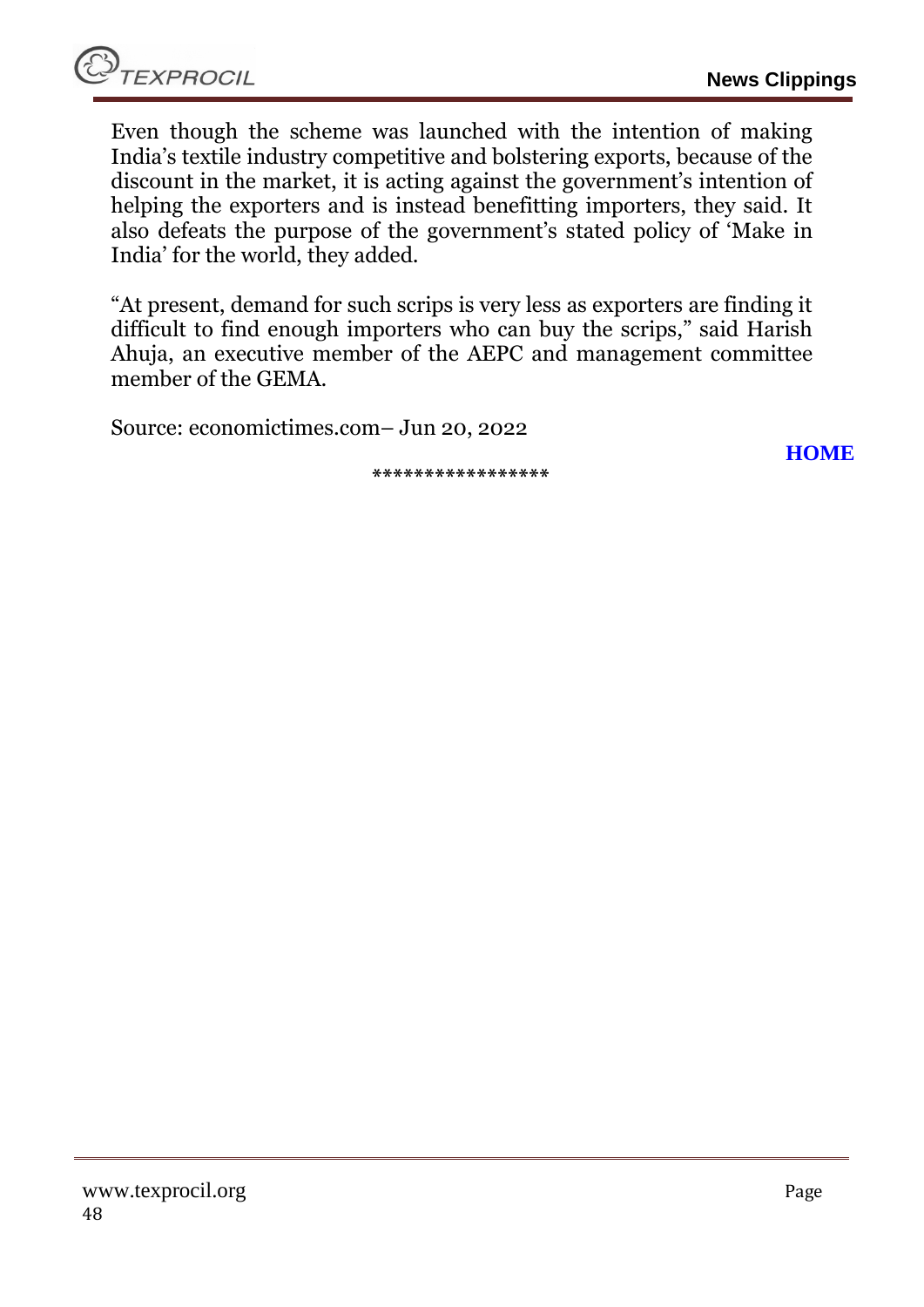# <span id="page-48-0"></span>**Kharif cotton sowing in Gujarat likely to increase by 20 per cent**

Kharif cotton sowing for the season 2022-23 in Gujarat is likely to increase by at least 20 percent, compared to the previous season as a mad rush for sowing the cash crop is being witnessed among farmers in the state well ahead of its schedule in anticipation of good return amid high prices of cotton in domestic as well as international markets.

Since last one decade, prices of cotton and groundnut remained almost same at nearly Rs 1000 to Rs 1300 per 20 kg, says Atul Ganatra, president of Cotton Association of India, adding, "However, in the current season the rates of cotton have escalated as high as Rs 2500 per 20kg. But groundnut prices remained almost at the same level. Due to existing high prices of cotton, a large number of farmers are preferring cotton over groundnut. In fact, already pre-monsoon cotton sowing in Gujarat has almost touched 1,40.000 hectors !!!"

Gujarat is the largest producer of cotton with more than 25 percent share in India's total production. As per the Cotton Association of India (CAI) estimate, cotton production in the country is expected at 33.51 million bales (170 kg per bale) for the season 2021-22 (October 2021 to September 2022) compared to previous season's 35.30 million bales. CAI has estimated 8.9 million bales production of cotton in Gujarat this season followed by Maharashtra 8.35 million bales, Telangana 4 million bales and Karnataka 2.1 million bales.

"In the current 2021-22 season, farmers in Gujarat got high prices of cotton amid overall demand of the agro-commodity. Because of this reason, farmers in Gujarat started sowing cotton without waiting for the rain to come. For the current season, cotton sowing in the state was over 2.25 million hectares. We are expecting the sowing area of cotton to cross 2.6 million hectares for the season 2022-23," said CM Patel, joint director of Agriculture, Government of Gujarat.

Over the past few years, numbers of spinning mills within Gujarat have increased and as a result, farmers are getting ready markets for their harvest within their home state, claimed Patel adding that in the last 3-4 years, cotton exports from India remained on higher side which translated into higher prices of their cotton crops.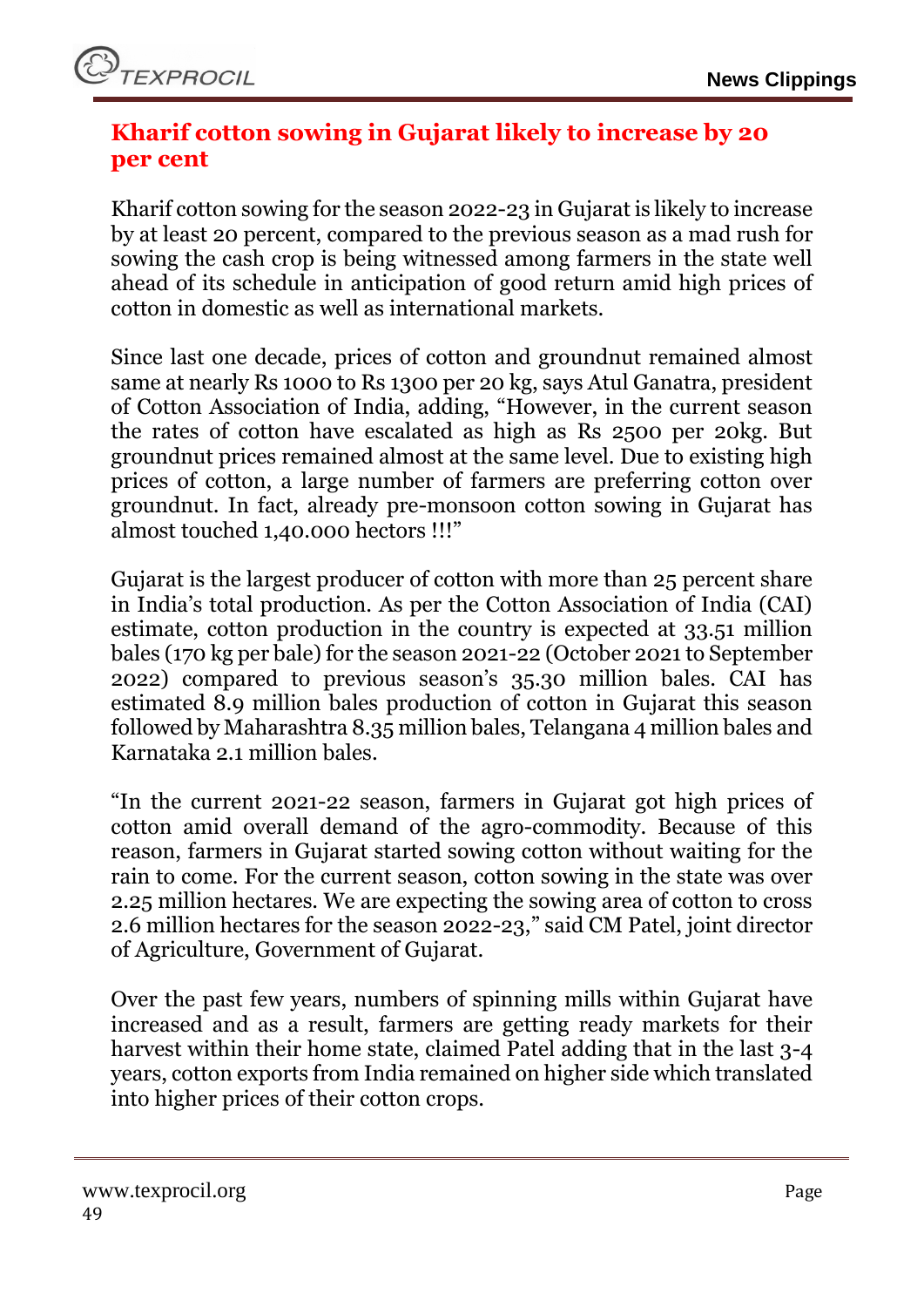Those farmers who are having irrigation facilities or their fields situated on the banks of rivers, have taken calculative risk of sowing cotton before the onset of monsoon, he said. Some farmers are using drip irrigation to use water economically in case of late monsoon, he added.

Terming the trend of pre-monsoon sowing of cotton 'dangerous' for farmers, Sargar Rabari, trustee of Khedut Ekta Manch (KEM) says that farmers shouldn't depend upon only cotton, based on return they got during earlier season.

"Many factors including international demands decide prices of cotton. Countries like the USA and China are one of the biggest producers of cotton in the world apart from India. As cotton crop declined in these both countries, international prices of cotton escalated. In case, in the next season, if there would be bumper cotton crops in these two countries, cotton prices may decline. From the KEM platform we continuously persuade farmers to go for multiple crops."

Rabari says that there is a mad rush for sowing cotton in Gujarat, but KEM recommends them to go for groundnut and Soya as these crops are safer compared to cotton and equally profitable. In the case of cotton, farmers don't have liberty to take winter crops, as cotton crops cycle is of nearly eight months, he says adding that but in the case of groundnut, farmers get time to take winter crops like pulses and others. Moreover, cotton growers had faced issues of pink bollworm pest menace, he added.

Source: financialexpress.com– Jun 20, 2022

**[HOME](#page-0-0)**

**\*\*\*\*\*\*\*\*\*\*\*\*\*\*\*\*\***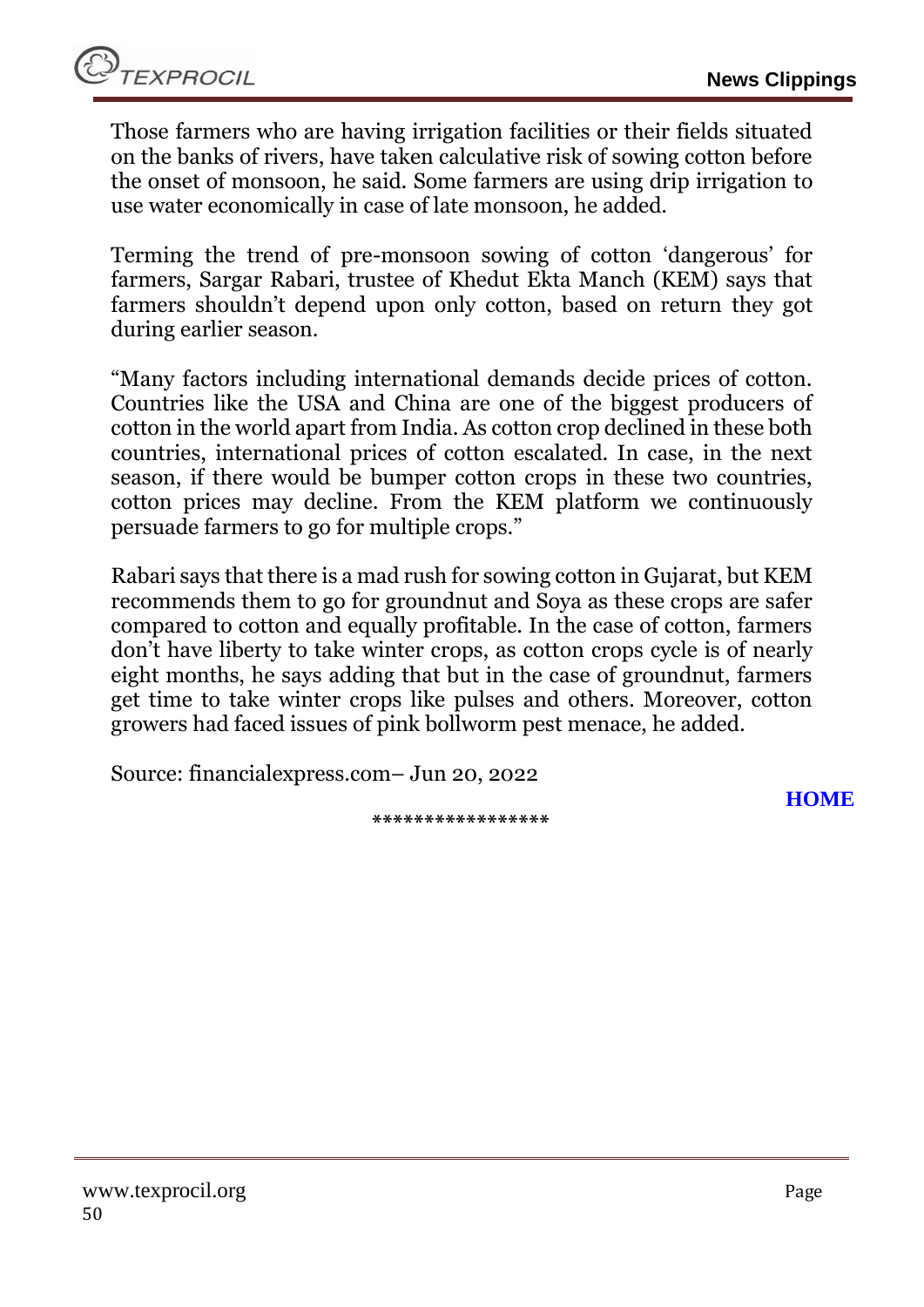### <span id="page-50-0"></span>**Karnataka farmers eye more cotton, oilseeds, pulses this kharif season**

Farmers in Karnataka are seen bringing in more area cotton, pulses and oilseeds this Kharif planting season. Acreages under cotton and sunflower have doubled till June 10, while pulses such as tur and green gram have increased as Kharif sowing is seen gaining pace.

Total acreages under the Kharif crop stood at 12.97 lakh hectares(lh) till June 10, an increase of 10 per cent compared to 11.73 lakh ha in the same period last year, according to the Karnataka Agriculture Department. The state has received 99 per cent more rains during the January-May period, while the overall precipitation showed a deficit of 19 per cent in the first ten days of this year's monsoon season.

Till the end of May, about 3.18 lakh hectares were sown in districts like Chamarajanagar, Mandya, Hassan, Chikkamagalur, Tumkur, Koppal, Ramanagar, Mysuru and Chitradurga with crops such as jowar, greengram, blackgram, cowpea, sesamum, sunflower and cotton among others. This was ahead of the targeted 2.80 lakh ha for the period.

Cotton acreages stood at 1.21 lh as of June 10 compared to 0.59 lh in the same period last year. In several parts of Karnataka, including Chamrajanagar, Haveri and Gadag districts, the long-staple variety of cotton is planted early in the season, where farmers have brought in more area under the fibre crop.

Area under pulses up

Contrary to the expectations, the area under pulses is seen rising in the state, with total acreages increasing to 3.33 lh compared to 2.66 lh. Tur has been planted in some 0.67 lakh ha as compared to 0.48 lakh ha. Similarly, greengram has been planted in 1.82 lh (1.39 lh). However, the black gram area has reduced marginally to 0.27 lh ( 0.30 lh).

Maize acreages stood at 2.02 lakh ha (2.11 lakh ha), while the overall area under cereals crop stood lower at 2.70 (3.78 lh)

Among oilseeds, farmers are seen showing an increasing preference for sunflower and soyabean. The acreages under sunflower has almost doubled to 0.57 lh as compared to 0.29 lh, while soyabean acreages have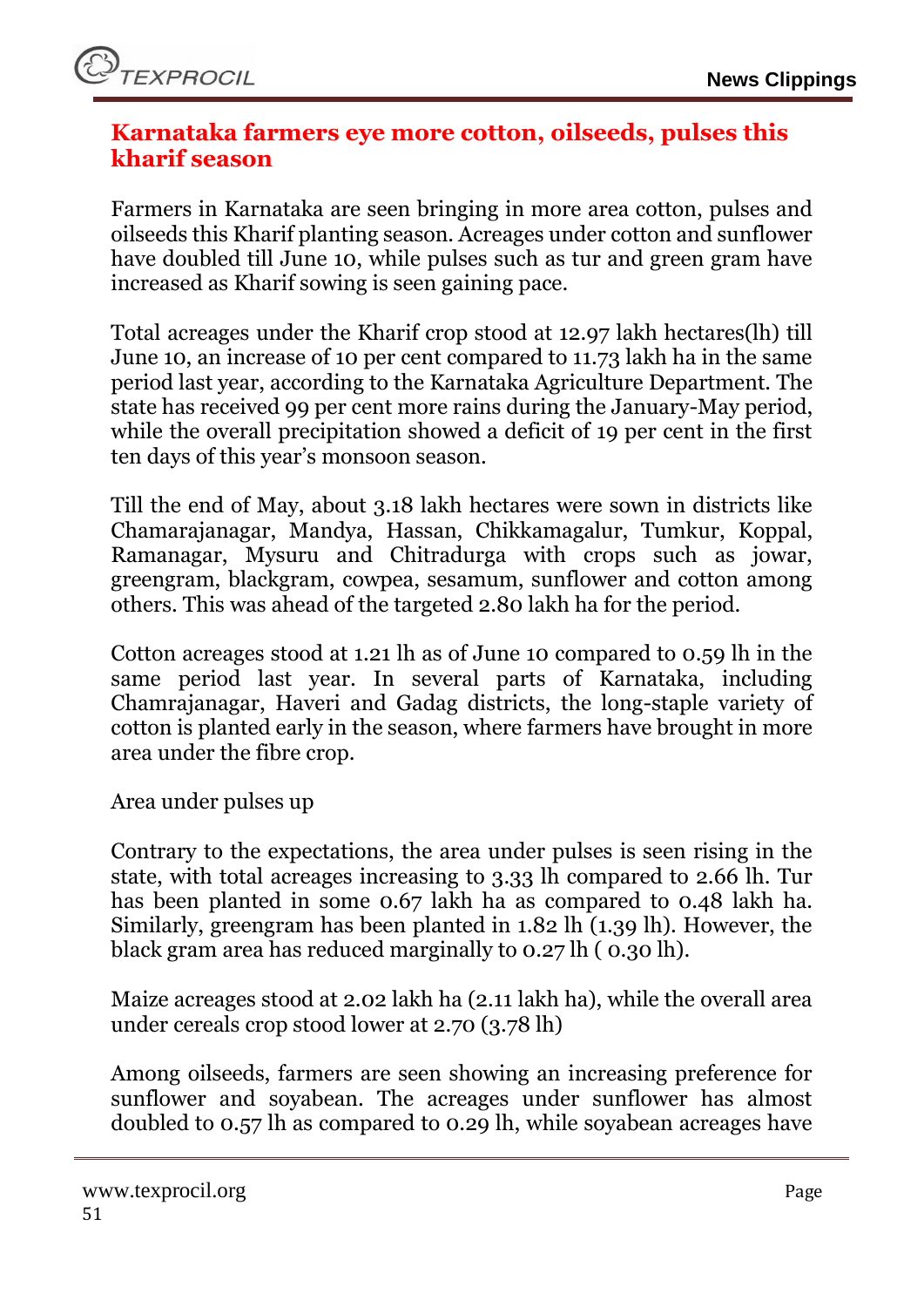

**[HOME](#page-0-0)**

increased to 0.47 lh (0.36 lh). Groundnut has been planted in 0.26 lh, the same as last year.

Sugarcane acreages have been a tad lower at 3.54 lh compared to 3.66 lh, while the tobacco area has increased to 0.71 lh (0.64 lh).

Karnataka has set a cereals production target of 97.61 lakh tonnes from an area of 35.98 lh. For pulses, the acreage target is 22.77 lh and production of 17.19 lakh tonnes. The state is targetting oilseeds acreage of 9.37 lh and for cotton, some 7.28 lh.

Source: thehindubusinessline.com– Jun 20, 2022

**\*\*\*\*\*\*\*\*\*\*\*\*\*\*\*\*\***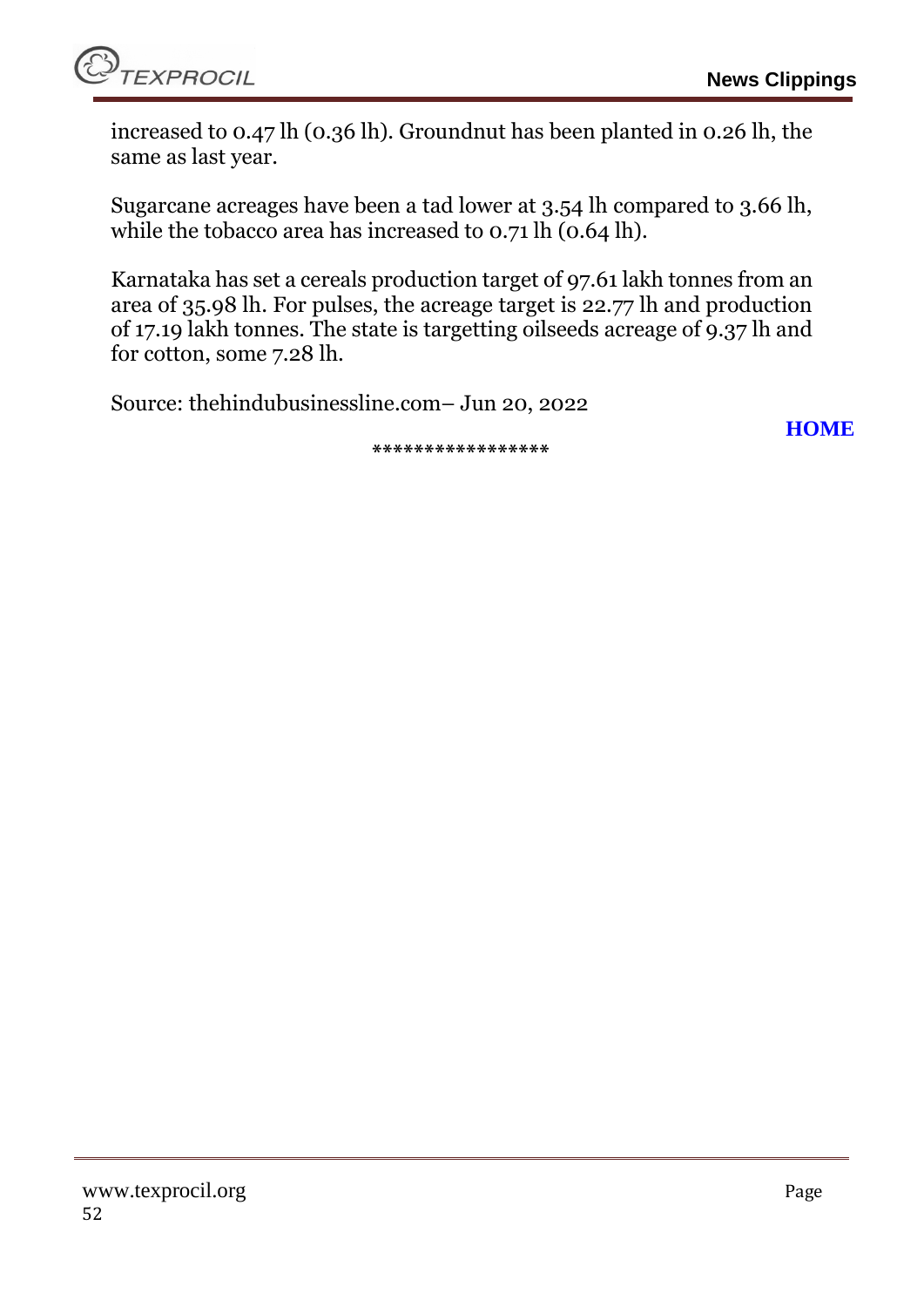### <span id="page-52-0"></span>**10% import freight cost rise to raise CPI by 0.21 pp: RBI article**

A rise of 10 per cent in import freight price will result in a rise of 0.21 percentage point (pp) in annual consumer price inflation in particular and is expected to raise the year-on-year CPI inflation by 0.89 percentage point over the next six quarters before dying down, according to an article published in Reserve Bank of India's (RBI) Monthly Bulletin for June.

The article is authored by Ripankar Biswas, Savita Pareek and Seema Saggar from RBI's balance of payment statistics division of the department of statistics and information management. They, however, said this study precedes the recent Russia-Ukraine war and hence do not quantify the impact on the freight costs from further disruptions caused to supply chains.

The softening seen since September 2021 in the transport costs with new capacities coming on stream and economies normalising has already started getting constrained by the renewed pressure from the war effects. ''The stretched shipping costs could, therefore, be a new-normal for a longer period, contingent largely on easing of geopolitical pressures and appearance of no further pandemic waves,'' the article said.

The COVID-19 pandemic-induced supply-side disruptions increased transaction costs in many sectors, especially the contact-intensive ones, it said. The associated disruptions had adverse impact on many activities, exposing weak links. Global transport of goods was one such segment which has taken time to respond as trade started rebounding after the initial wave of the pandemic, it said.

In line with sharper recovery in global trade in 2021-22, particularly the imports that recovered and exceeded the pre-COVID-19 levels faster than the exports, the freight costs surged and have remained elevated since the third quarter of 2020-21, the authors said. This reflects the increasing supply-demand imbalances, market frictions and constrained shipping capacities. These developments impacted logistic charges worldwide, including in India, the article added.

Source: fibre2fashion.com– Jun 20, 2022

**\*\*\*\*\*\*\*\*\*\*\*\*\*\*\*\*\***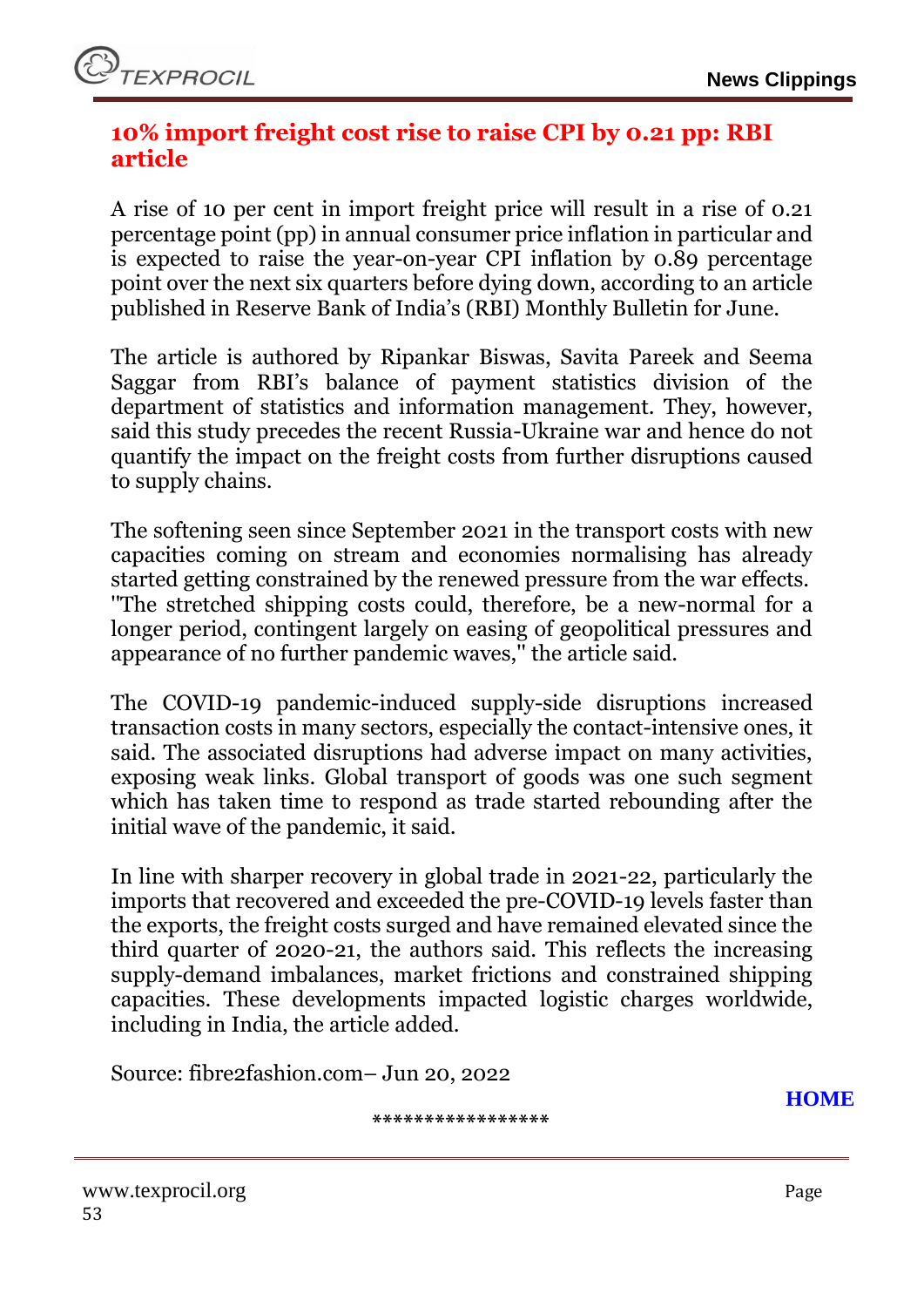# <span id="page-53-0"></span>**Pink bollworm surfaces in cotton early this year in Haryana, Punjab**

Pink bollworm (PBW) infestation is seen spelling trouble for cotton growers in the Northern States of Punjab and Haryana. The PBW infestation has been reported at the early stage of the cotton crop cycle in the districts such as Hisar and Sirsa in Haryana and Bhatinda and Faridkot in Punjab among others.

Cotton sowing, which starts in mid-April in these States, is almost complete and the infestation is observed in areas where the crop was sown early and has reached the flowering stage. However, details of the total area infested are not available.

Haryana and Punjab faced heavy infestation of PBW in the late-stage cropping cycle last year. The latest outbreak is seen as remnant of the previous year's infestation, experts said. "PBW is being observed in parts of Haryana and Punjab, but it will be managed," said Y G Prasad, Director, ICAR - Central Institute for Cotton Research in Nagpur.

"PBW is a cryptic pest and generally it is not detected early. But as farmers become aware, they are able to see the flower infestation early. Generally, the early stage infestation at the flowering stage is not a serious one. Only 30-40 per cent of the worms reach the boll stage.

Farmers need not be scared. Once they become aware, they can take up spraying. We are recommending spraying of general schedule insecticides, neem-based sprays and botanicals. Farmers are also being advised to install pheromone traps and monitor the moth catches and observe rosette flower damages," Prasad said.

### Awareness campaign

Further, the awareness campaigns carried out ahead of the sowing season by various agencies including CICR and State departments have helped the farmers to detect the pest early, Prasad said.

"The early infestation of devastating PBW in cotton in Punjab and Haryana is a serious concern for farmers and the cotton economy of northern India. PBW can show a mysterious pattern in the irrigated, short